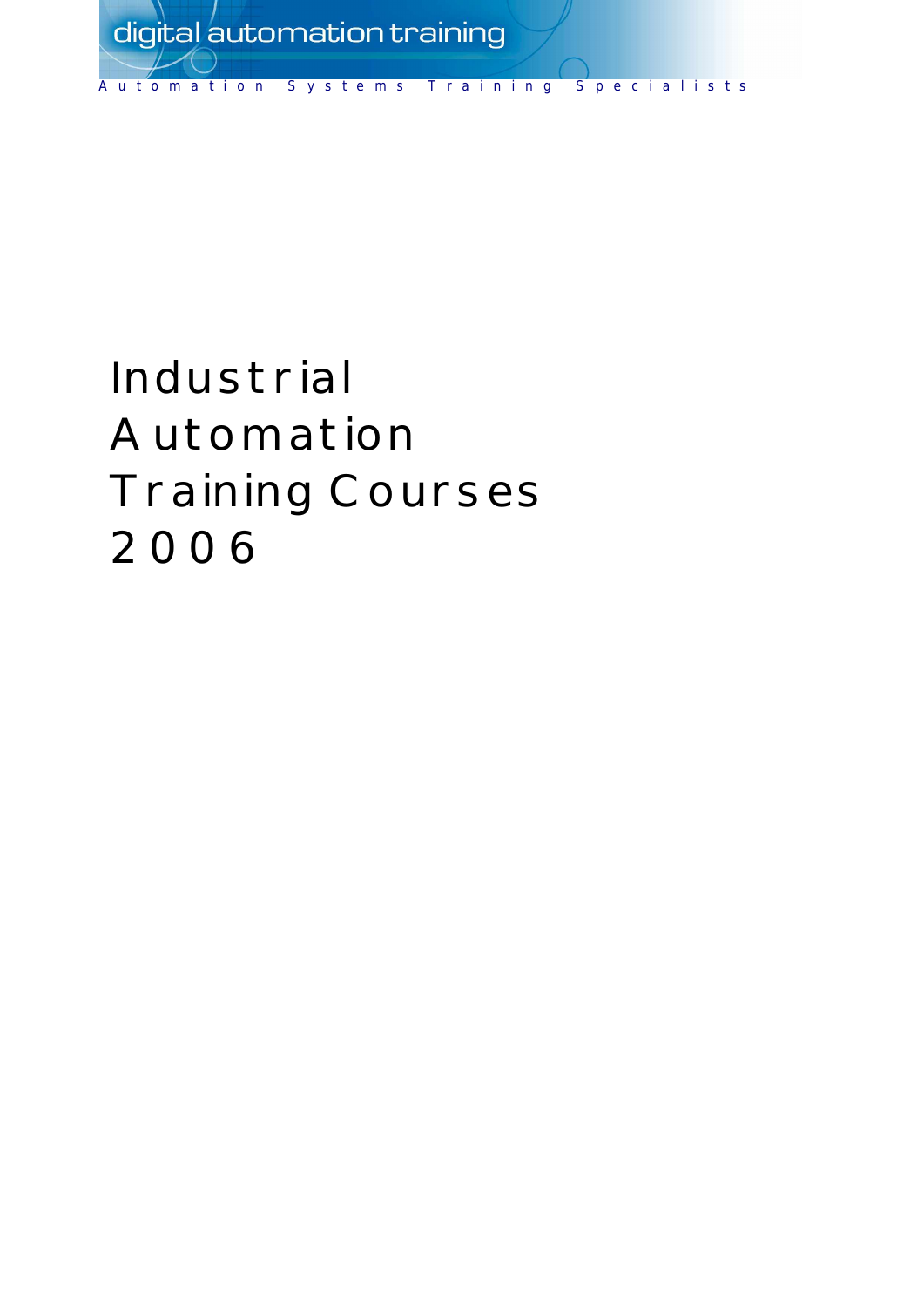Automation Systems Training Specialists

# **Digital Automation Training Course Index**

| 1 |
|---|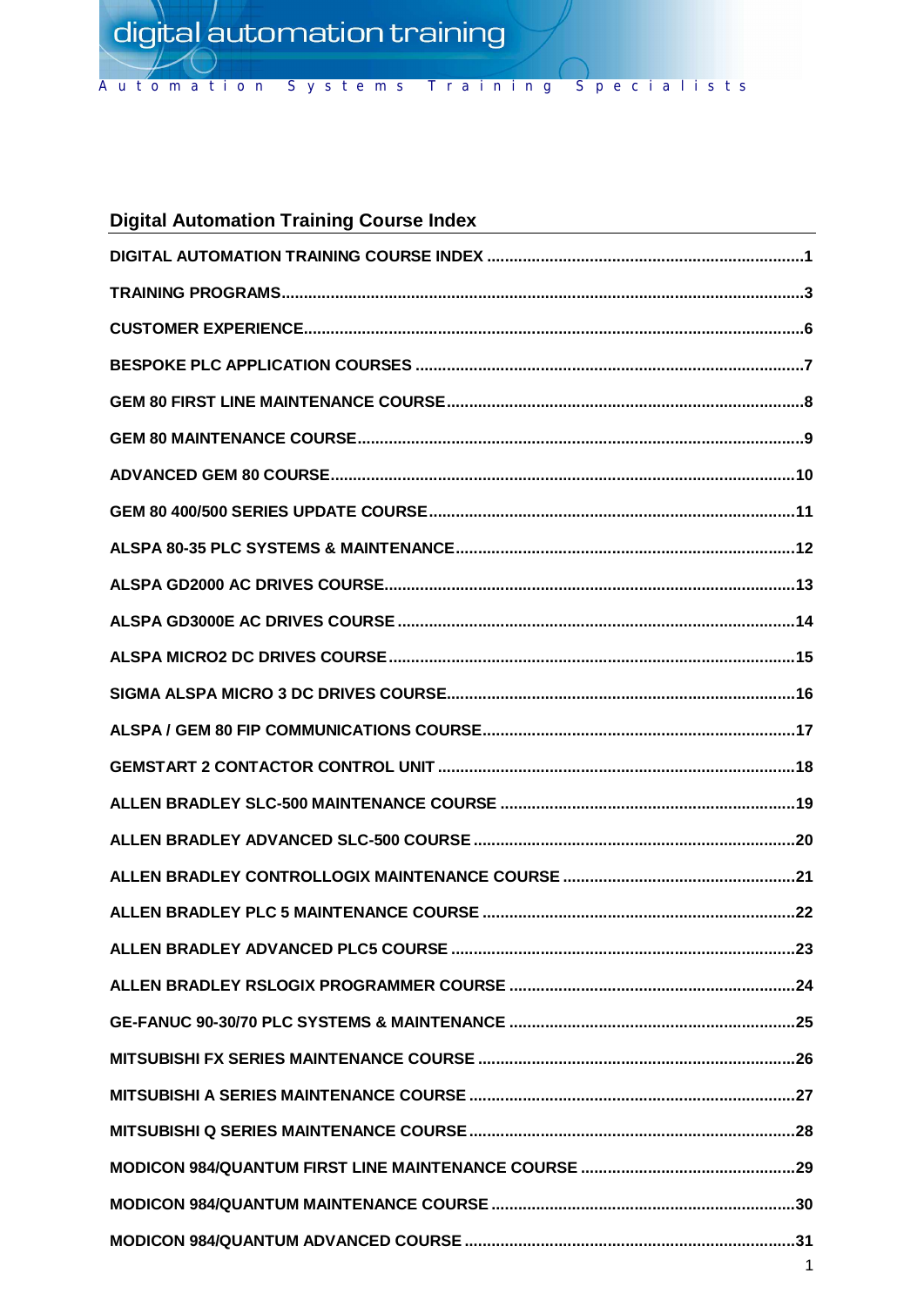Specialists Systems Training Automation

All of the latest course details are available on our web site:

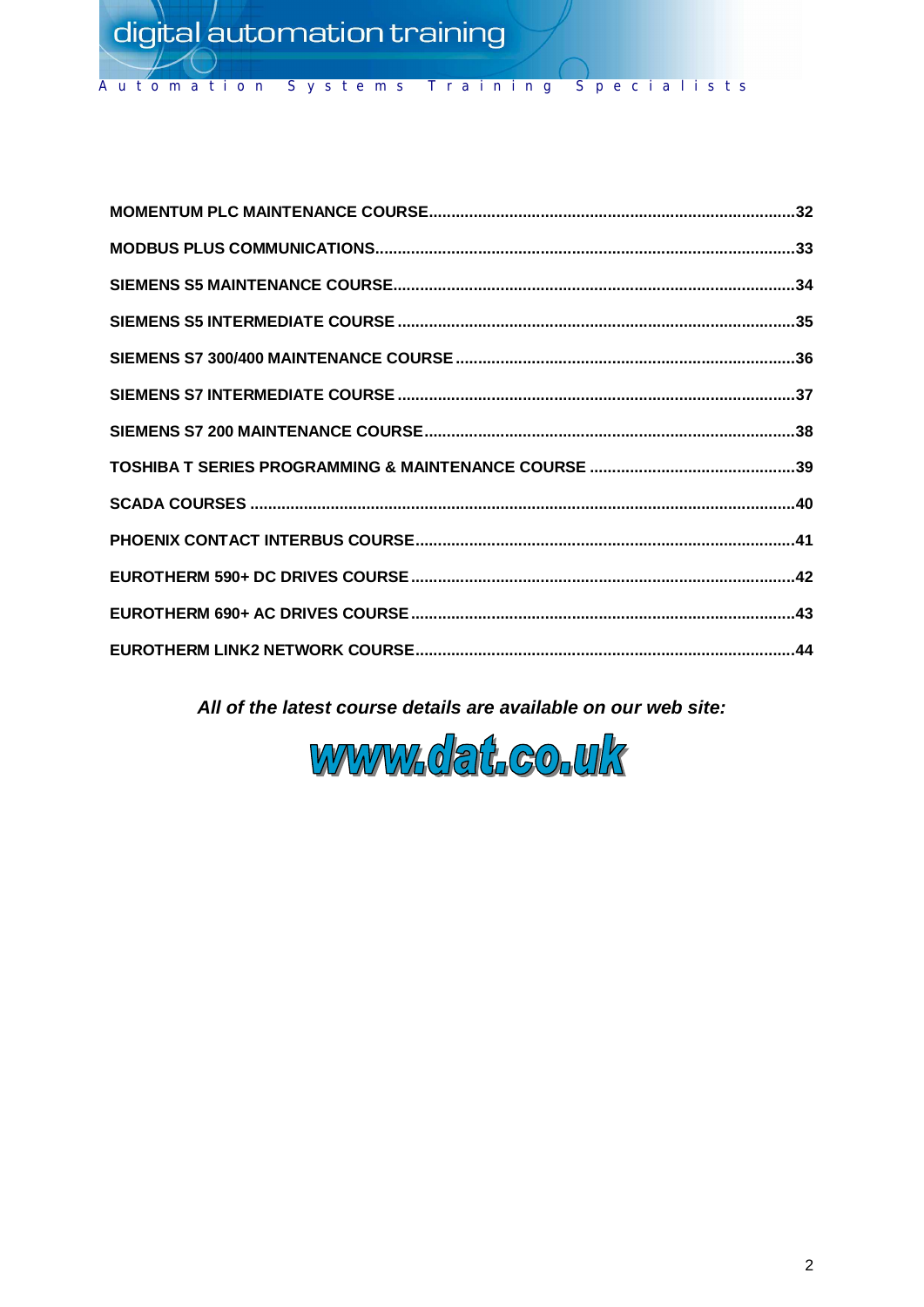

## **Training Programs**

**Digital Automation Training Limited** is the UK's leading independent specialist for control and automation training courses.

Our quality tailored training programs are available in an ever-increasing range of subjects, as technology develops, so do our training programs.

- **Programmable Logic Controllers.**
- **AC Variable Speed Drives.**
- **DC Variable Speed Drives.**
- **Field bus I/O Systems.**
- **Control and Instrumentation.**
- **SCADA Systems.**

We understand that due to the increasing complexity of control equipment, that companies can become reliant on contractors and software companies for call outs and modifications. We are also aware that reducing downtime is essential to improve your business. Our experience and expertise as specialists in the automation field will allow you and your maintenance staff to take control of your plant.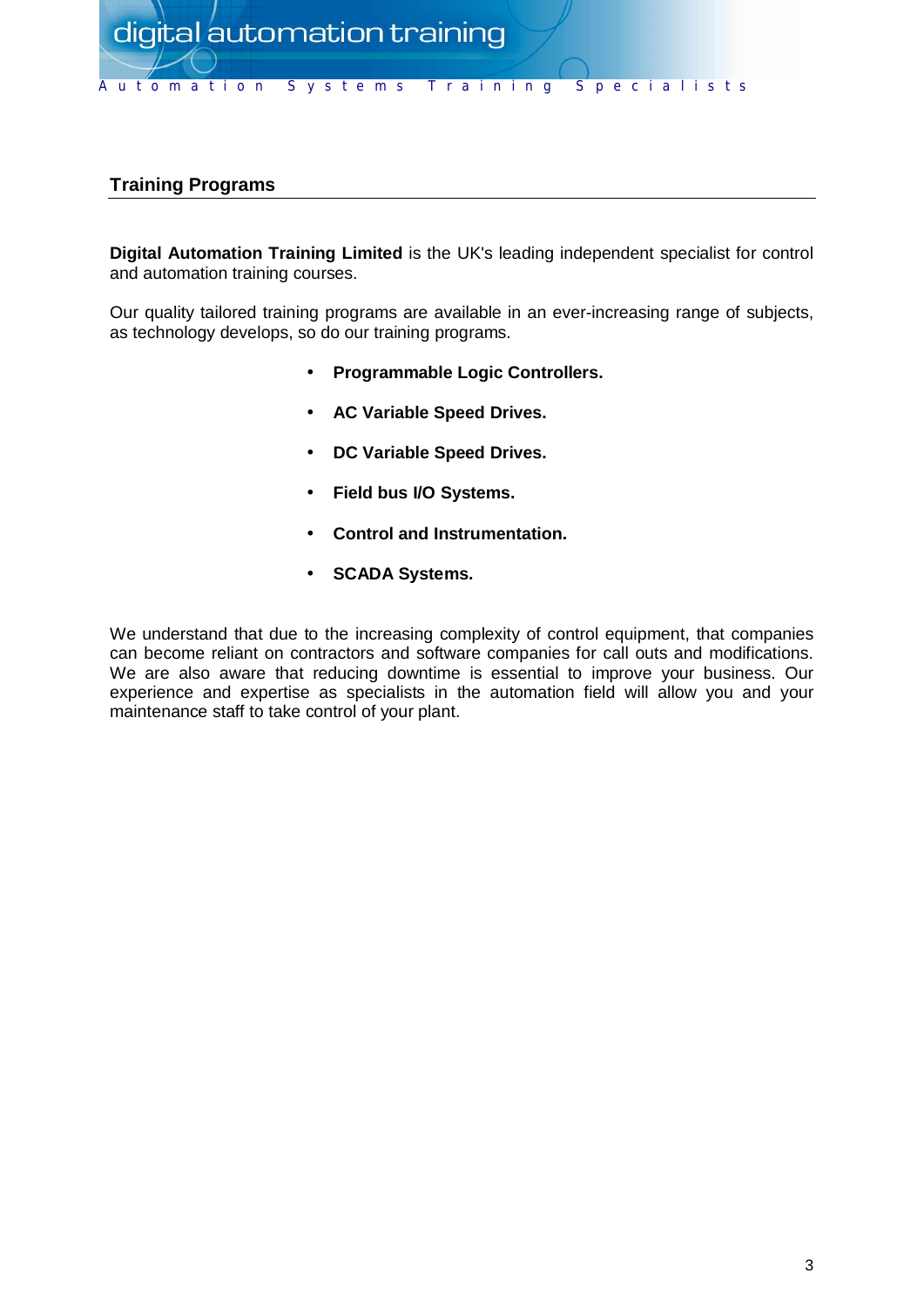

## How Our Training System Works.

From the beginning to the end of the training program you will be allocated an Engineer who will implement the three vital stages which will, reduce breakdowns, create solutions, increase fault finding skills and enable your staff to modify programs and plant control.

## **1. Training Requirements**

The training requirements are developed by reviewing the following areas:

- **Existing skills of your staff.**
- **Breakdowns in which contractors were required.**
- **General breakdowns.**
- **Production processes.**

A training programme will be tailored to meet your requirements, this will be a blend of classroom and plant training, that will provide the essential bridge between the classroom and plant. At this development stage we will present the training programme proposal and discuss any further aspects that may be required.

## **2. Pre Training.**

Digital Automation will collect programs, diagrams and documentation to begin research. From this information the PLC, Drives or SCADA training programme will be tailored to your exact plant. Examples and exercises will therefore mirror your plant process. From these examples and exercises your staff will begin to feel confident on the control equipment, because they understand the process the equipment is controlling. Documentation will be provided to explain how the equipment interfaces and controls the plant.

## **3. Training Delivery.**

All of the training equipment will be provided to ensure a complete practical training program. The students will carry out classroom-based exercises, but more importantly will be introduced to a number of plant-based exercises both on the plant and in the classroom. These will include:

- **Finding plant equipment.**
- **Locating control equipment.**
- **Monitoring PLC programs.**
- **Finding signals in the PLC program.**
- **Monitoring drive parameters.**
- **Monitoring of I/O systems.**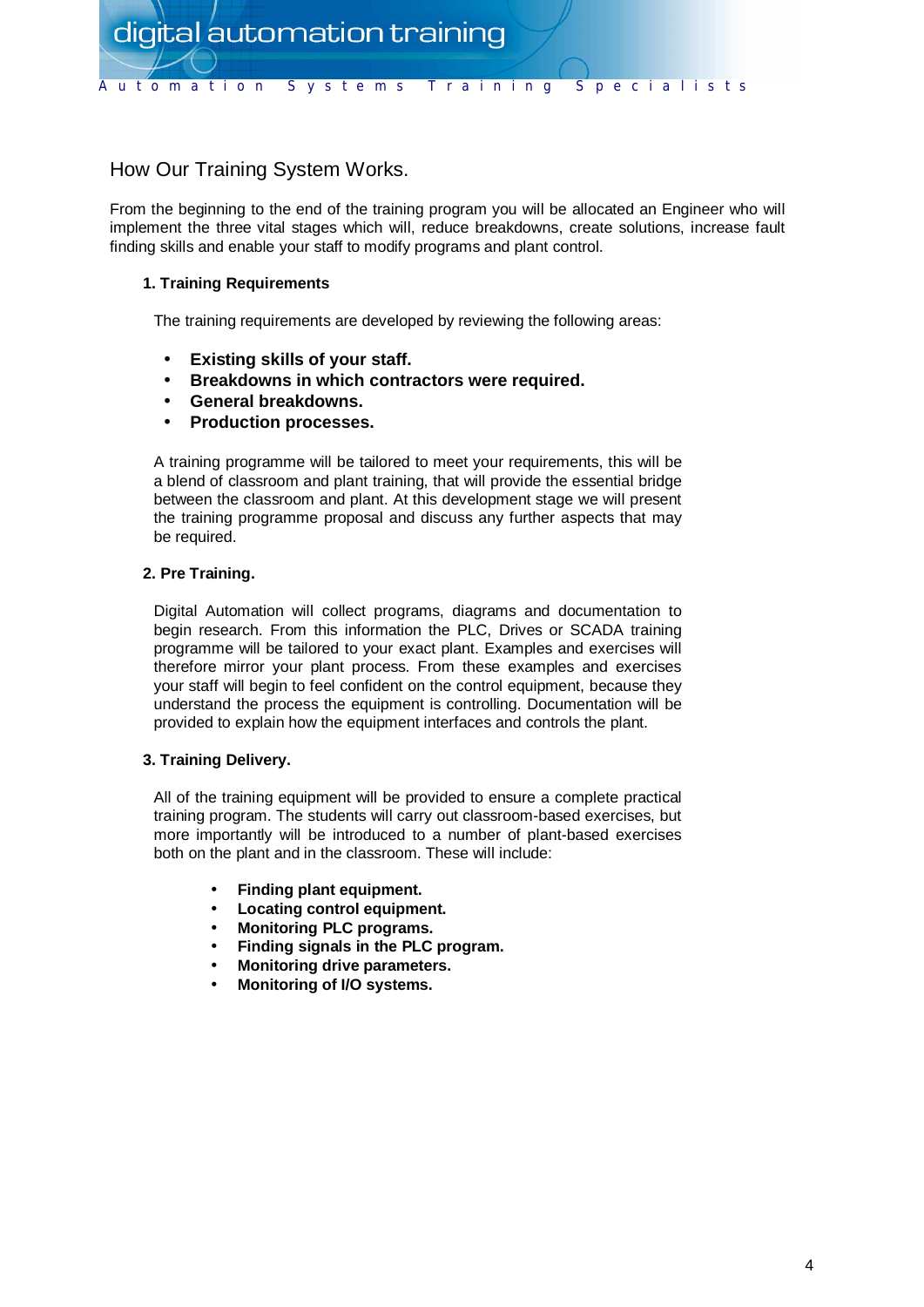## **Post course options.**

The students will need to continue to practice on the control equipment, this will further their knowledge and understanding. To ensure this we can create a number of exercises that the student can attempt after the course.

After a period of time Digital Automation can return for a short tutorial to ensure that the students are progressing, are following the correct methods and answer any other issues that may arise.

#### **Plant improvements.**

At this point some of the students will be confident enough to attempt plant improvements, but may need advice and guidance for the project. Digital Automation can provide this service, which will encourage confidence within the students and will ensure that the next level of knowledge is achieved.

You will typically find that this type of training programme can be provided for a number of students for the price of just one breakdown.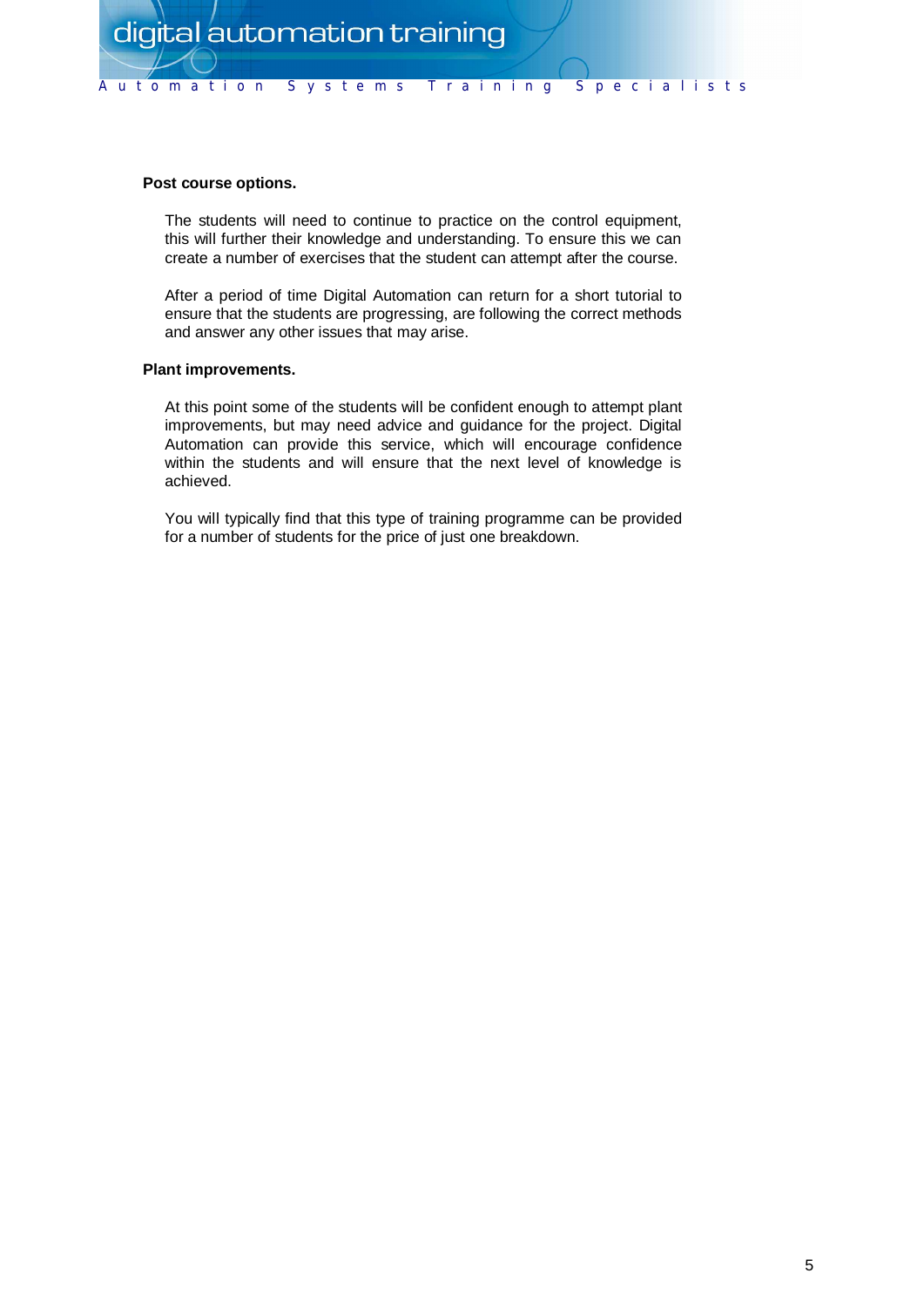

## **Customer Experience**

Typical applications that we have developed tailored training programmes for include:

| <b>Metal Industries</b> | Hot Mill Steel Reduction<br><b>Strip Coating Lines</b> |
|-------------------------|--------------------------------------------------------|
| Petro-chemical          | Motor sequencing and control                           |
| Automotive              | Spray Booth<br>Phosphate Dipping                       |
| <b>Water Treatment</b>  | Process Control and Monitoring                         |
| <b>Cable Laying</b>     | <b>Plough Control</b><br>Vessel positioning            |
| <b>Airports</b>         | Baggage Handling<br>Runway Lighting                    |
| <b>Food Industry</b>    | <b>Process Control</b>                                 |

Some of the companies already benefiting from Digital Automation Training courses:

| <b>Ford Motor Company</b>      | Amerada Hess                     |
|--------------------------------|----------------------------------|
| <b>British Steel</b>           | <b>Pirelli Cables Limited</b>    |
| <b>Thames Water Utilities</b>  | <b>Cegelec Projects Limited</b>  |
| <b>North West Water</b>        | <b>RHM</b>                       |
| <b>Peugeot Motor Company</b>   | <b>National Grid</b>             |
| <b>Alstom</b>                  | <b>Cable and Wireless</b>        |
| <b>Vauxhall Motors Limited</b> | Conoco                           |
| <b>Southern Water</b>          | <b>British Bakeries</b>          |
| Alcan                          | <b>British Energy</b>            |
| Alcoa                          | <b>First Hydro</b>               |
| <b>BT Marine</b>               | <b>South Staffordshire Water</b> |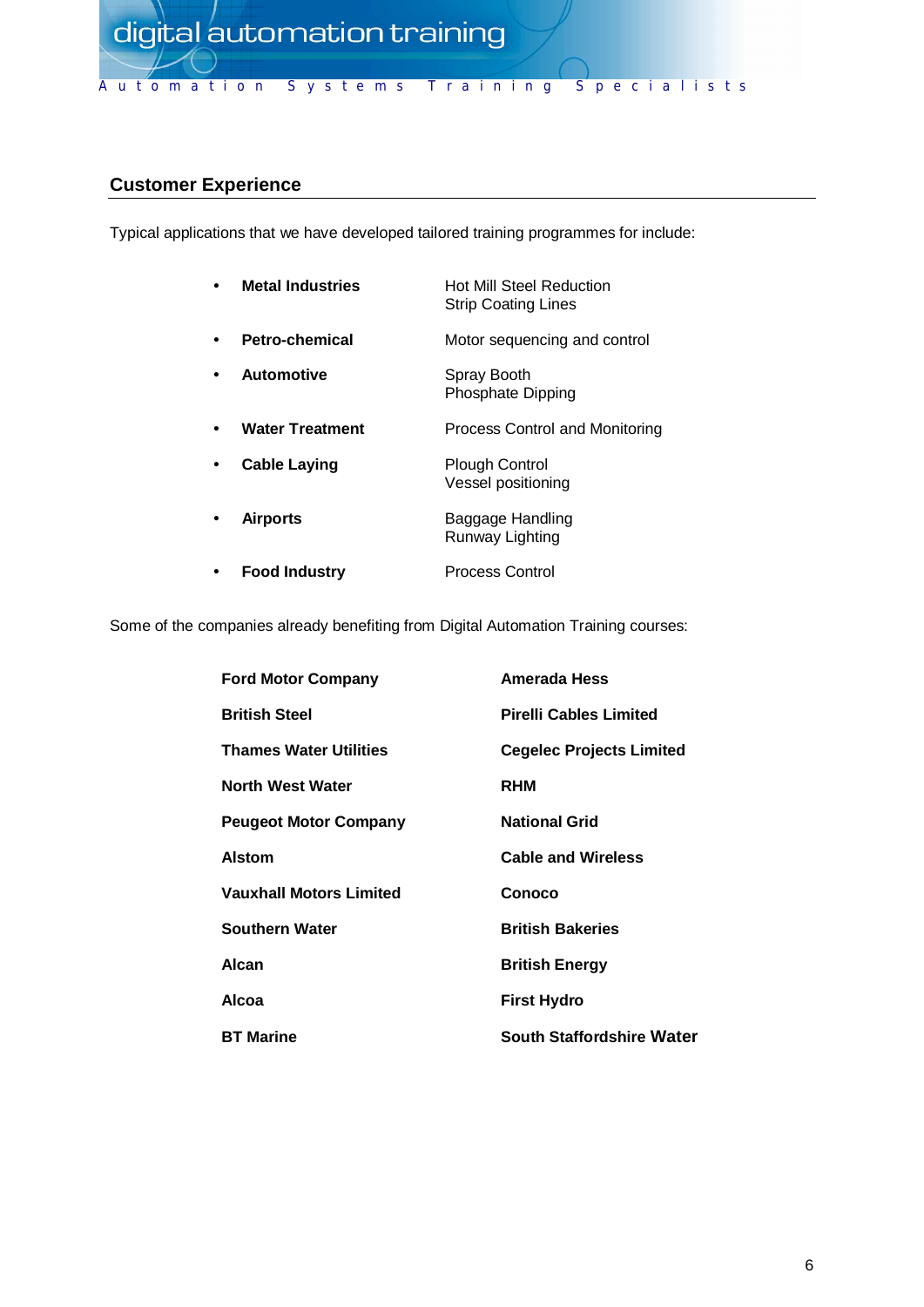

## **Bespoke PLC Application Courses**

Our application courses involve research of the PLC controlled process; our PLC Engineers will carry this out. With their experience they will analyse your requirements and develop a PLC application manual specific to the process. This can be used outside the course as a working document to aid fault finding and maintenance of the PLC equipment and attached plant devices.

The objectives of an application course and the accompanying documentation are to increase the students' knowledge of the sequencing involved in the PLC controlled process. Allowing students to understand and implement the procedures required in locating the problem area and investigating in detail the cause of the operation failure.

A typical PLC application manual consists of the following sections.

- Description of the PLC hardware involved in the process.
- I/O addressing and schedules.
- Explanation of critical sequences or conditions in the process.
- Introduction to the PLC software, highlighting monitoring points within the program that can be used to determine if an operation is completed, not initiated or has failed.
- Fault Finding procedures to rectify faults that occur within the PLC controller, plant devices or I/O modules.

Application courses can be designed for any of the following PLC's.

- **Alstom GEM 80**
- **Alstom Alspa 80-35/80-75**
- **Allen Bradley SLC 500**
- **Allen Bradley ControlLogix**
- **Allen Bradley PLC 5**
- **Modicon 984/Quantum/Momenutm**
- **GE Fanuc 90-30/90-70**
- **Mitsubishi Fxo/Fx/A/Q series**
- **Toshiba EX/T series**
- **Siemens S5/S7/Winac**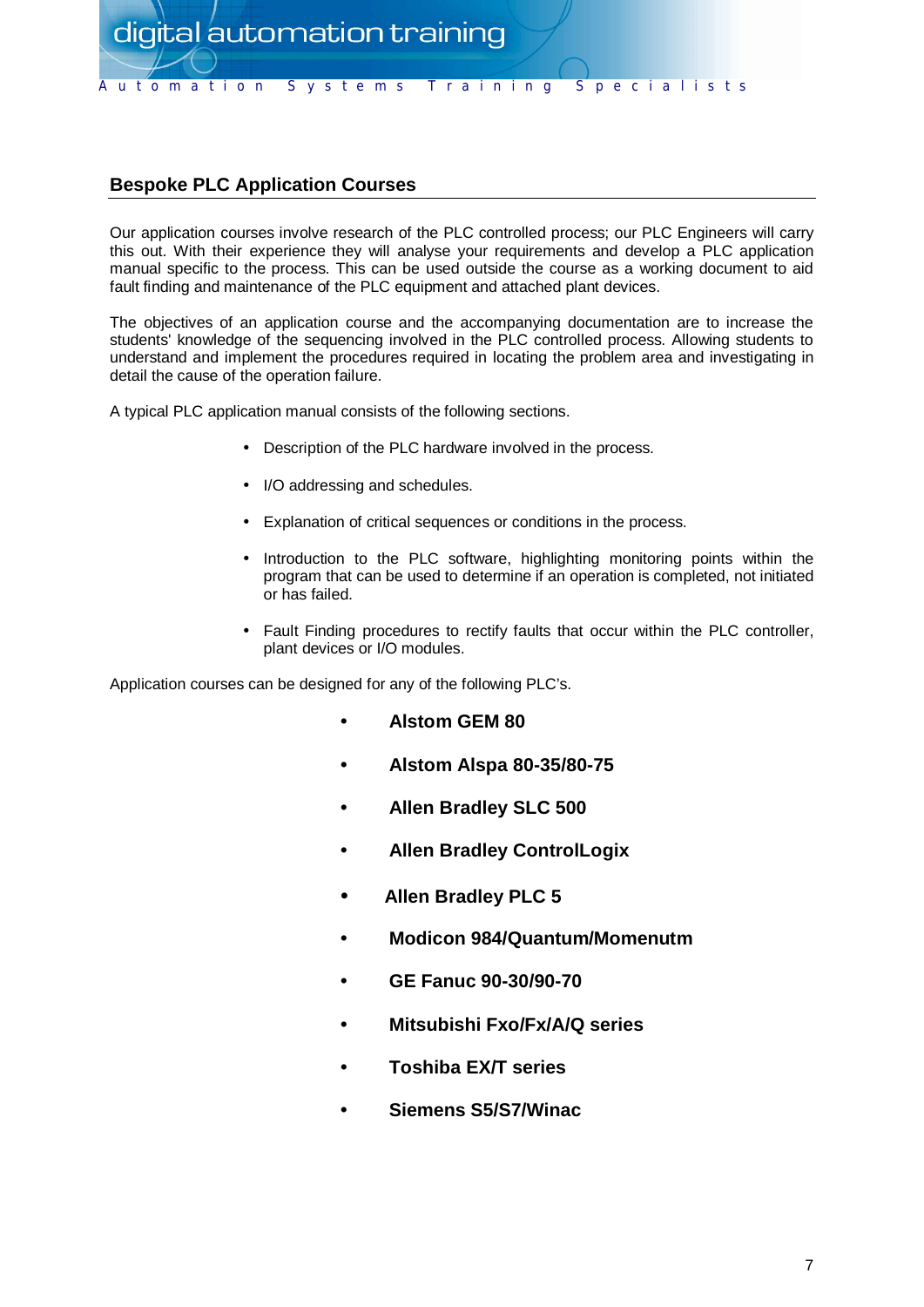Automation Systems Training Specialists

## **Course Reference** GMFLM

**Course Duration** 2 Days

**Documentation** GEM 80 Maintenance Training Manual.

## **GEM 80 First Line Maintenance Course**

This 2 day course has been specifically designed with first line maintenance requirements in mind. It is therefore ideally suited for Electricians and Technicians who may be initially required to diagnose faults associated with GEM 80 PLC systems.

The course will allow students to develop an understanding of what factors to consider when a fault occurs on a GEM 80 system. It will also give Electricians the confidence to discuss faults at a higher technical level. They will gain a broad PLC systems knowledge, including specific GEM 80 PLC terminology. This will be of great benefit when reporting faults either to engineering staff or directly to the equipment manufacturers.

Where possible, application specific exercises, actual drawings and programs listings will be used to allow the students to gain the greatest possible benefit from the course.

- **To gain an insight into PLC controlled systems.**
- • **The interfacing of I/O devices to the GEM 80.**
- **Watchdog and safety circuits.**
- • **To introduce the concepts and operation of GEM 80 controllers.**
- • **To familiarise students with GEM 80 hardware.**
- **To familiarise students with GEM 80 PLC Programmers.**
- • **To develop an understanding of basic GEM 80 software.**
- • **"Reading" ladder diagrams, the standard relay functions.**
- **"Reading" the rest of the ladder program.**
- • **To introduce the routine for the storage and retrieval of ladder programs.**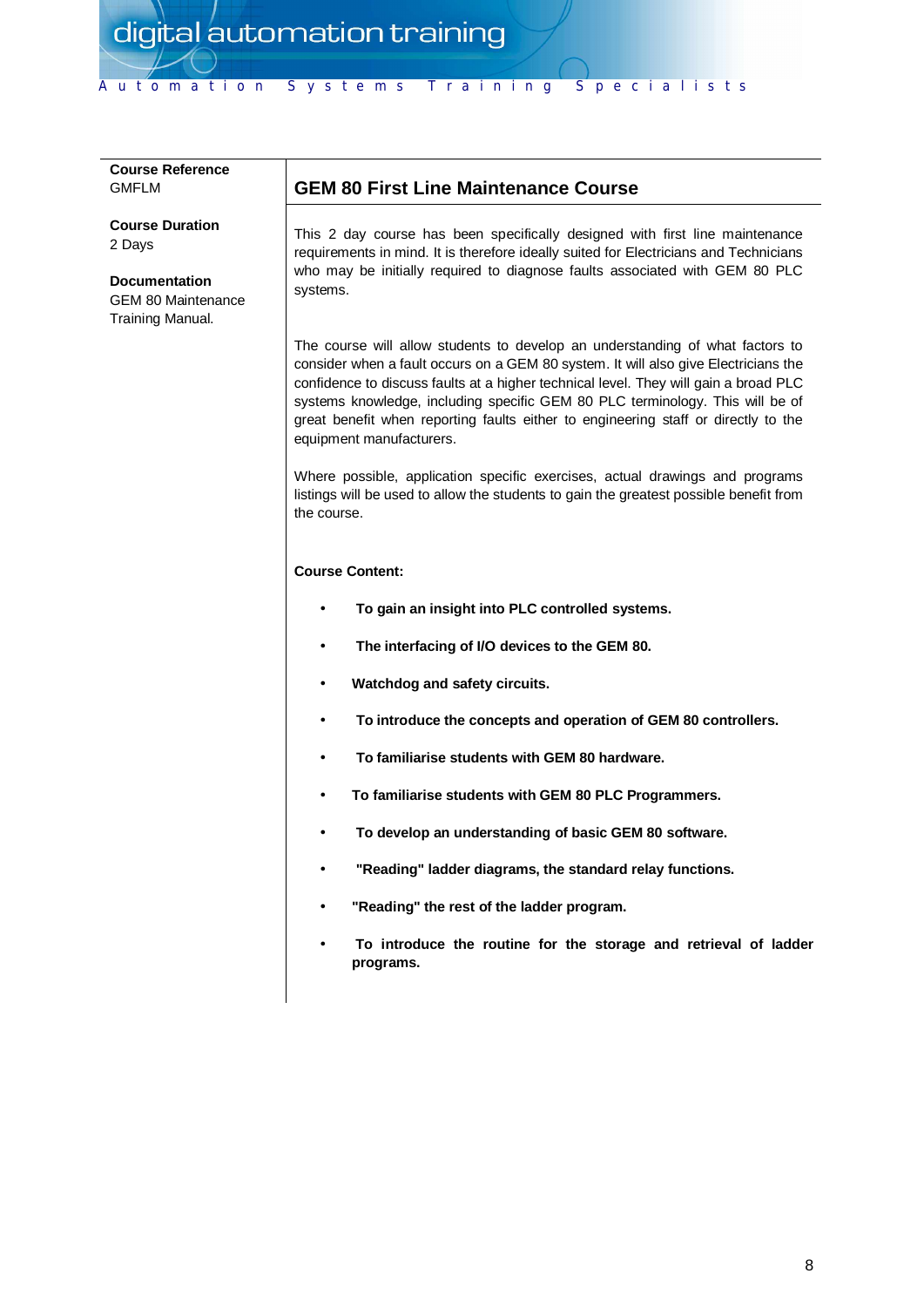# Automation Systems Training Specialists

| <b>Course Reference</b><br><b>GM</b>                                  | <b>GEM 80 Maintenance Course</b>                                                                                                                                                                                                                                                                                                                                                                                                                                                                                                                                                                                                                                                                                                                                                                                                                                                                                                                                                                                                                                                                                                                                  |  |
|-----------------------------------------------------------------------|-------------------------------------------------------------------------------------------------------------------------------------------------------------------------------------------------------------------------------------------------------------------------------------------------------------------------------------------------------------------------------------------------------------------------------------------------------------------------------------------------------------------------------------------------------------------------------------------------------------------------------------------------------------------------------------------------------------------------------------------------------------------------------------------------------------------------------------------------------------------------------------------------------------------------------------------------------------------------------------------------------------------------------------------------------------------------------------------------------------------------------------------------------------------|--|
| <b>Course Duration</b><br>5 Days                                      | This course has been designed to familiarise Maintenance Engineers<br>with the many different aspects associated with the operation and<br>maintenance of GEM 80 programmable controllers.                                                                                                                                                                                                                                                                                                                                                                                                                                                                                                                                                                                                                                                                                                                                                                                                                                                                                                                                                                        |  |
| <b>Documentation</b><br><b>GEM 80 Maintenance</b><br>Training Manual. | Where possible, application specific exercises, actual<br>drawings and programs listings are used to allow the<br>students to gain the greatest possible benefit from the<br>course.                                                                                                                                                                                                                                                                                                                                                                                                                                                                                                                                                                                                                                                                                                                                                                                                                                                                                                                                                                              |  |
|                                                                       | Objectives:<br>To introduce students to the concepts and operation of GEM 80<br>programmable controllers, including the following areas:                                                                                                                                                                                                                                                                                                                                                                                                                                                                                                                                                                                                                                                                                                                                                                                                                                                                                                                                                                                                                          |  |
|                                                                       | Locate and replace faulty<br>• Implement small changes to<br>$\bullet$<br>modules.<br>the program.                                                                                                                                                                                                                                                                                                                                                                                                                                                                                                                                                                                                                                                                                                                                                                                                                                                                                                                                                                                                                                                                |  |
|                                                                       | Reload programs.<br>• Interpret and understand basic<br>$\bullet$<br>ladder logic.                                                                                                                                                                                                                                                                                                                                                                                                                                                                                                                                                                                                                                                                                                                                                                                                                                                                                                                                                                                                                                                                                |  |
|                                                                       | I/O fault finding.<br>$\bullet$<br>• Connect online and monitor<br>Basic serial links faults.<br>programs to determine plant<br>$\bullet$<br>problems.                                                                                                                                                                                                                                                                                                                                                                                                                                                                                                                                                                                                                                                                                                                                                                                                                                                                                                                                                                                                            |  |
|                                                                       | <b>Course Content:</b><br>The history and development of programmable<br>$\bullet$<br>controllers.<br>System I/O interfaces and safety.<br>$\bullet$<br>I/O Highways and expander units.<br>$\bullet$<br>The hardware architecture of a GEM 80 controller.<br>$\bullet$<br>Watchdog and safety circuits.<br>$\bullet$<br>To introduce the concepts and operation of GEM 80<br>$\bullet$<br>controllers.<br>To familiarise students with GEM 80 hardware.<br>٠<br>GEM 80 programming devices.<br>Online monitoring and searching.<br>$\bullet$<br>The GEM 80 standard instruction set.<br>$\bullet$<br>Relays, timers, counters and obey blocks.<br>Analogue modules and analogue scaling.<br>٠<br>Data monitoring using the data table.<br>$\bullet$<br>Forcing techniques.<br>$\bullet$<br>Documentation and application of special functions.<br>$\bullet$<br>Lincon, Limit and Locate and Move.<br>GEM 80 ESP serial link configuration and operation.<br>$\bullet$<br>GEM 80 fault finding principles and procedures.<br>$\bullet$<br>Documentation, storage and retrieval of ladder programs.<br>Application exercises on your plant exercises.<br>$\bullet$ |  |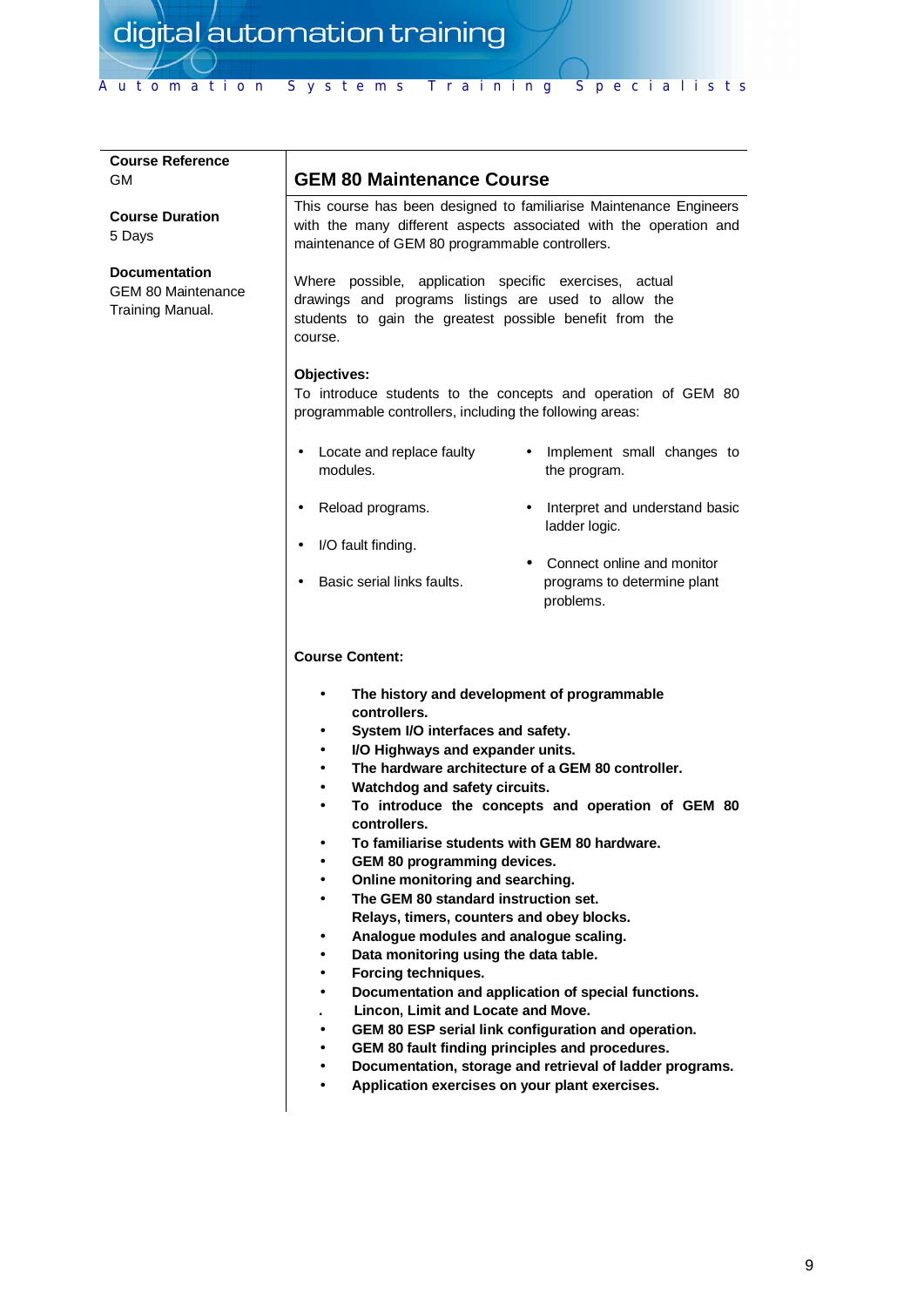| <b>Course Reference</b><br>GMA                                                                         | <b>Advanced GEM 80 Course</b>                                                                                                                                                                                                                                                                                                                                                                                                          |  |
|--------------------------------------------------------------------------------------------------------|----------------------------------------------------------------------------------------------------------------------------------------------------------------------------------------------------------------------------------------------------------------------------------------------------------------------------------------------------------------------------------------------------------------------------------------|--|
| <b>Course Duration</b><br>4 Days<br><b>Documentation</b><br><b>GEM 80 Advanced</b><br>Training Manual. | The advanced modules are aimed at personnel who have gained a thorough basic<br>understanding of GEM 80 controllers. They have been designed to introduce some<br>of the more complex functions and facilities associated with GEM 80 controllers<br>Where possible, application specific exercises, actual drawings and programs<br>listings are used to allow the students to gain the greatest possible benefit from the<br>course. |  |
|                                                                                                        | <b>Course Content:</b>                                                                                                                                                                                                                                                                                                                                                                                                                 |  |
|                                                                                                        | <b>Standard GEM 80 Revision.</b>                                                                                                                                                                                                                                                                                                                                                                                                       |  |
|                                                                                                        | Advanced word logic.                                                                                                                                                                                                                                                                                                                                                                                                                   |  |
|                                                                                                        | Alarm packages.<br>$\bullet$                                                                                                                                                                                                                                                                                                                                                                                                           |  |
|                                                                                                        | PID and advanced analogue control.<br>$\bullet$                                                                                                                                                                                                                                                                                                                                                                                        |  |
|                                                                                                        | Starnet and advanced ESP comms.<br>$\bullet$                                                                                                                                                                                                                                                                                                                                                                                           |  |
|                                                                                                        | <b>Special Functions:</b><br>$\bullet$<br><b>Standard functions.</b><br>Analogue functions.<br>Array logic functions.<br><b>Storage functions.</b>                                                                                                                                                                                                                                                                                     |  |

- **Trending and History Recording.**
- **Tactile Keypad Decoding.**
- **Printing Functions.**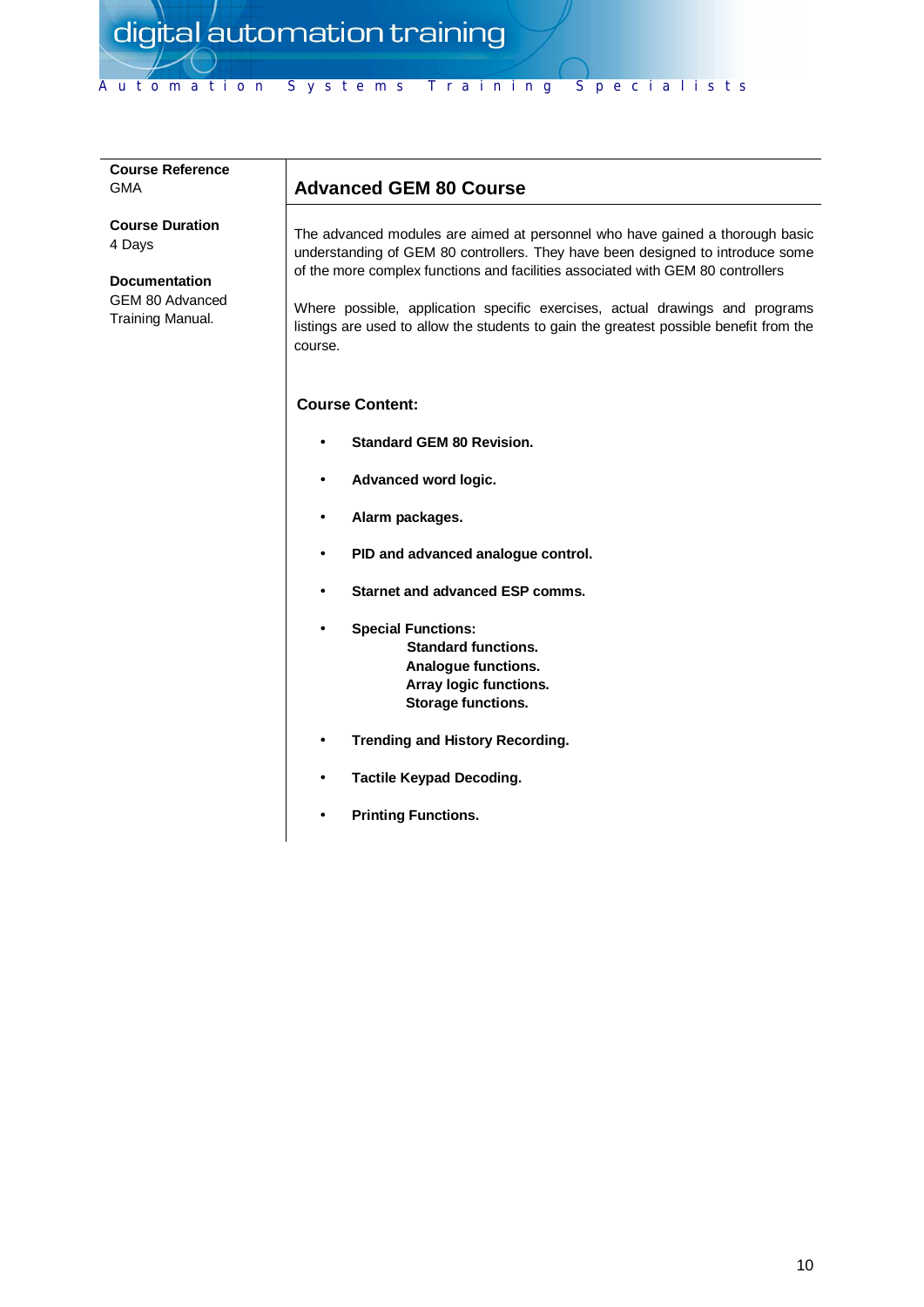| G400/500                                                                                      | <b>GEM 80 400/500 Series U</b>                                                                                                                                                                                                         |
|-----------------------------------------------------------------------------------------------|----------------------------------------------------------------------------------------------------------------------------------------------------------------------------------------------------------------------------------------|
| <b>Course Duration</b><br>1 Day<br><b>Documentation</b><br>GEM 80 400/500<br>Training Manual. | The course has been designed<br>Electricians, who are already o<br>updates that have been incorp<br>controllers and the GEM 80 400<br>Where possible, application<br>programs listings are used to<br>possible benefit from the course |
|                                                                                               | <b>Course Content:</b>                                                                                                                                                                                                                 |
|                                                                                               | Gem 80 400 processor                                                                                                                                                                                                                   |
|                                                                                               | The New GEM 80 500                                                                                                                                                                                                                     |
|                                                                                               | Processor LED's, Alph                                                                                                                                                                                                                  |
|                                                                                               | <b>Verification I/O.</b>                                                                                                                                                                                                               |
|                                                                                               | <b>GEM 80 400/500 additional</b>                                                                                                                                                                                                       |
|                                                                                               | GEM 80 400/500 Specia                                                                                                                                                                                                                  |
|                                                                                               | Sarial Cammunication                                                                                                                                                                                                                   |

**Course Reference**

## **Jpdate Course**

to familiarise Maintenance Engineers and conversant with GEM 80 controllers of the orated in the GEM 80 400 and 500 series VME controller.

specific exercises, actual drawings and allow the students to gain the greatest possible benefit from the course.

- module details.
- **The New GEM 80 500 processor module details.**
- **Processor LED¶s, Alpha numeric display and key switch.**
- **onal standard instruction.**
- **al Functions.**
- **Serial Communications and FIP compatibility.**
- **GEM 80 500 processor web server and Ethernet capability.**
- **System Fault codes and the fault log.**
- **The Advanced Gem Programmer (AGP) programming package can also be covered.**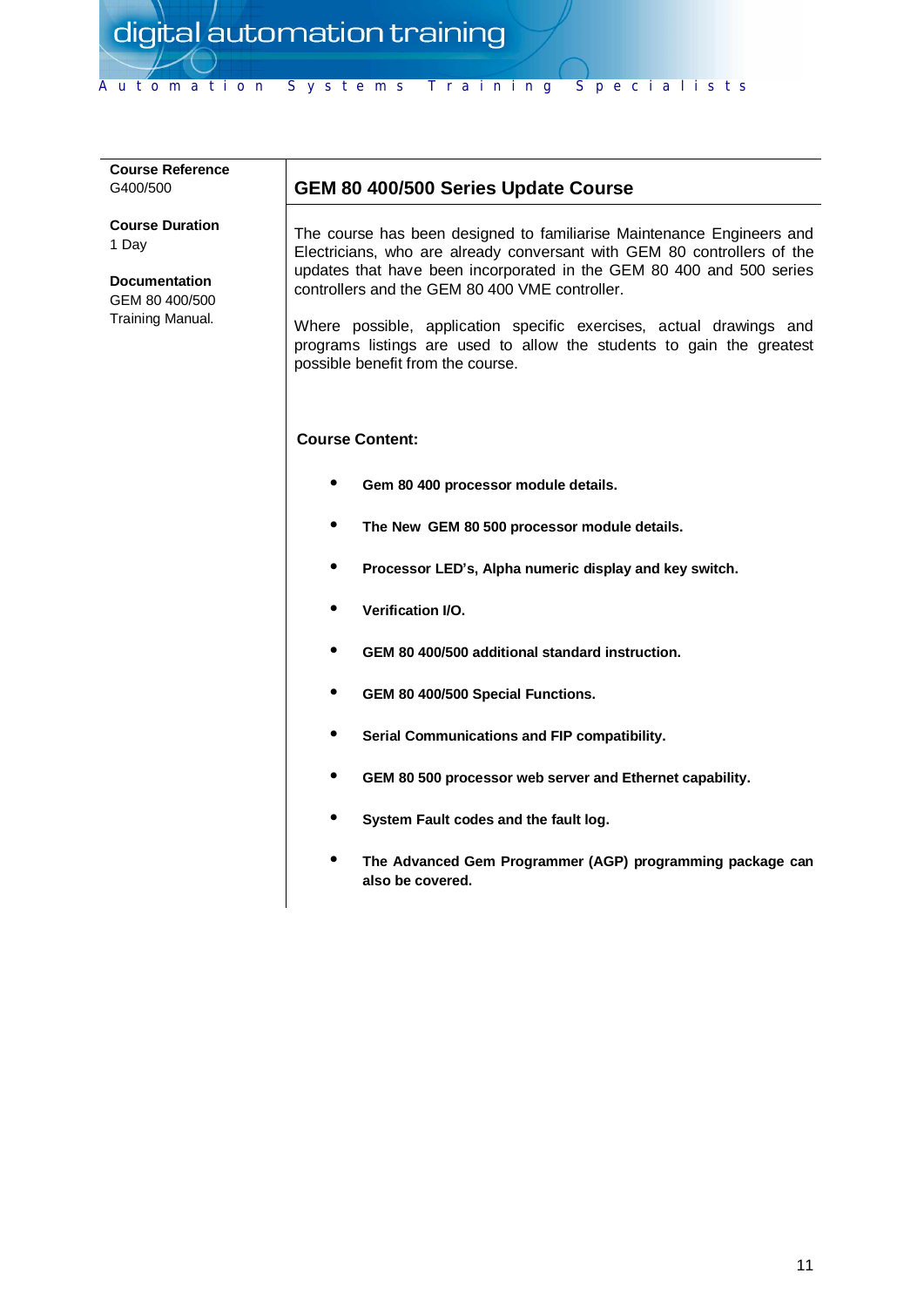## **Course Reference** ALSM

**Course Duration** 3 Days

#### **Documentation**

Alspa Maintenance Training Manual.

## **Alspa 80-35 PLC Systems & Maintenance**

This course has been designed to familiarise Maintenance Engineers with the many different aspects associated with the operation and maintenance of the Alspa 80-35 programmable controller.

Where possible, application specific exercises, actual drawings and programs listings are used to allow the students to gain the greatest possible benefit from the course.

#### **Objectives:**

To introduce students to the concepts and operation of Alspa programmable controllers, including the following areas:

- Locate and replace faulty modules.
- Reload programs.
- I/O Fault finding.
- Communication faults.
- Implement small changes to the program.
- Connect online and monitor programs to determine plant problems.

- **The history and development of programmable controllers.**
- **The hardware architecture of a Alspa range of controllers.**
- **I/O Modules and wiring.**
- **Hardware configuration.**
- **Addresses used in the Alspa PLC.**
- **Program structure, creating blocks and block declaration.**
- **First steps with the programmer.**
- **Quick keys used on the programmer for: Mode selection, run/stop.**
- **Creating a folder.**
- **Loading and saving folders to the PLC.**
- **Online monitoring and searching.**
- **Using and creating program documentation.**
- **Editing and modifying programs.**
- **Instruction set.**
	- **Relay, maths, move, compare and logic function.**
- **Copying and backing up folders.**
- **Analogue modules and analogue scaling.**
- **Introduction to N80 communications.**
- **Concept of System bits.**
- **Data monitoring using the reference tables.**
- **Forcing Facilities.**
- **GEM 80 to Alspa communications.**
- **Faulting tables.**
- **Diagnosis and resetting faults.**
- **Documentation using the variable declaration and rung comments.**
- **Application exercises on your plant programs.**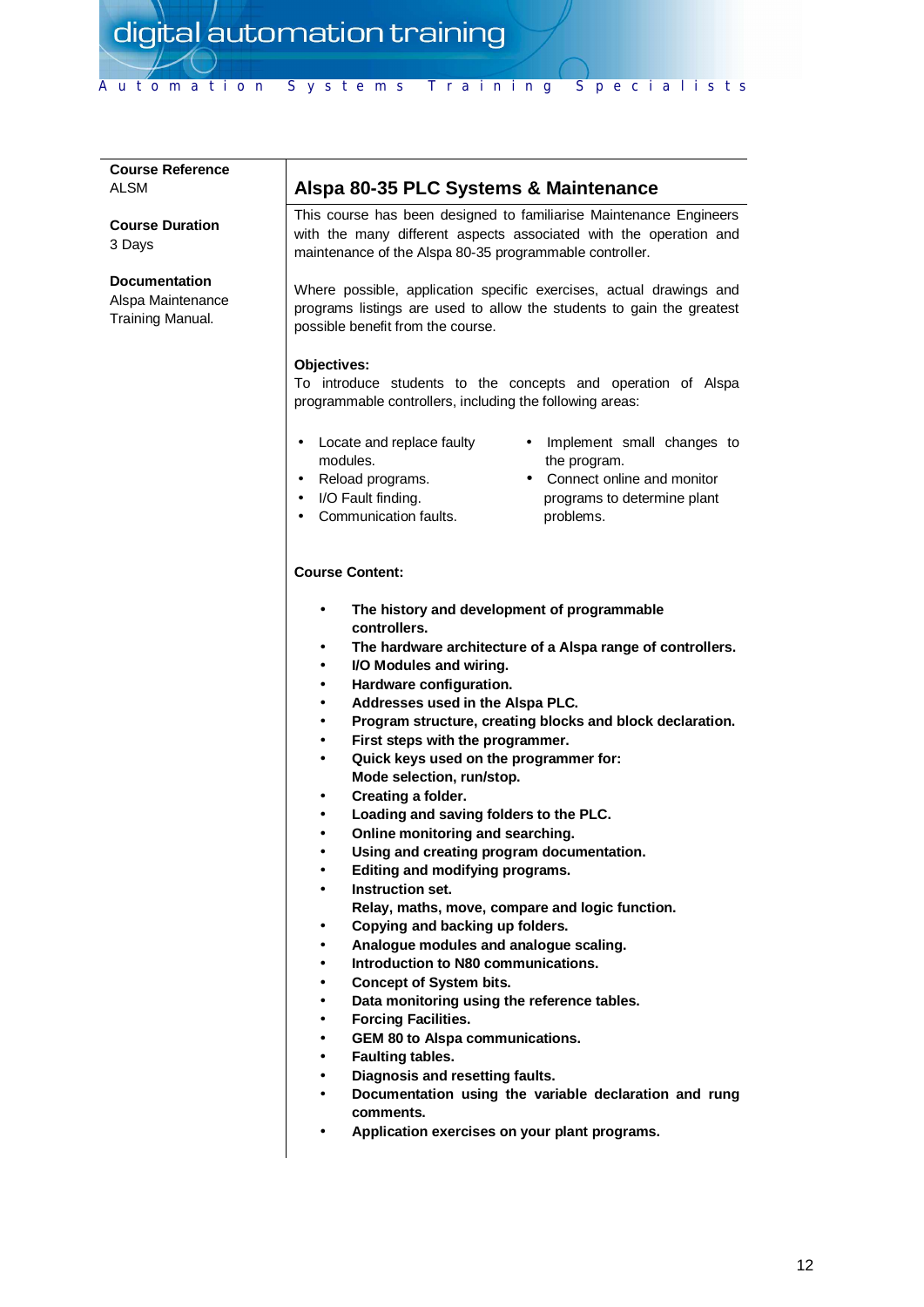## **Course Reference** GD2000

**Course Duration** 2 Days

**Documentation** GD2000 Training Manual.

## **Alspa GD2000 AC Drives Course**

The course has been designed to familiarise Maintenance Engineers with the many different aspects associated with the operation and maintenance of GD2000 AC drives.

Where possible, application specific exercises, actual drawings and programs listings are used to allow the students to gain the greatest possible benefit from the course.

#### **Objectives:**

To introduce students to the concepts and operation of the GD2000 drive, including the following areas:

- **To understand the basic techniques of controlling an AC motor.**
- **AC motor and drive theory.**
- **How a GD2000 is constructed, and how the various protection features work.**
- **Operation of the GD2000.**
- **GD2000 range and specification.**
- **Protection and trip avoidance.**
- **Control connections.**
- **Parameter overview.**
- **Using both keypads. The students will also be able to monitor and diagnose faults.**
- **Commissioning.**
- **The drive parameters and configuration.**
- **Advanced configuration, skip bands fly catching etc.**
- **Digital and analogue I/O wiring and configuration.**
- **Diagnostics, displaying the last 10 trips.**
- **Resetting the drive.**
- **Auto reset facilities.**
- **Serial links.**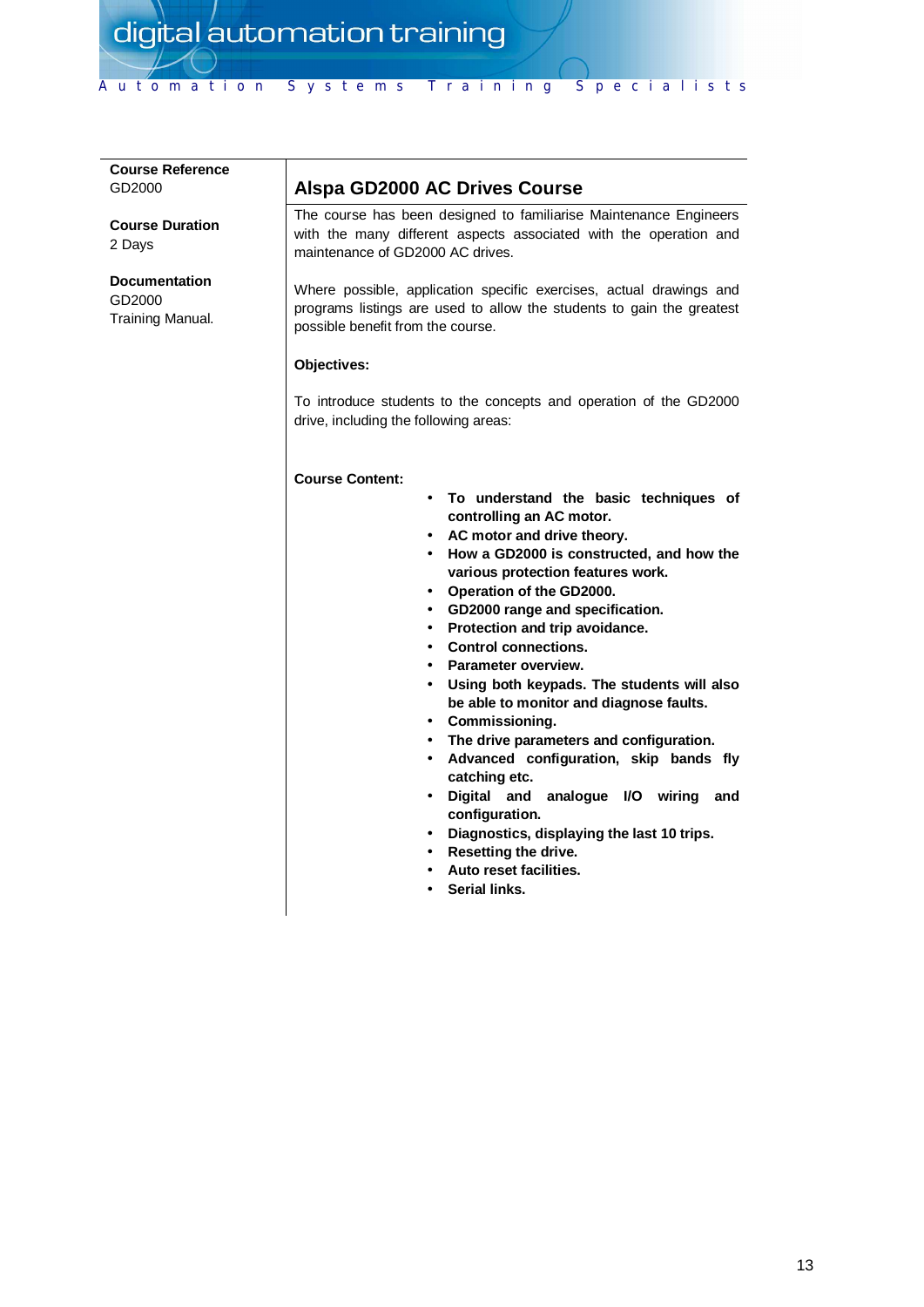#### **Course Reference** ALSGD3

**Course Duration** 3 Days

#### **Documentation** GD3000e Training Manual.

## **Alspa GD3000E AC Drives Course**

The course has been designed to familiarise Maintenance Engineers with the many different aspects associated with the operation and maintenance of GD3000 AC drives.

Where possible, application specific exercises, actual drawings and programs listings are used to allow the students to gain the greatest possible benefit from the course.

#### **Objectives:**

To introduce students to the concepts and operation of the GD2000 drive, including the following areas:

- **To understand the basic techniques of controlling an AC motor.**
- **AC motor and drive theory.**
- **Vector control.**
- **How a GD2000 is constructed, and how the various protection features work.**
- **Operation of the GD2000.**
- **GD2000 range and specification.**
- **Protection and trip avoidance.**
- **Control connections.**
- **Parameter overview.**
- **Speed and Torque control.**
- **Using both keypads. The students will also be able to monitor and diagnose faults.**
- **Commissioning.**
- **The drive parameters and configuration.**
- **Advanced configuration, skip bands fly catching etc.**
- **Digital and analogue I/O wiring and configuration.**
- **Position Control.**
- **Diagnostics, displaying the last 10 trips.**
- **Resetting the drive.**
- **Auto reset facilities.**
- **User defined logic.**
- **Serial links.**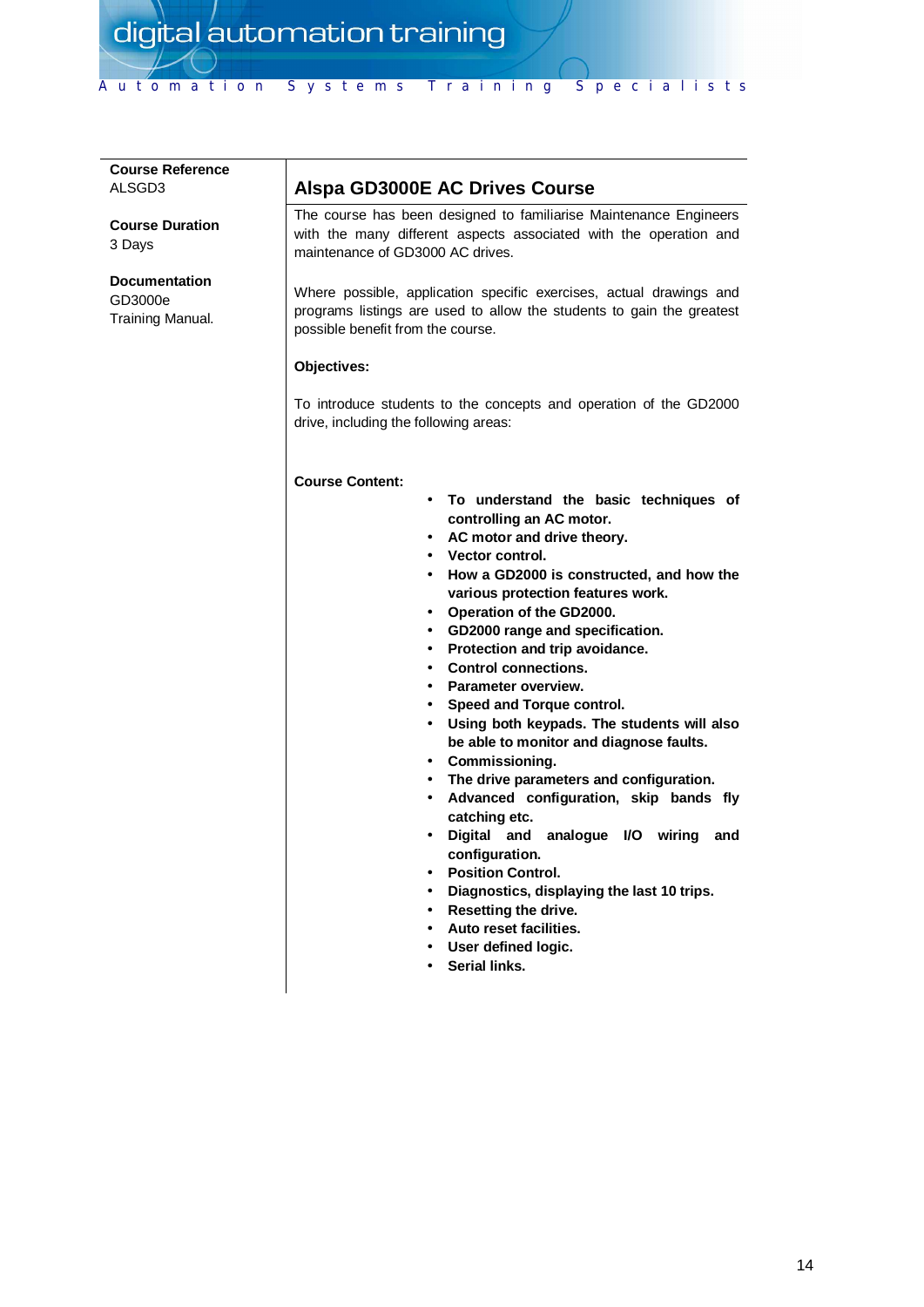| <b>Course Reference</b><br>AlsMicro2             | <b>Alspa Micro2 DC Drives Course</b>                                                                                                                                                                                                                                                                                                                                                                                                                                                                                                                                                                                       |
|--------------------------------------------------|----------------------------------------------------------------------------------------------------------------------------------------------------------------------------------------------------------------------------------------------------------------------------------------------------------------------------------------------------------------------------------------------------------------------------------------------------------------------------------------------------------------------------------------------------------------------------------------------------------------------------|
| <b>Course Duration</b><br>3 Days                 | The course has been designed to familiarise Maintenance Engineers<br>with the many different aspects associated with the operation and<br>maintenance of Alstom Alspa MICRO 2 DC drives.                                                                                                                                                                                                                                                                                                                                                                                                                                   |
| <b>Documentation</b><br>Micro 2 Training Manual. | Where possible, application specific exercises, actual drawings and<br>programs listings are used to allow the students to gain the greatest<br>possible benefit from the course.                                                                                                                                                                                                                                                                                                                                                                                                                                          |
|                                                  | Objectives:                                                                                                                                                                                                                                                                                                                                                                                                                                                                                                                                                                                                                |
|                                                  | To introduce students to the concepts and operation of the Micro 2 DC<br>Drive, including the following areas:                                                                                                                                                                                                                                                                                                                                                                                                                                                                                                             |
|                                                  | Concepts of DC motor control, and the methods by which a<br>DC servo controls the machine.                                                                                                                                                                                                                                                                                                                                                                                                                                                                                                                                 |
|                                                  | To be able to confidently use the programming tools<br>associated with the drive. The student will be able to modify<br>and save the programs, including how to document any<br>changes fully and correctly.                                                                                                                                                                                                                                                                                                                                                                                                               |
|                                                  | The commissioning and fault diagnostic procedures. The<br>students will be able to confidently use the diagnostic<br>facilities.                                                                                                                                                                                                                                                                                                                                                                                                                                                                                           |
|                                                  | To be able to solve programming/application problems to a<br>reasonable level, using the documentation provided on the<br>course.                                                                                                                                                                                                                                                                                                                                                                                                                                                                                          |
|                                                  | <b>Course Content:</b>                                                                                                                                                                                                                                                                                                                                                                                                                                                                                                                                                                                                     |
|                                                  | • DC motor theory.<br>• Drive connections and inputs and outputs.<br>• Drive commissioning, feedback loops, references and logic.<br>• Investigation of the ramp, speed and current software<br>modules.<br>• The links program, and how the modules are connected.<br>• Editing and monitoring with the keypad.<br>• Using the programmer to edit and monitor.<br>• Logic modules and their application.<br>• Tuning of the current and speed loop.<br>• Programming exercises.<br>• Programming ladder diagram.<br>• Fault diagnostics and insight into Module 32.<br>• Starnet serial links.<br>• Application examples. |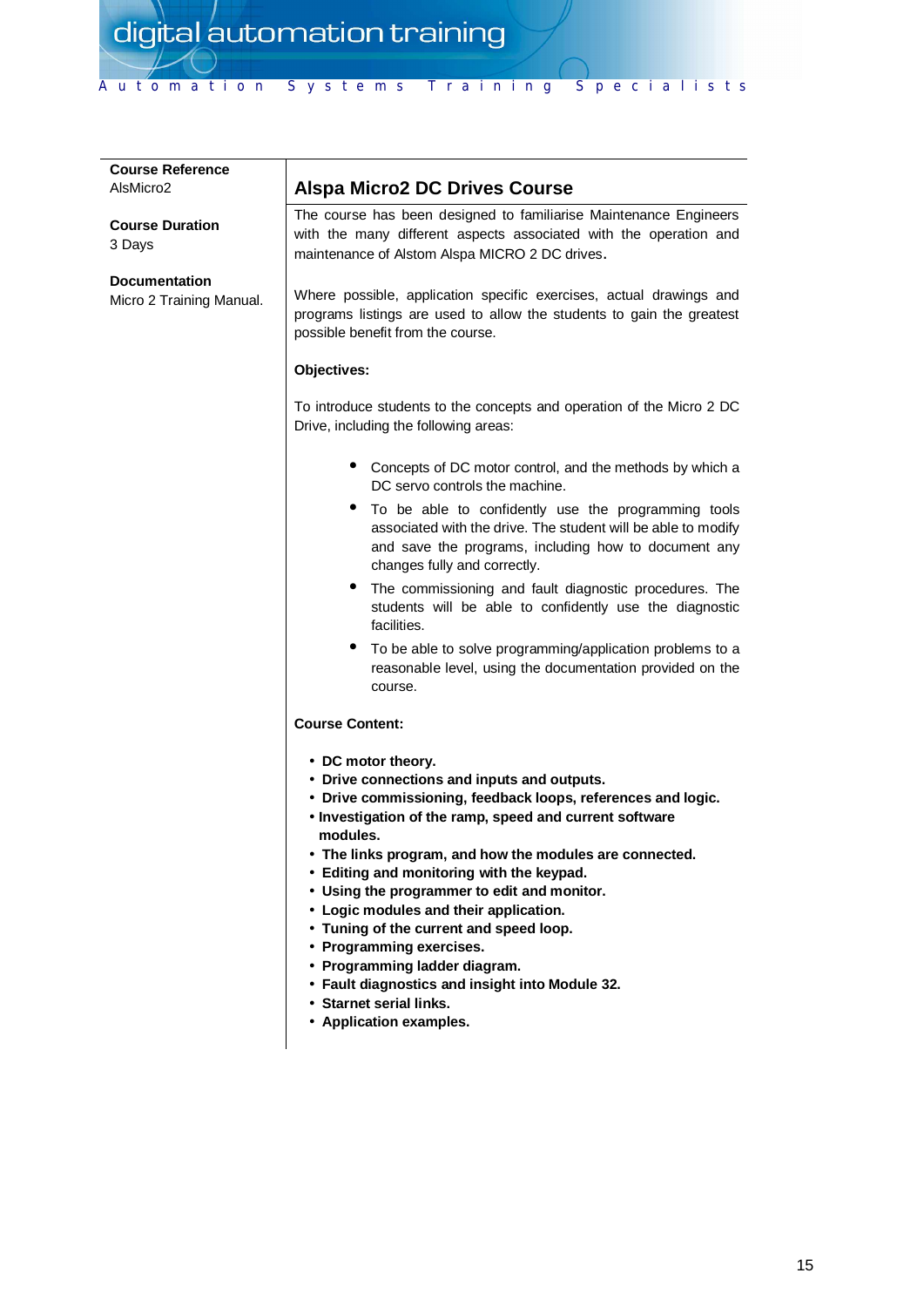| <b>Course Reference</b>                       |                                                                                                                                                                                                                                                                                                                                                                                                                                                                                                                                                                                                                                                     |
|-----------------------------------------------|-----------------------------------------------------------------------------------------------------------------------------------------------------------------------------------------------------------------------------------------------------------------------------------------------------------------------------------------------------------------------------------------------------------------------------------------------------------------------------------------------------------------------------------------------------------------------------------------------------------------------------------------------------|
| SigM3                                         | Sigma Alspa Micro 3 DC Drives Course                                                                                                                                                                                                                                                                                                                                                                                                                                                                                                                                                                                                                |
| <b>Course Duration</b><br>4 Days              | The course has been designed to familiarise Maintenance Engineers<br>with the many different aspects associated with the operation and<br>maintenance of MICRO 3 DC drives.                                                                                                                                                                                                                                                                                                                                                                                                                                                                         |
| <b>Documentation</b><br>Sigma Micro 3 Manual. | Where possible, application specific exercises, actual drawings and<br>programs listings are used to allow the students to gain the greatest<br>possible benefit from the course.                                                                                                                                                                                                                                                                                                                                                                                                                                                                   |
|                                               | Objectives:                                                                                                                                                                                                                                                                                                                                                                                                                                                                                                                                                                                                                                         |
|                                               | To introduce students to the concepts and operation of the Micro 3 DC<br>Drive, including the following areas:                                                                                                                                                                                                                                                                                                                                                                                                                                                                                                                                      |
|                                               | • Concepts of DC motor control, and the methods by which a<br>DC servo controls the machine.                                                                                                                                                                                                                                                                                                                                                                                                                                                                                                                                                        |
|                                               | To be able to confidently use the programming tools<br>associated with the drive. The student will be able to modify<br>and save the programs, including how to document any<br>changes fully and correctly.                                                                                                                                                                                                                                                                                                                                                                                                                                        |
|                                               | The commissioning and fault diagnostic procedures. The<br>students will be able to confidently use the diagnostic<br>facilities.                                                                                                                                                                                                                                                                                                                                                                                                                                                                                                                    |
|                                               | To be able to solve programming/application problems to a<br>reasonable level, using the documentation provided on the<br>course.                                                                                                                                                                                                                                                                                                                                                                                                                                                                                                                   |
|                                               | <b>Course Content:</b>                                                                                                                                                                                                                                                                                                                                                                                                                                                                                                                                                                                                                              |
|                                               | • DC motor theory.<br>• Drive connections and inputs and outputs.<br>• Drive commissioning, feedback loops, references and logic.<br>• Investigation of the ramp, speed and current software<br>modules.<br>• The links program, and how the modules are connected.<br>• Editing and monitoring with the keypad.<br>• Using the sigma programmer to edit and monitor.<br>• How ladder diagram is integrated with the link program.<br>• Tuning of the current and speed loop.<br>• Programming exercises.<br>• Programming ladder diagram.<br>• Fault diagnostics and insight into Module 32.<br>• Starnet serial links.<br>• Application examples. |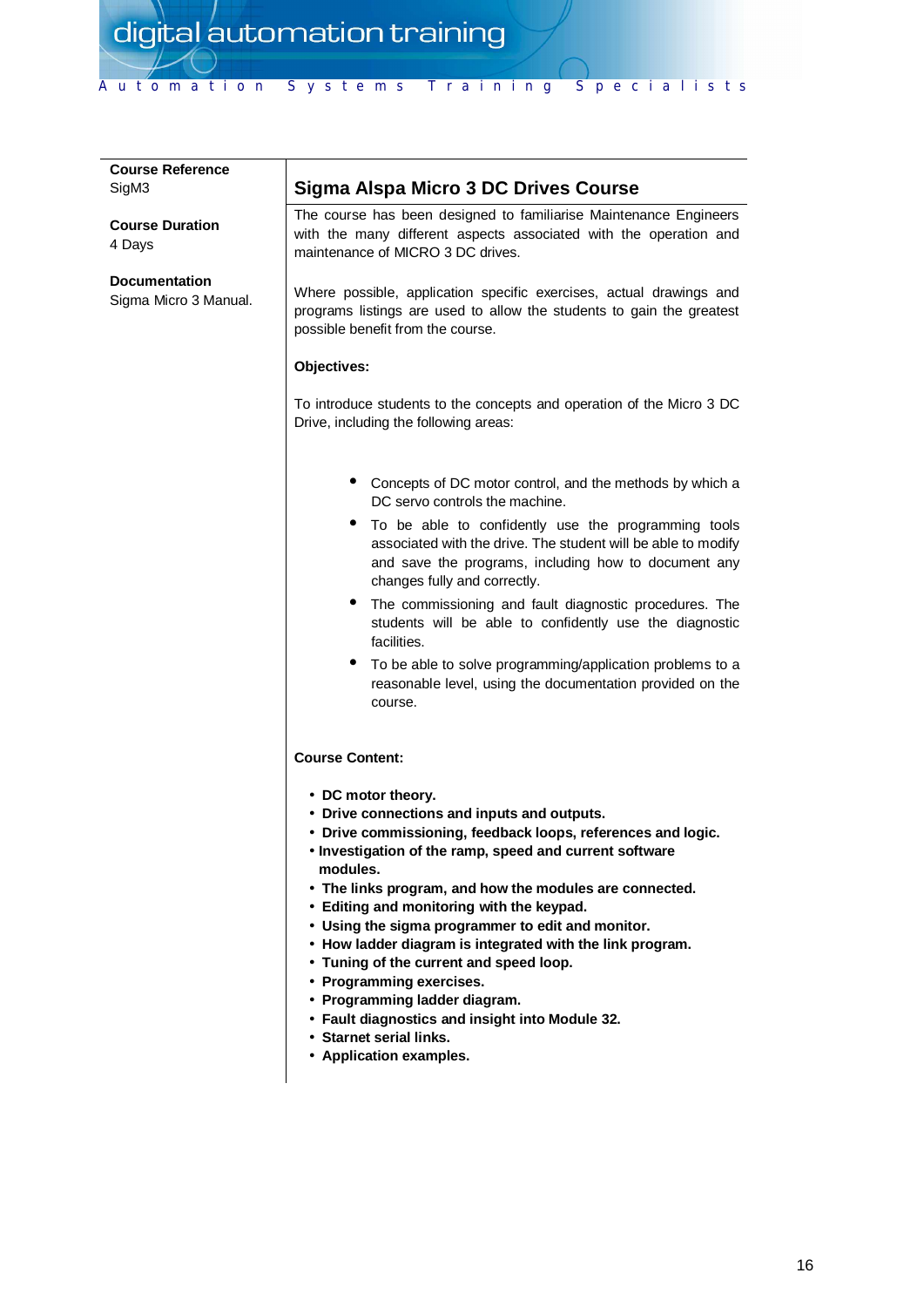#### **Course Reference** FIPCOM

**Course Duration** 2 Days

**Documentation** FIP Communications Manual.

## **Alspa / GEM 80 FIP Communications Course**

This course has been designed to give Engineers, Technicians and Electricians who are already familiar with Alstom products, practical experience and a working knowledge of FIP communication networks between GEM 80 400 controllers, DI100 Gateway and Alspa DC and GD3000 drives. The course is designed to increase the students understanding and confidence when dealing with FIP communication networks.

Where possible, application specific exercises, actual drawings and programs listings are used to allow the students to gain the greatest possible benefit from the course.

#### **Objectives:**

To introduce students to the concepts and operation of FIP communications. Including the following areas.

- **Defining hardware connections.**
- **Configuring a GEM 400 to communicate on FIP.**
- **Configuring an Alspa 80-35 to communicate on FIP.**
- **Using statistics.**
- **Locate and diagnosis fault faults.**

#### **Course Content:**

- **FIP network hardware.**
- **FIP network operation and terminology.**
- **The configuration of the FIPCFG Special Function software instruction and setting up VCOM's.**
- **Data transfer configuration.**
- **Special function used for statistics.**
- **FIP communication statistics and fault finding.**
- **FIP communication options:**
	- **GEM 80 400 FIP.**
		- **Alspa GD & DC Drives FIP.**
		- **DI100 Gateway.**
		- **Alspa 80-35/75.**

**Other manufacturers World FIP modules.**

- **Alspa GD and DC 3000 drives FIP communications. The procedure to configure the drives to transfer and receive data on the FIP network.**
- **DI100 Gateway module.**

**Operational overview of the DI100 Gateway Module.**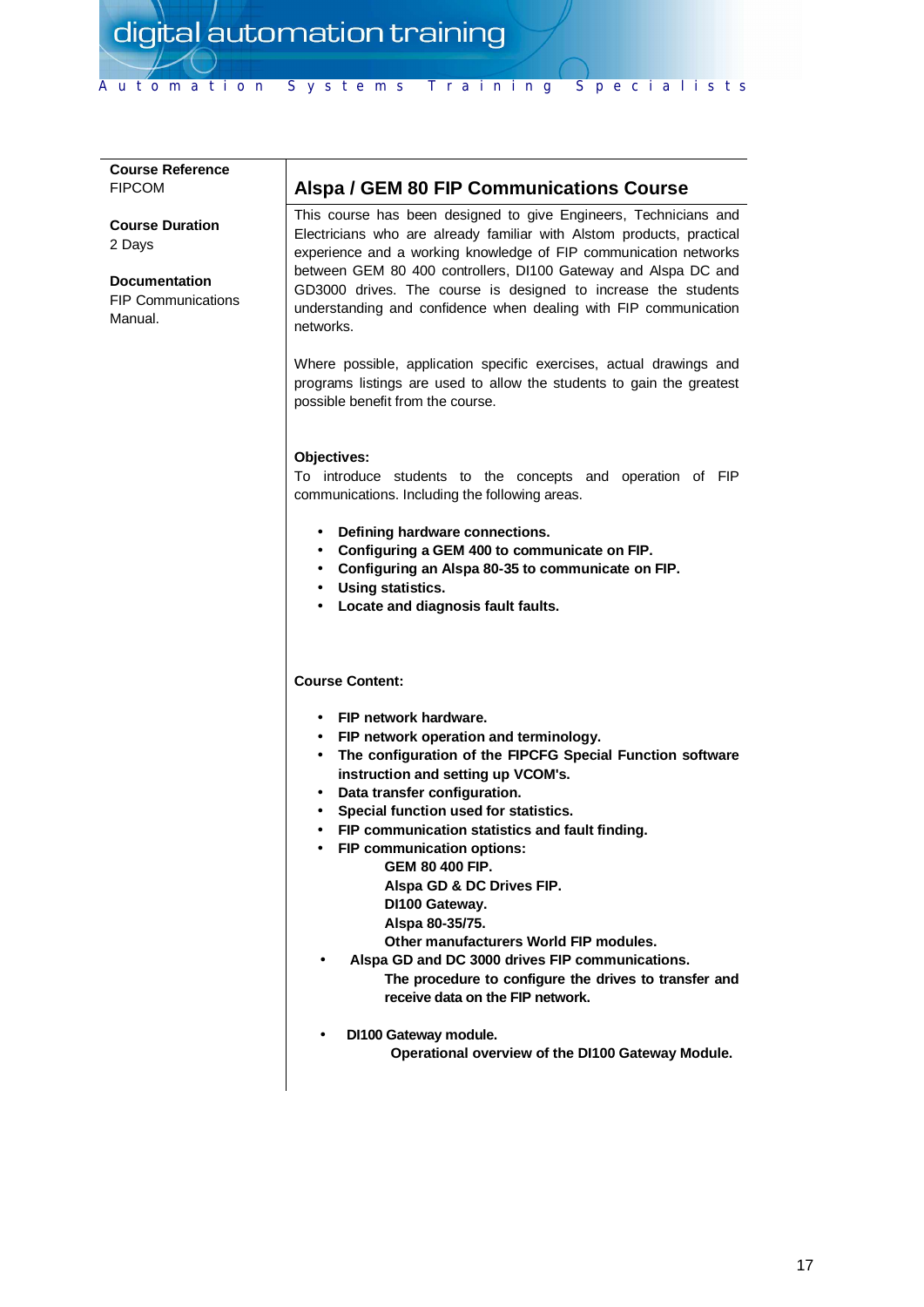| <b>Course Reference</b>                                                               |                                                                                                                                                                                                                                                                                                                                                                                                                                                                                                        |
|---------------------------------------------------------------------------------------|--------------------------------------------------------------------------------------------------------------------------------------------------------------------------------------------------------------------------------------------------------------------------------------------------------------------------------------------------------------------------------------------------------------------------------------------------------------------------------------------------------|
| CCU <sub>2</sub>                                                                      | <b>Gemstart 2 Contactor Control Unit</b>                                                                                                                                                                                                                                                                                                                                                                                                                                                               |
| <b>Course Duration</b><br>2 Days<br><b>Documentation</b><br><b>GEMSTART 2 Manual.</b> | The course is essentially directed at Maintenance Engineers, but it is also<br>useful as an appreciation course for other personnel involved in CCU<br>systems. It covers all aspects of a CCU system, from the LV cubicle<br>mounting, to GEM 80 serial links and the set up of the CCU initialisation<br>data.<br>.Where possible, application specific exercises, actual drawings and<br>programs listings are used to allow the students to gain the greatest<br>possible benefit from the course. |
|                                                                                       | Objectives:<br>To introduce students to the concepts and operation of GEMSTART 2.<br>CCU systems. Including the following areas:<br>• Resetting the Gemstart unit.<br>• Replacing the Gemstart unit.<br>• Configuration of a Gemstart 2 with the hand held<br>programmer.<br>• Understanding how the GEM 80, controls and monitors the<br><b>Gemstart units.</b>                                                                                                                                       |
|                                                                                       | <b>Course Content:</b><br>Introduction to the CCU concept.<br>$\bullet$                                                                                                                                                                                                                                                                                                                                                                                                                                |
|                                                                                       | The hardware and wiring associated with a CCU system.<br>$\bullet$<br><b>CCU</b> Indicators.<br>$\bullet$                                                                                                                                                                                                                                                                                                                                                                                              |
|                                                                                       | CCU Programming and monitoring devices.<br>$\bullet$                                                                                                                                                                                                                                                                                                                                                                                                                                                   |
|                                                                                       | <b>CCU Configuration procedures.</b><br>$\bullet$<br>Overload curves and trip protection and many other<br>features.<br>GEM80 serial link connections and configuration.<br>Serial link interfaces to GEM 80 controllers.<br>The                                                                                                                                                                                                                                                                       |
|                                                                                       | communication highway options available.                                                                                                                                                                                                                                                                                                                                                                                                                                                               |
|                                                                                       | CCU/GEM 80 data exchange.<br>The format for data exchange to and from the GEM 80<br>controller.                                                                                                                                                                                                                                                                                                                                                                                                        |
|                                                                                       | CCU System configuration.<br>Configuration of the complete control system incorporating<br>the CCU, controller and associated hardware.                                                                                                                                                                                                                                                                                                                                                                |
|                                                                                       | Fault finding.<br>Fault finding on the complete system, replacement of a<br>faulty module, and routine maintenance procedures.                                                                                                                                                                                                                                                                                                                                                                         |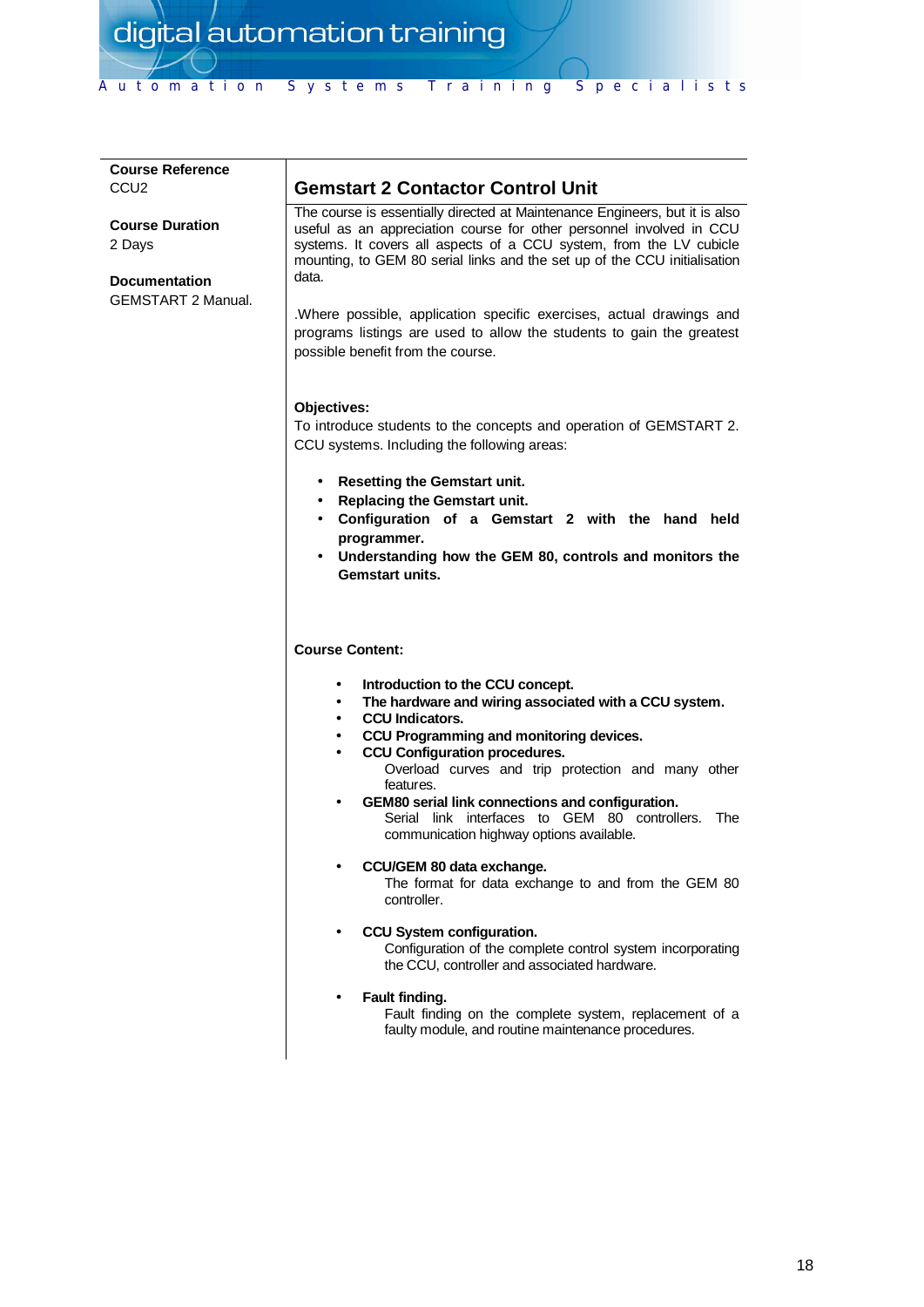#### **Course Reference** AB500M

**Course Duration** 5 Days

#### **Documentation**

Allen Bradley SLC-500 **Maintenance** Training Manual.

## **Allen Bradley SLC-500 Maintenance Course**

The course has been designed to familiarise Maintenance Engineers and Electricians with the many different aspects associated with the operation and maintenance of Allen Bradley SLC-500 controllers. Where possible, application specific exercises, actual drawings and programs listings are used to allow the students to gain the greatest possible benefit from the course.

#### **Objectives:**

The students will be able to perform the following:

- Locate and replace faulty modules.
- Reload programs.
- I/O Fault finding.
- Interpret and understand basic ladder logic.
- Implement small changes to the program.
- Using RSLogix to connect online and monitor programs to determine plant problems.

- **Introduction to the SLC-500 range.**
- **I/O module and interfaces.**
- **Addressing and file types.**
- **Program Structure, ladder files and the JSR function.**
- **Creating a project with RSLogix.**
- **Hardware configuration.**
- **Select the drivers for communications via RSLinx.**
- **Downloading the project.**
- **Online monitoring and searching with RSLogix.**
- **The Basic instruction set.**
- **Relays, timers & counters.**
- **Maths functions.**
- **Customised data monitoring.**
- **Analogue modules and analogue scaling.**
- **Data monitoring using the data table.**
- **Forcing techniques.**
- **Further in instruction.**
- **Compare, moves and limits.**
- **Program documentation and database.**
- **Searching the comment database.**
- **Introduction to communications with DH485, DH+ and Ethernet.**
- **Introduction to the MSG function for communications.**
- **Histograms.**
- **fault finding principles and procedures.**
- **Application exercises on your plant programs.**
- **Trending.**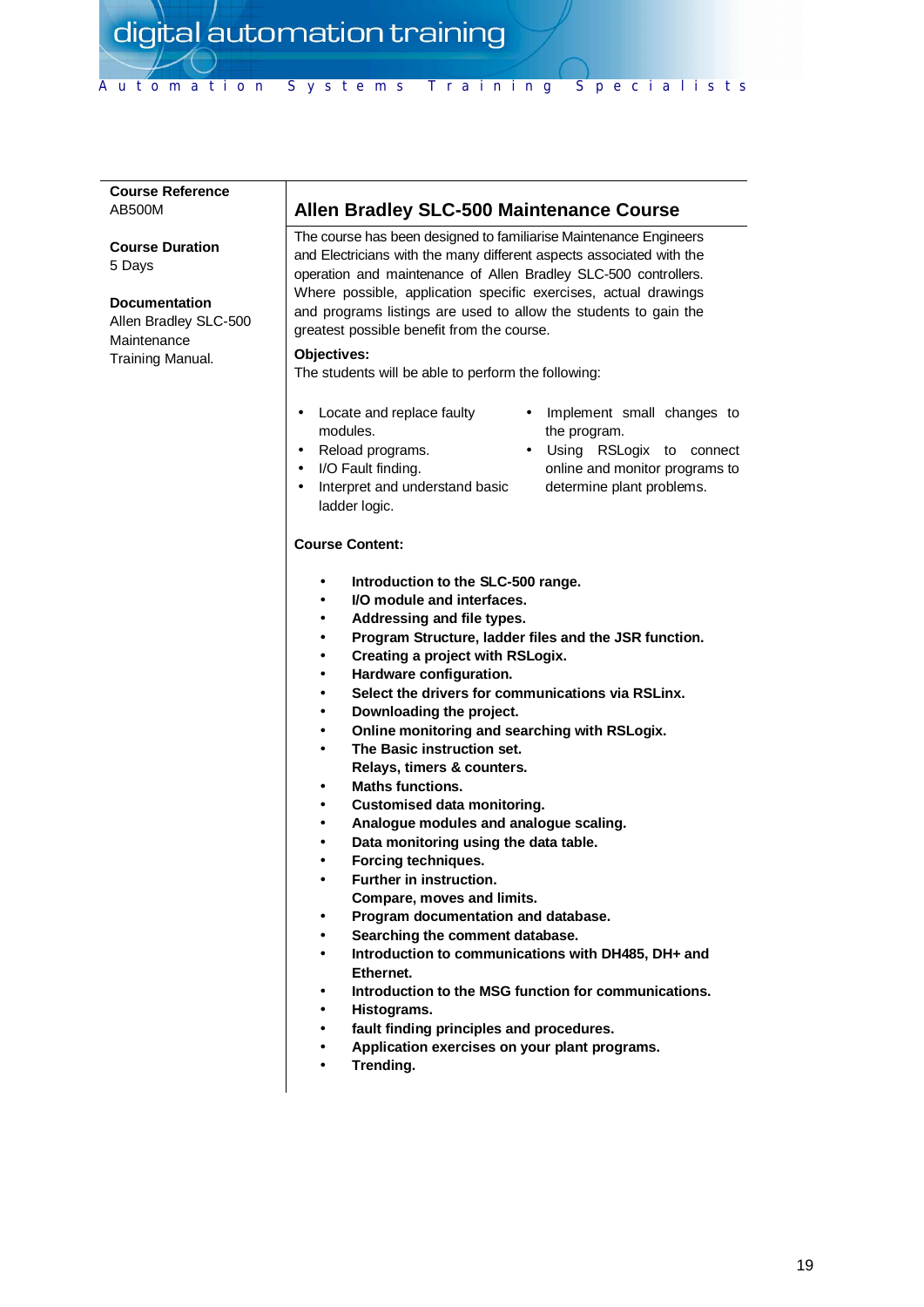## **Course Reference** AB500adv

**Course Duration** 4 Days

#### **Documentation**

Allen Bradley SLC500 Advanced Training Manual.

## **Allen Bradley Advanced SLC-500 Course**

The advanced course is aimed at personnel who have gained a thorough basic understanding of the SLC-500. The course has been designed to introduce some of the more complex functions and facilities associated with the SLC-500. It would be an advantage if the student has already completed an SLC-500 4 day maintenance course.

Where possible, application specific exercises, actual drawings and programs listings are used to allow the students to gain the greatest possible benefit from the course.

#### **Course Content:**

#### **Instruction Set**

An investigation into the more complex instructions including:

Introduction to files. File arithmetic and logic instructions. File search and compare functions. Program control instructions including subroutine programming. Fault routines and selectable timed instructions. Block transfer instructions.

#### **Remote I/O**

Description and demonstration of remote I/O.

#### **Analogue PID control.**

Revision of analogue modules and an introduction to the PID function. Illustrating how to program and configure a closed loop system.

#### **Alarm Handling.**

Demonstration of how to sort signals and incorporate them into an alarm section of a program, explaining the operation.

#### **Message Printing.**

An introduction to the message instruction and how to interface it with the alarm package from the previous module to print alarm messages.

#### **Data Highway Plus, Communications.**

Demonstration of the hardware involved in a DH+ communication system. As well as the software configuration required to initialise communications and fault finding procedures.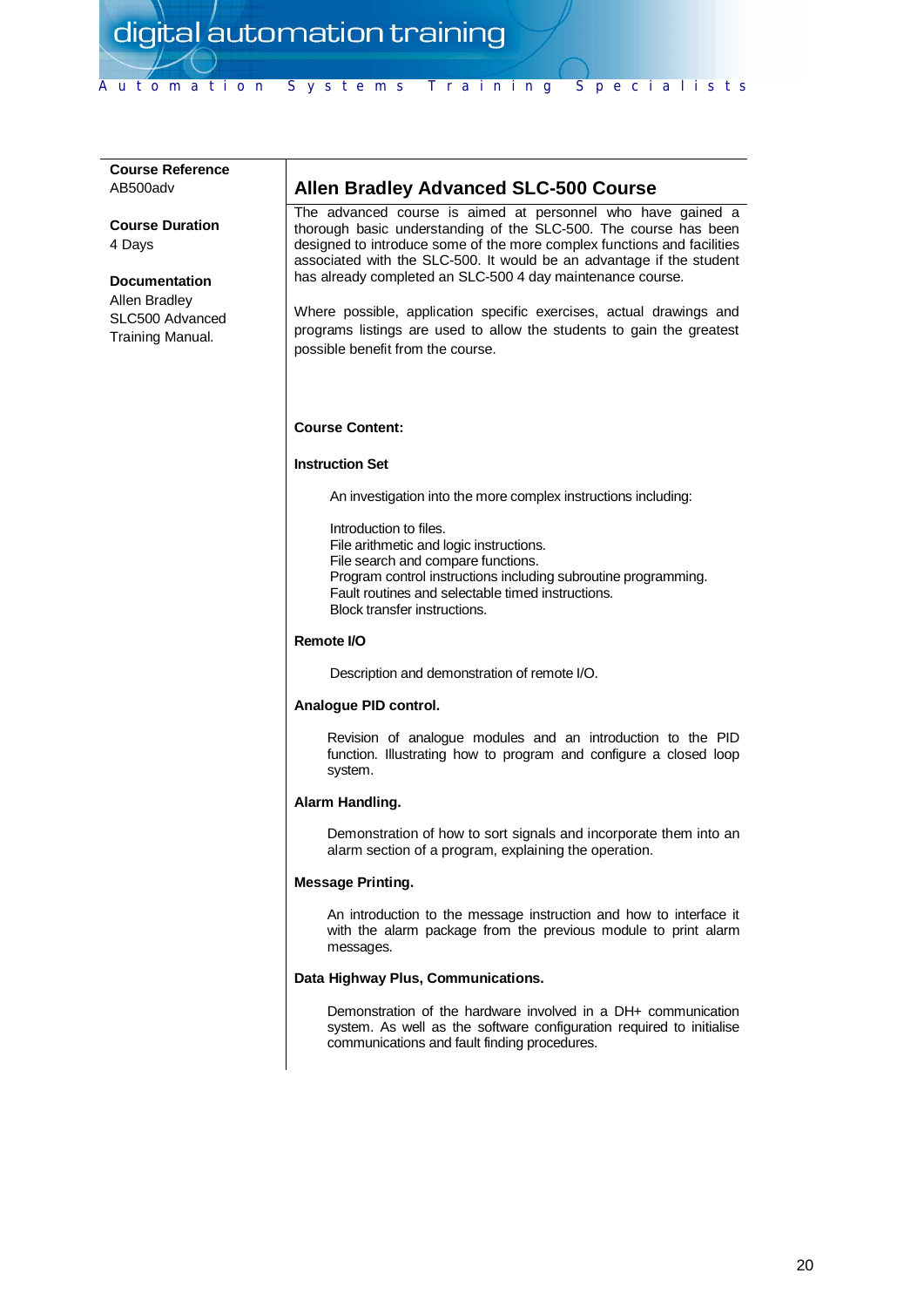| <b>Course Reference</b><br><b>ABCLGX</b>                                                                                                     | <b>Allen Bradley ControlLogix Maintenance Course</b>                                                                                                                                                                                                                                                                                                                                                                                                                                                                                                                                                                                                                                                                                                                                                                                                                                                                                                                                                                                                                                                                                                                                                                                                          |  |
|----------------------------------------------------------------------------------------------------------------------------------------------|---------------------------------------------------------------------------------------------------------------------------------------------------------------------------------------------------------------------------------------------------------------------------------------------------------------------------------------------------------------------------------------------------------------------------------------------------------------------------------------------------------------------------------------------------------------------------------------------------------------------------------------------------------------------------------------------------------------------------------------------------------------------------------------------------------------------------------------------------------------------------------------------------------------------------------------------------------------------------------------------------------------------------------------------------------------------------------------------------------------------------------------------------------------------------------------------------------------------------------------------------------------|--|
| <b>Course Duration</b><br>5 Days<br><b>Documentation</b><br>Allen Bradley ControlLogix<br>Maintenance and<br>Programming<br>Training Manual. | The course has been designed to familiarise Maintenance Engineers<br>and Electricians with no or little experience of Allen Bradley ControlLogix<br>systems. The course demonstrates the many different aspects<br>associated with the operation, programming and maintenance of<br>ControlLogix controllers.<br>Where possible, application specific exercises, actual drawings and<br>programs listings are used to allow the students to gain the greatest<br>possible benefit from the course.<br>Objectives:<br>The student will be able to perform the following:                                                                                                                                                                                                                                                                                                                                                                                                                                                                                                                                                                                                                                                                                       |  |
|                                                                                                                                              | Locate hardware and<br>Implement small changes to<br>$\bullet$<br>replacing faulty modules.<br>the program.<br>Interpret and understand basic<br>Reload programs.<br>$\bullet$<br>I/O Fault finding.<br>ladder logic.<br>$\bullet$<br>Fault<br>finding<br>Using RSLogix<br>the<br>5000<br>on<br>to<br>$\bullet$<br>$\bullet$<br>communication links.<br>connect online and monitor<br>programs to determine plant<br>problems.                                                                                                                                                                                                                                                                                                                                                                                                                                                                                                                                                                                                                                                                                                                                                                                                                                |  |
|                                                                                                                                              | <b>Course Content:</b><br>Introduction to the ControlLogix range.<br>٠<br>ControlLogix architecture and LED indication.<br>$\bullet$<br>Addressing, tags and data formats.<br>$\bullet$<br>Project Structure, programs, tasks & subroutines.<br>$\bullet$<br>Tags types, Local and global.<br>$\bullet$<br>Creating a project with RSLogix 5000.<br>$\bullet$<br>Hardware configuration.<br>$\bullet$<br>Select the driver for communications via RSLinx.<br>$\bullet$<br>Downloading the project.<br>$\bullet$<br>Online monitoring and searching with RSLogix 5000.<br>$\bullet$<br>The Basic instruction set.<br>$\bullet$<br>Relays, timers, counters.<br><b>Maths functions.</b><br>Data monitoring using the data table.<br>$\bullet$<br>Forcing techniques.<br>$\bullet$<br><b>Further instructions.</b><br>$\bullet$<br>Compare, moves and limits.<br>Program documentation and database.<br>$\bullet$<br>User defined data formats.<br>$\bullet$<br>Searching the comment database.<br>$\bullet$<br>Introduction to communications demonstrating produce<br>$\bullet$<br>and consumer tags.<br>Trending.<br>$\bullet$<br>Fault finding principles and software routines.<br>$\bullet$<br>Application exercises on your plant exercises.<br>$\bullet$ |  |
|                                                                                                                                              |                                                                                                                                                                                                                                                                                                                                                                                                                                                                                                                                                                                                                                                                                                                                                                                                                                                                                                                                                                                                                                                                                                                                                                                                                                                               |  |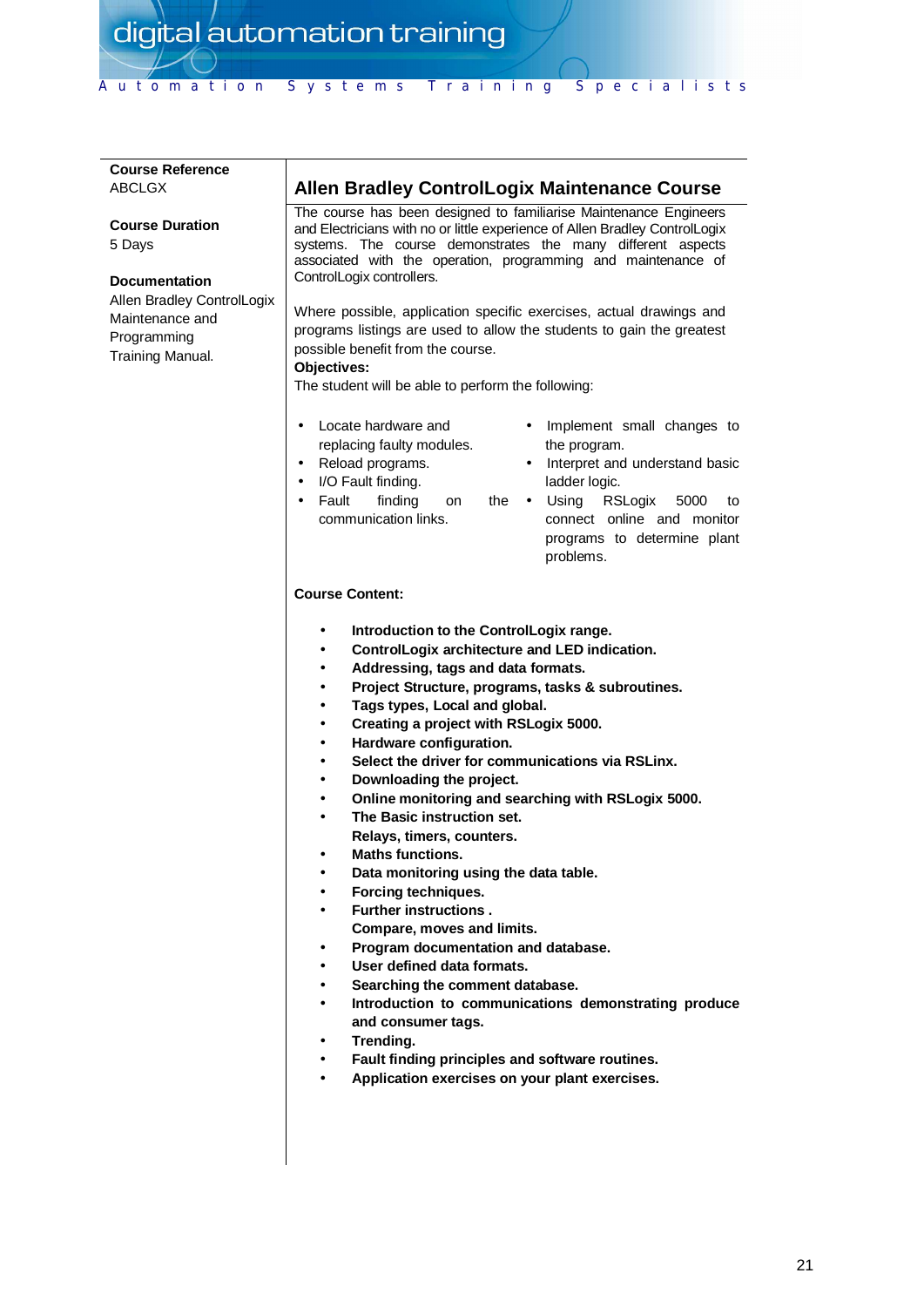#### **Course Reference** AB5M

**Course Duration** 5 Days

#### **Documentation**

Allen Bradley PLC5 Maintenance Training Manual.

## **Allen Bradley PLC 5 Maintenance Course**

The course has been designed to familiarise Maintenance Engineers and Electricians with the many different aspects associated with the operation and maintenance of Allen Bradley PLC 5 controllers.

Where possible, application specific exercises, actual drawings and programs listings are used to allow the students to gain the greatest possible benefit from the course.

#### **Objectives:**

The student will be able to perform the following:

- Locate and replace faulty modules.
- Reload programs.
- I/O Fault finding.
- $\bullet$  Fault finding on communication links.
- Implement small changes to the program.
- Interpret and understand basic ladder logic.
- PLC-5 Using RSLogix or 6200, to connect online and monitor programs to determine plant problems.

- **Introduction to the PLC5 range.**
- **Processor indication and connections.**
- **I/O module and interfaces.**
- **Addressing and file types.**
- **Program Structure, ladder files the JSR function.**
- **Creating a project with RSLogix.**
- **Hardware configuration.**
- **Select the drives for communications via RSLinx.**
- **Downloading the project.**
- **Online monitoring and searching with RSLogix.**
- **The Basic instruction set.**
	- **Relays, timers & counters.**
- **Maths functions.**
- **Customised data monitoring.**
- **Analogue modules and block transfers.**
- **Data monitoring using the data table.**
- **Forcing techniques.**
- **Further in instruction.**
- **Compare, moves and limits.**
- **Program documentation and database.**
- **Searching the comment database.**
- **Introduction to DH+ communications.**
- **Introduction to the MSG function for communications.**
- **Histograms.**
- **fault finding principles and procedures.**
- **Application exercises on your plant programs.**
- **Trending.**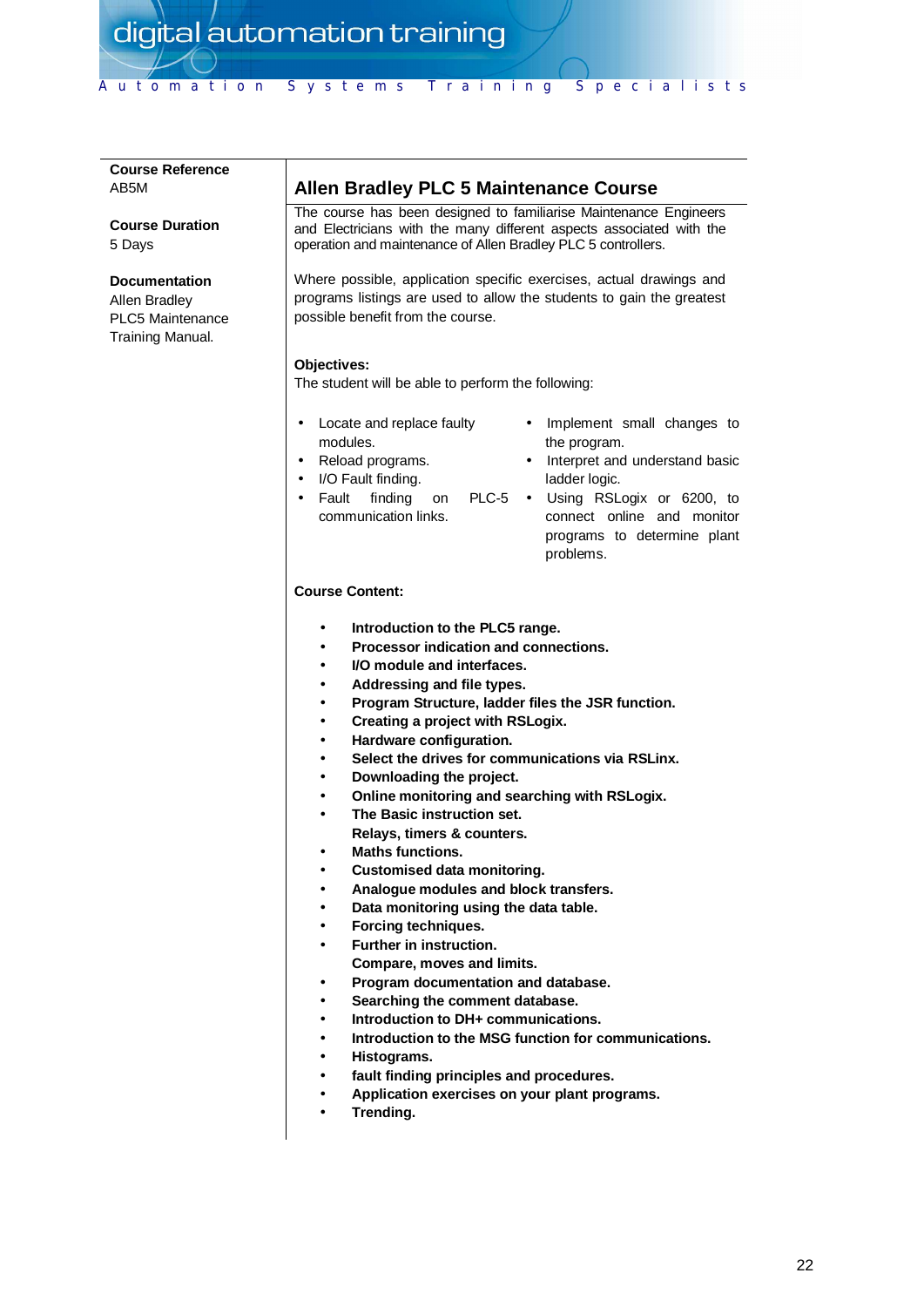# **Course Reference** AB5ADV **Course Duration** 4 Days **Documentation** Allen Bradley PLC5 Advanced Training Manual.

## **Allen Bradley Advanced PLC5 Course**

The advanced course is aimed at personnel who have gained a thorough basic understanding of the PLC-5. The course has been designed to introduce some of the more complex functions and facilities associated with the PLC-5. It would be an advantage if the student has already completed a PLC-5 4 day maintenance course.

Where possible, application specific exercises, actual drawings and programs listings are used to allow the students to gain the greatest possible benefit from the course.

#### **Course Content:**

#### **Instruction Set.**

An investigation into the more complex instructions including:

Introduction to files. File arithmetic and logic instructions. File search and compare functions. Program control instructions including subroutine programming. Fault routines and selectable timed instructions. Block transfer instructions.

#### **Remote I/O.**

Description and demonstration of remote I/O and Block Transfer functions.

#### **Analogue PID control.**

Revision of analogue modules and an introduction to the PID function. Illustrating how to program and configure a closed loop system.

#### **Alarm Handling.**

Demonstration of how to sort signals and incorporate them into an alarm section of a program, explaining the operation.

#### **Message Printing.**

An introduction to the message instruction and how to interface it with the alarm package from the previous module to print alarm messages.

#### **Data Highway Plus, Communications.**

Demonstration of the hardware involved in a DH+ communication system. As well as the software configuration required to initialise communications and fault finding procedures.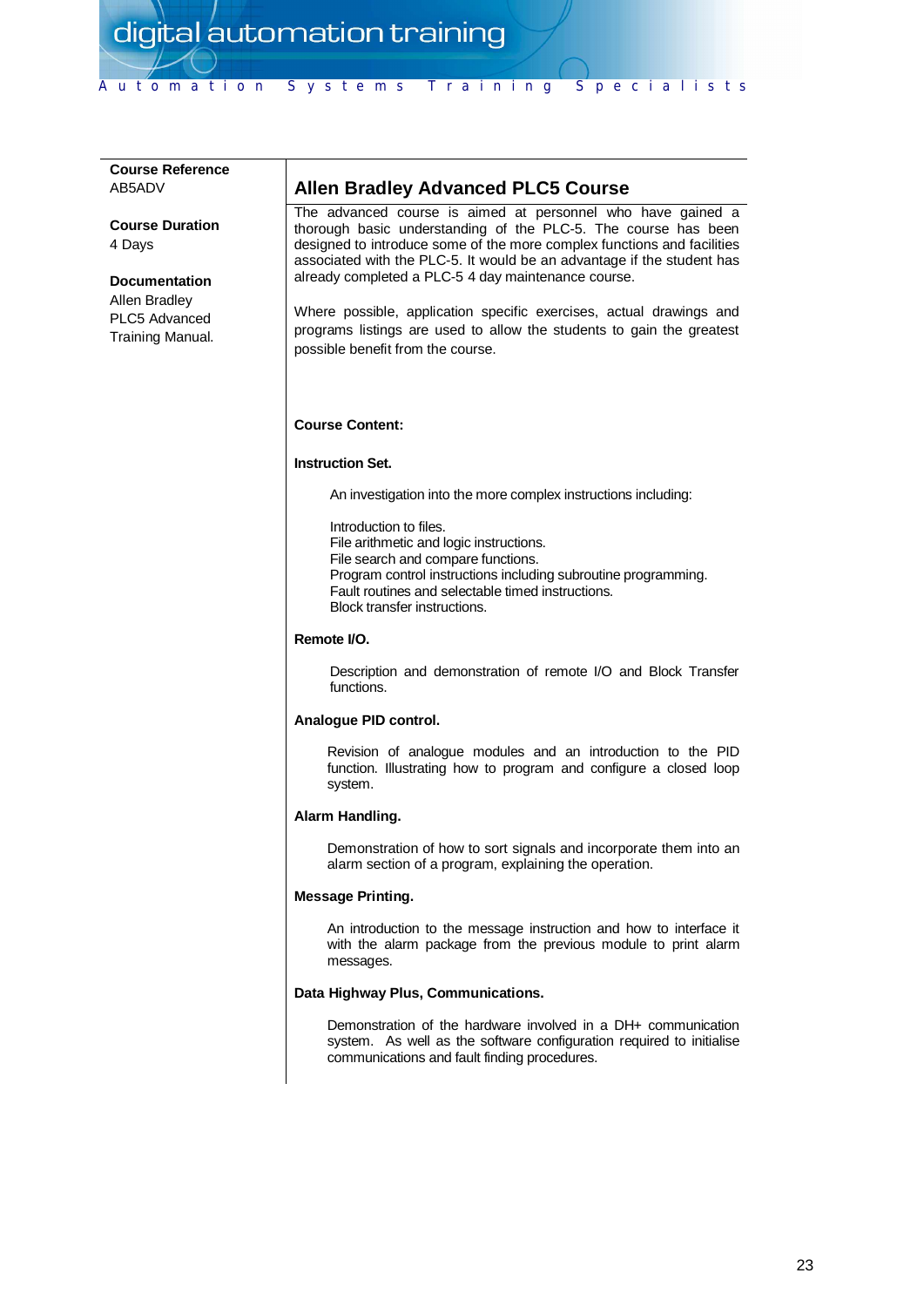| <b>Course Reference</b><br>ABRSLG                                                         | <b>Allen Bradley RSLogix Programmer Course</b>                                                                                                                                                                                                                                                                                                |  |
|-------------------------------------------------------------------------------------------|-----------------------------------------------------------------------------------------------------------------------------------------------------------------------------------------------------------------------------------------------------------------------------------------------------------------------------------------------|--|
| <b>Course Duration</b><br>1 Day<br><b>Documentation</b><br><b>RSLOGIX Training Manual</b> | This course is aimed at Electricians, Technicians and Engineers who are<br>already familiar with Allen Bradley PLC's and either 6200, APS or A.I<br>programming packages and have a working knowledge of Microsoft<br>Windows, to allow the students to gain practical experience and a working<br>knowledge of RSLogix programming software. |  |
|                                                                                           | <b>Course Content:</b>                                                                                                                                                                                                                                                                                                                        |  |
|                                                                                           | The RSLogix update course includes the following topics:                                                                                                                                                                                                                                                                                      |  |
|                                                                                           | Online monitoring.                                                                                                                                                                                                                                                                                                                            |  |
|                                                                                           | Searching.                                                                                                                                                                                                                                                                                                                                    |  |
|                                                                                           | Data monitoring.                                                                                                                                                                                                                                                                                                                              |  |
|                                                                                           | Editing rungs On-line and Off-line.                                                                                                                                                                                                                                                                                                           |  |
|                                                                                           | Communications between the programmer and PLC.                                                                                                                                                                                                                                                                                                |  |
|                                                                                           | Uploading and downloading PLC programs.                                                                                                                                                                                                                                                                                                       |  |
|                                                                                           | Processor status, monitoring for faults and fault resets.<br>$\bullet$                                                                                                                                                                                                                                                                        |  |
|                                                                                           | Forcing.                                                                                                                                                                                                                                                                                                                                      |  |
|                                                                                           | Comments and documentation database.                                                                                                                                                                                                                                                                                                          |  |
|                                                                                           | Histogram functions.<br>٠                                                                                                                                                                                                                                                                                                                     |  |
|                                                                                           | Passwords and Privileges.                                                                                                                                                                                                                                                                                                                     |  |
|                                                                                           | Printing.                                                                                                                                                                                                                                                                                                                                     |  |
|                                                                                           | Help and shortcut keys.                                                                                                                                                                                                                                                                                                                       |  |
|                                                                                           | The RSLOGIX courses can be conducted using the<br>RSLogix programmer for PLC-5 and SLC-500.                                                                                                                                                                                                                                                   |  |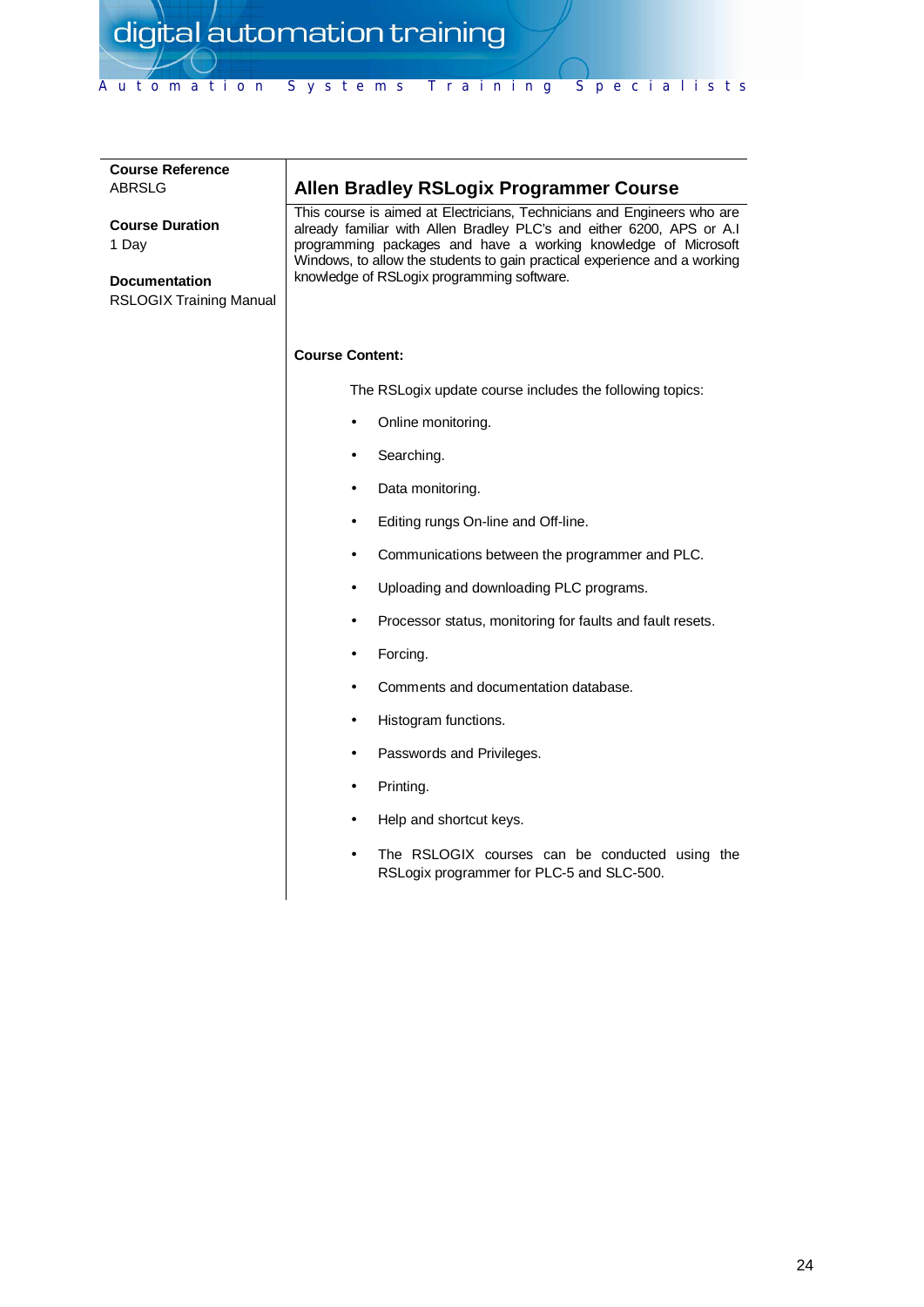#### **Course Reference GEFCM**

**Course Duration** 4 Days

#### **Documentation**

90-30 and 90-70 Programming **Maintenance** Training Manual.

## **GE-Fanuc 90-30/70 PLC Systems & Maintenance**

This course has been designed to familiarise Maintenance Engineers with the many different aspects associated with the operation and maintenance of the GE Fanuc programmable controller.

Where possible, application specific exercises, actual drawings and programs listings are used to allow the students to gain the greatest possible benefit from the course.

#### **Objectives:**

To introduce students to the concepts and operation of GE Fanuc programmable controllers, including the following areas:

- Locate and replace faulty modules.
- Reload programs.
- I/O Fault finding.
- Fault finding on Genius communication links.
- Implement small changes to the program.
- Using Logicmaster or VersaPro or Cimplicity machine edition to connect online and monitor programs to determine plant problems.

- **The hardware architecture of the series 90 controllers.**
- **I/O Modules and wiring.**
- **Hardware configuration.**
- **Addresses used in the series 90 controllers.**
- **Program structure, creating blocks and block declaration.**
- **First steps with the programmer.**
- **Quick keys used on the programmer for: Mode selection, run/stop.**
- **Creating a Folder.**
- **Loading and save Folders to the PLC.**
- **Online monitoring and searching.**
- **Using and creating program documentation.**
- **Editing and modifying programs.**
- **Instruction set:**
	- **Relay, maths, move, compare and logic functions.**
- **Copying and backing up folders.**
- **Analogue modules and analogue scaling.**
- **Introduction to Genius communications.**
- **Concept of System bits.**
- **Data monitoring using the reference tables.**
- **Forcing Facilities.**
- **Other communication options.**
- **Faulting tables.**
- **Diagnosis and resetting faults.**
- **Documentation using the variable declaration and rung comments.**
- **Application exercises on your plant exercises.**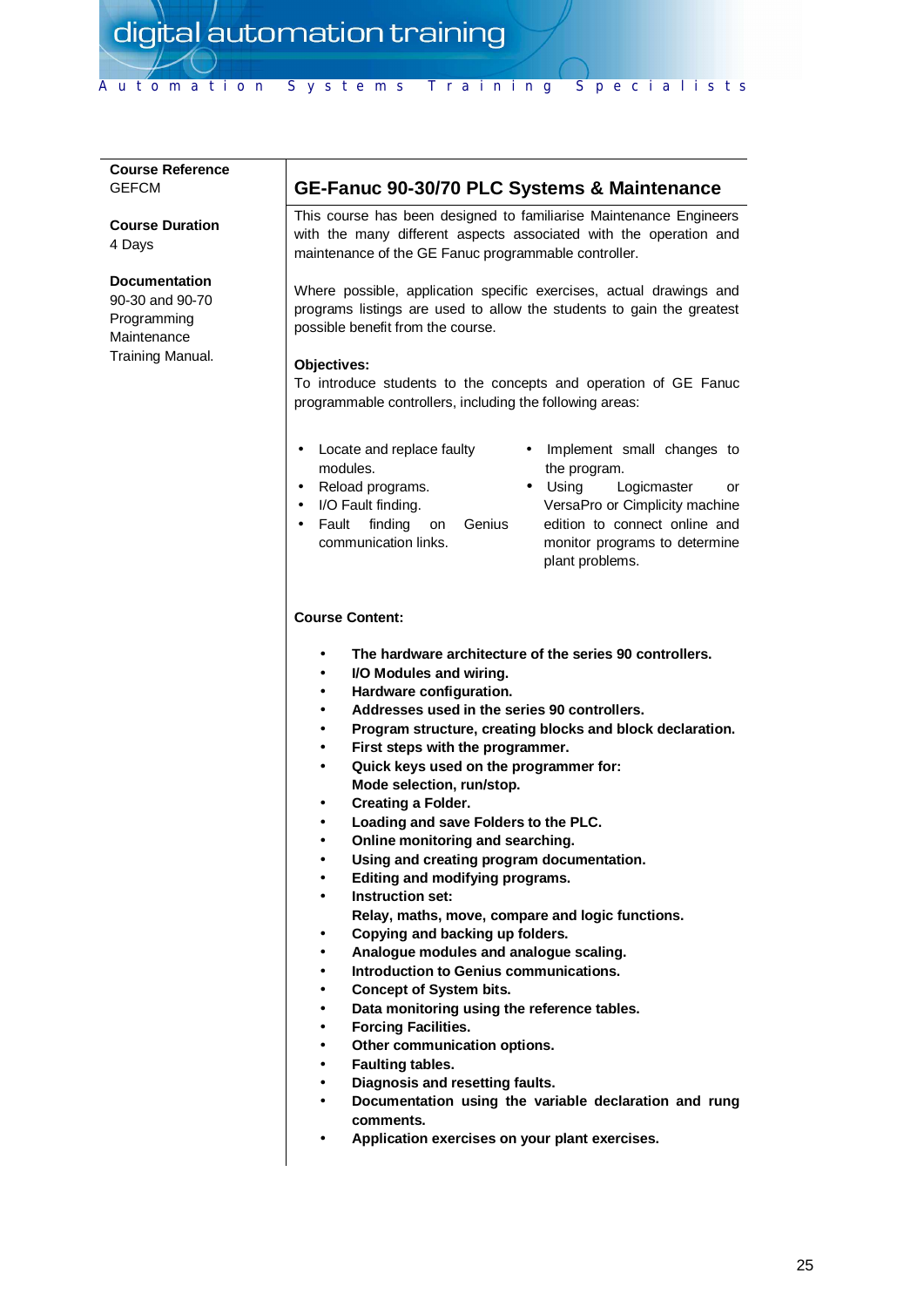#### **Course Reference** FXMC

**Course Duration** 3 Days

#### **Documentation**

FX Series Programming **Maintenance** Training Manual.

## **Mitsubishi FX Series Maintenance Course**

The course has been designed to familiarise Maintenance Engineers and Electricians with the many different aspects associated with the operation and maintenance of the FX series controllers.

Where possible, application specific exercises, actual drawings and programs listings are used to allow the students to gain the greatest possible benefit from the course.

#### **Objectives:**

To introduce students to the concepts and operation of FX series programmable controllers, including the following areas:

- Locate and replace faulty modules.
- Reload programs.
- I/O Fault finding.
- Implement changes to the program.
- Using MEDOC, GPP, FX WIN or GX Developer to connect online and monitor programs to determine plant problems.

- **The hardware architecture of the FX range of controllers.**
- **I/O Modules and wiring.**
- **Addresses used in the Mitsubishi FX controllers.**
- **Program structure.**
- **Creating a project.**
- **Convert the program edits.**
- **Loading and save projects to and from the PLC.**
- **Online monitoring and searching.**
- **Demonstrating read and write mode.**
- **Using and creating program documentation.**
- **Editing and modifying programs, inserting, editing lines, inserting steps and converting.**
- **Instruction set.**
- **Relay, maths, move, compare and logic function.**
- **Copying and backing up folders.**
- **Analogue modules and analogue scaling.**
- **Concept of Special devices and registers.**
- **Forcing Facilities.**
- **Using debug for device monitoring.**
- **Diagnosis and resetting faults.**
- **Documentation using the Device comments and rung comments.**
- **Sampling tracing.**
- **Application exercises on your plant programs.**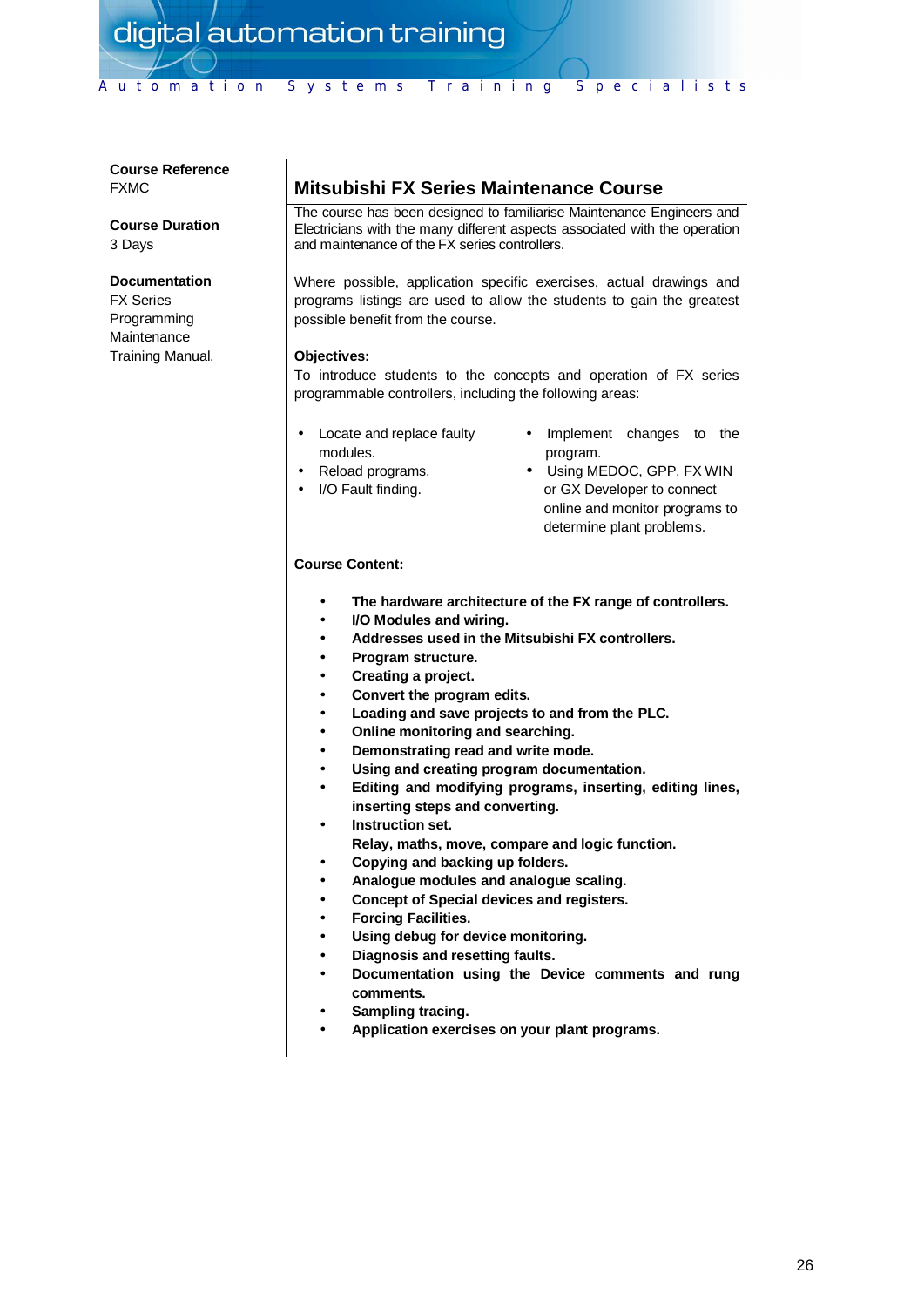#### **Course Reference** MITAMC

**Course Duration** 3 Days

#### **Documentation**

A Series Programming **Maintenance** Training Manual.

## **Mitsubishi A Series Maintenance Course**

The course has been designed to familiarise Maintenance Engineers and Electricians with the many different aspects associated with the operation and maintenance of the A series controllers.

Where possible, application specific exercises, actual drawings and programs listings are used to allow the students to gain the greatest possible benefit from the course.

#### **Objectives:**

To introduce students to the concepts and operation of A series programmable controllers, including the following areas:

- Locate and replace faulty modules.
- Reload programs.
- I/O Fault finding.
- Implement changes to the program.
- Using MEDOC, GPP Win, FX WIN or GX Developer to Connect online and monitor programs to determine plant problems.

- **The hardware architecture of the A series range of controllers.**
- **I/O modules and wiring.**
- **Addresses used in the Mitsubishi A series controllers.**
- **Program structure.**
- **Creating a Project.**
- **Convert the program edits.**
- **Loading and save projects to and from the PLC.**
- **Online monitoring and searching.**
- **Demonstrating read and write mode.**
- **Using and creating program documentation.**
- **Editing and modifying programs, inserting, editing lines, inserting steps and converting.**
- **Instruction set.**
- **Relay, maths, move, compare and logic function.**
- **Copying and backing up folders.**
- **Analogue modules and analogue scaling.**
- **Concept of Special devices and registers.**
- **Forcing facilities.**
- **Using debug for device monitoring.**
- **Diagnosis and resetting faults.**
- **Documentation using the Device comments and rung comments.**
- **Introduction to Melsecnet communications.**
- **Sampling tracing.**
- **Application exercises on your plant programs.**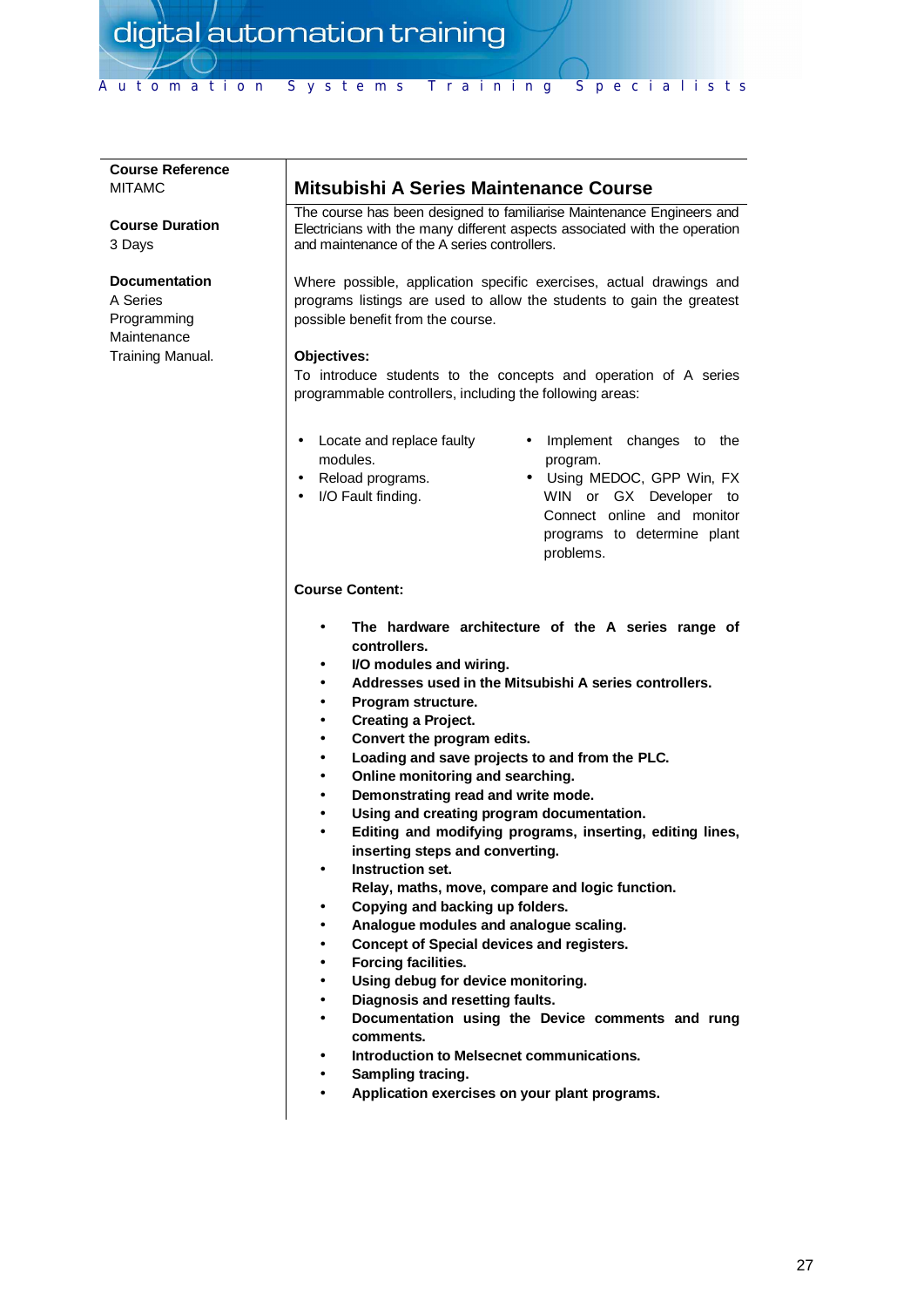#### **Course Reference** MITQMC

**Course Duration** 4 Days

#### **Documentation**

Q Series Programming **Maintenance** Training Manual.

## **Mitsubishi Q series Maintenance Course**

The course has been designed to familiarise Maintenance Engineers and Electricians with the many different aspects associated with the operation and maintenance of the Q Series controllers.

Where possible, application specific exercises, actual drawings and programs listings are used to allow the students to gain the greatest possible benefit from the course.

#### **Objectives:**

To introduce students to the concepts and operation of Mitsubishi Q series programmable controllers, including the following areas:

- Locate and replace faulty modules.
- Reload programs.
- I/O Fault finding.
- Implement changes to the program.
- Using MEDOC, GPP WIN, FX WIN, GX Developer, or GX IEC Developer to Connect online and monitor programs to determine plant problems.

- **The hardware architecture of the Q Series controllers.**
- **I/O Modules and wiring.**
- **Hardware configuration.**
- **Format for a project for IEC or standard Mitsubishi.**
- **Addresses used in the Q series if using Mitsubishi format.**
- **Tag formats and data types if using the IEC format.**
- **The PLC Program structure.**
- **First steps with the program.**
- **Creating a Project.**
- **Loading and save projects to the PLC.**
- **Online monitoring and searching.**
- **Using and creating program documentation.**
- **Editing and modifying programs.**
- **Instruction set.**
	- **Relay, maths, move, compare and logic functions.**
- **Copying and backing up project.**
- **Analogue modules and analogue scaling.**
- **Introduction to communications.**
- **Concept of special devices.**
- **Forcing facilities.**
- **Faulting tables.**
- **Using debug for device monitoring.**
- **Diagnosis and resetting faults.**
- **Documentation using the tag, device and rung comments.**
- **Application exercises on your plant programs.**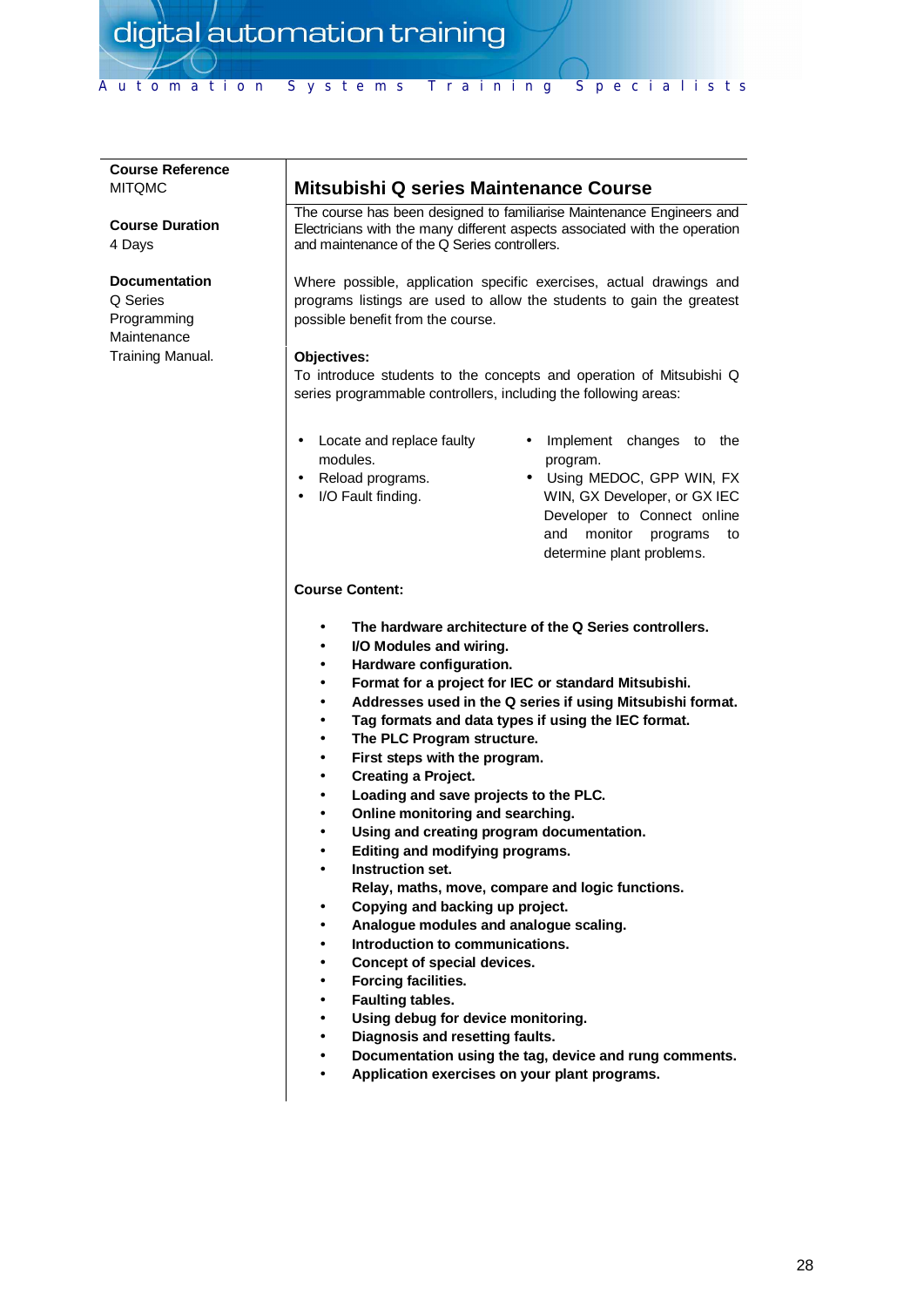#### **Course Reference GEFCM**

**Course Duration** 2 Days

#### **Documentation**

Modicon 984/Quantum Maintenance Training Manual With *MODSOFT, ProWORX, Proworx NXT or 32.*

## **Modicon 984/Quantum First Line Maintenance Course**

This 2-day course has been specifically designed with first line maintenance requirements in mind. It is therefore ideally suited for Electricians, Technicians and mechanical staff who may be initially required to diagnose faults associated with Modicon 984 controllers.

The course will allow students to develop an understanding of what factors to consider when a fault occurs on a 984 controller. It will also give Electricians the confidence to discuss faults at a higher technical level. They will gain a broad PLC systems knowledge, including specific 984 controller PLC terminology. This will be of great benefit when reporting faults either to engineering staff or directly to the equipment manufacturers. Where possible, application specific exercises, actual drawings and programs listings are used to allow the students to gain the greatest possible benefit from the course.

#### **Objectives:**

To introduce students to the concepts and operation of Modicon programmable controllers, including the following areas:

- Locate and replace faulty modules.
- Implement small changes to the program.
- Reload programs.
- I/O Fault finding.
- Basic Modbus plus faults.
- Using any of the group Schneider programmers to Connect online and monitor programs to determine plant problems.

- **The hardware architecture of Modicon controllers.**
- **I/O Modules and wiring.**
- **Traffic cop configuration.**
- **Addresses used in the Modicon range of controllers.**
- **Program structure, viewing and creating segments.**
- **First steps with the program.**
- **Quick keys used on the programmer.**
- **Creating a Project.**
- **Loading and save projects to the PLC.**
- **Online monitoring, searching, tracing and retracing.**
- **Using and creating program documentation.**
- **Editing and modifying programs.**
- **Instruction set.**
	- **Relay, maths, move, compare and logic functions.**
- **Copying and backing up folders.**
- **Analogue modules and analogue scaling.**
- **Introduction to Modbus Plus communications.**
- **Concept of system bits.**
- **Data monitoring using the reference tables.**
- **Forcing facilities.**
- **Diagnosis and resetting faults.**
- **Application exercises on your plant exercises.**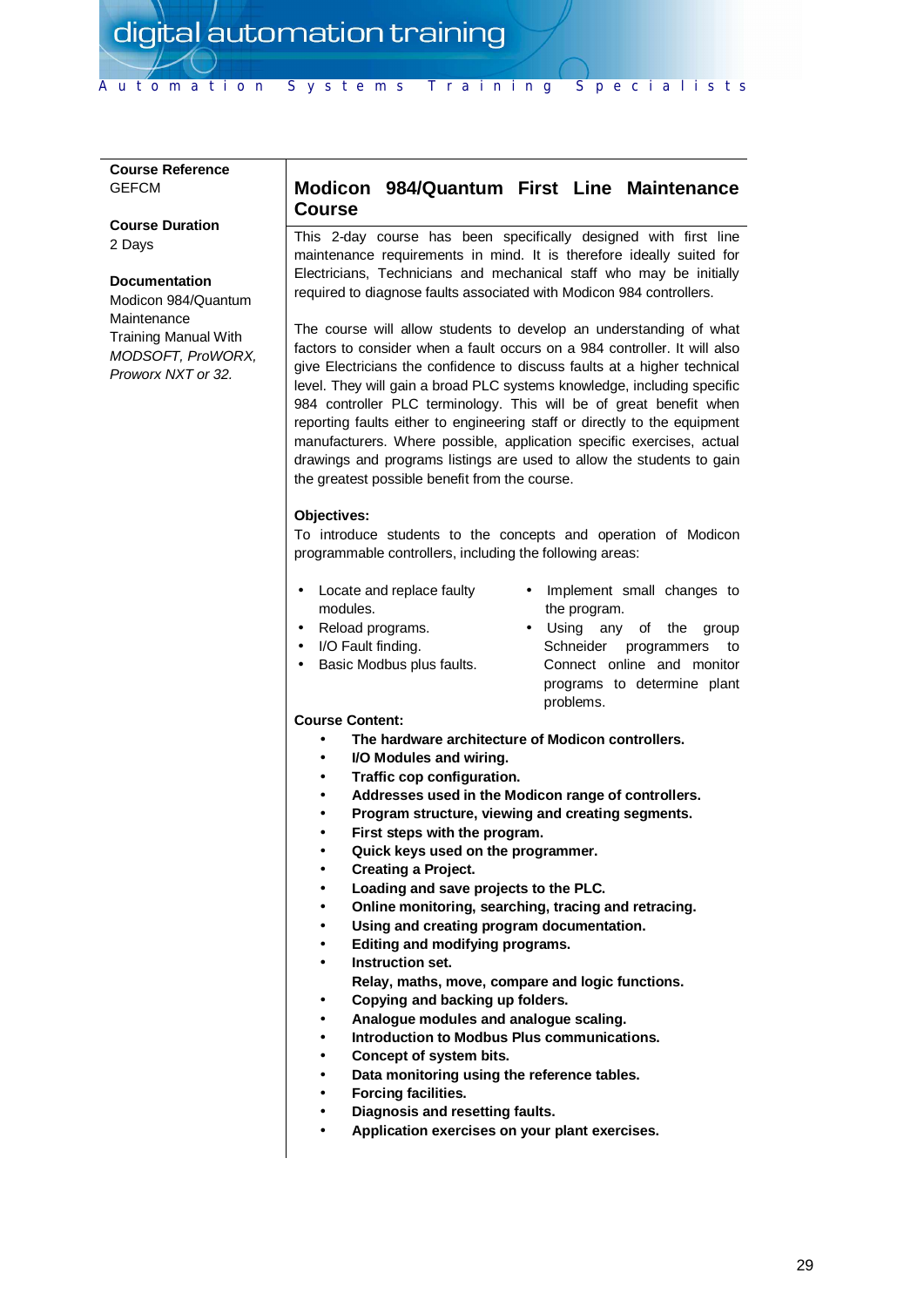#### **Course Reference** MODMC

#### **Course Duration** 5 Days

#### **Documentation**

Modicon 984/Quantum Programming and Maintenance Training Manual with *Modsoft, ProWORX, ProWORX NXT or 32.*

## **Modicon 984/Quantum Maintenance Course**

The course has been designed to familiarise Maintenance Engineers and Technicians with the many different aspects associated with the operation and maintenance of Modicon 984 programmable controllers, using Modsoft, Modsoft Lite, Taylor Proworx Plus or Proworx NXT programming packages.

Where possible, application specific exercises, actual drawings and programs listings are used to allow the students to gain the greatest possible benefit from the course.

#### **Objectives:**

To introduce students to the concepts and operation of Modicon programmable controllers, including the following areas:

- Locate and replace faulty modules.
- Reload programs.
- I/O Fault finding.
- Modbus plus faults.
- Implement changes to the program.
- Using any of the group Schneider programmers to connect online and monitor programs to determine plant problems.

- **The hardware architecture of Modicon controllers.**
- **I/O Modules and wiring.**
- **Traffic cop configuration.**
- **Addresses used in the Modicon range of controllers.**
- **Program structure, viewing and creating segments.**
- **First steps with the program.**
- **Quick keys used on the programmer.**
- **Creating a Project.**
- **Loading and save projects to the PLC.**
- **Online monitoring, searching, tracing and retracing.**
- **Using and creating program documentation.**
- **Editing and modifying programs.**
- **Instruction set.**
	- **Relay, maths, move, compare and logic functions.**
- **Copying and backing up folders.**
- **Advanced functions.**
- **Extended Maths, move, block moves and compares.**
- **Analogue modules and analogue scaling.**
- **Modbus Plus communications.**
- **Concept of System bits.**
- **Data monitoring using the reference tables.**
- **Forcing facilities.**
- **Diagnosis and resetting faults.**
- **Application exercises on your plant exercises.**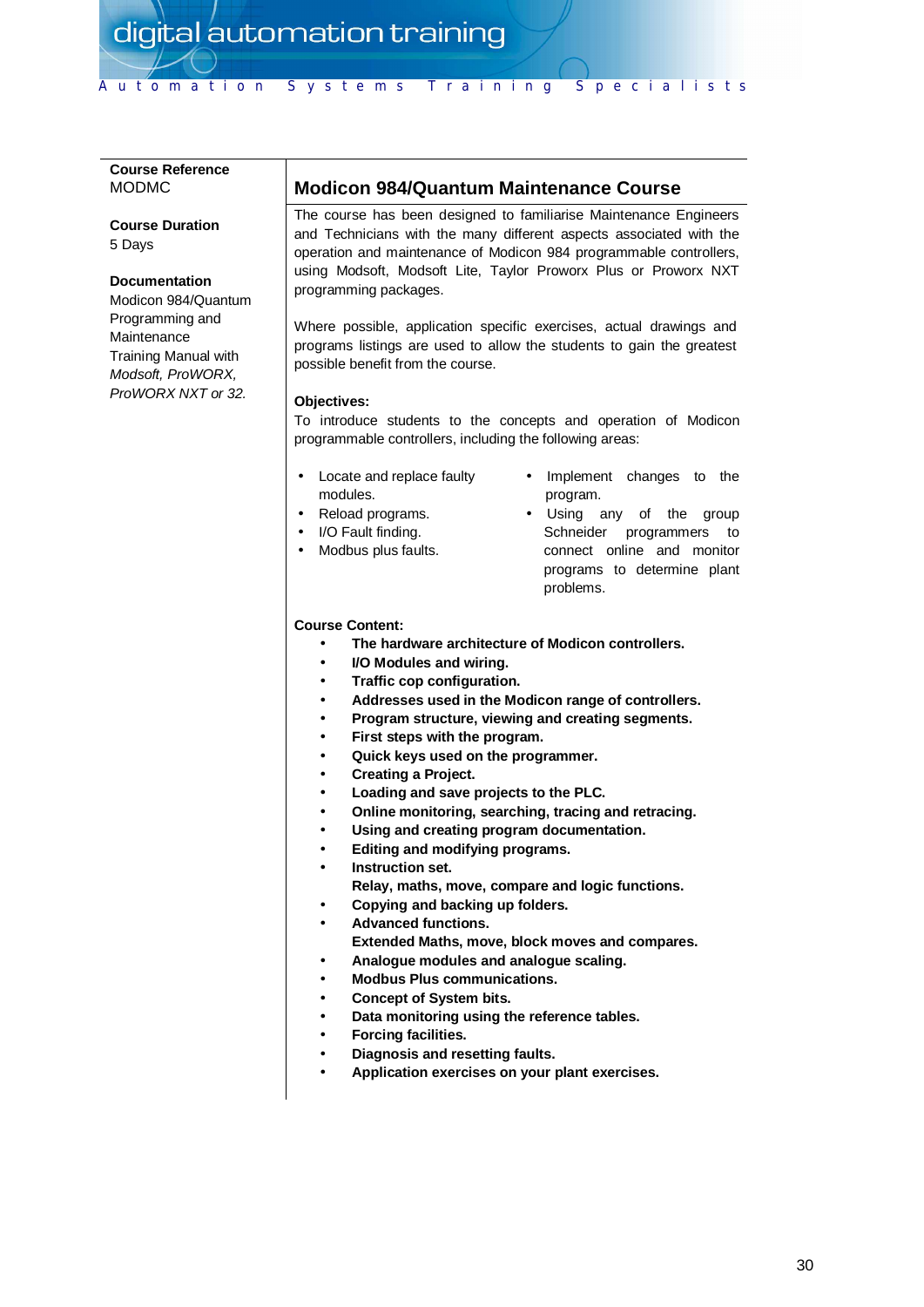#### **Course Reference** MODAD

**Course Duration** 4 Days

#### **Documentation**

Modicon 984/Quantum Programming and Maintenance Training Manual With *Modsoft, ProWORX, ProWORX NXT or ProWORX32.*

## **Modicon 984/Quantum Advanced Course**

This course is aimed at Engineers and Technicians who find that making modifications is within the scope of their work and have gained a thorough basic understanding of 984/Quantum controllers. This would be the equivalent of attending a 5 day maintenance course or having relevant plant experience. The course has been designed to introduce some of the more complex functions and facilities associated with 984/Quantum controllers. Any of the Group Schneider programming software packages can be used.

Where possible, application specific exercises, actual drawings and programs listings are used to allow the students to gain the greatest possible benefit from the course.

#### **Course Content:**

• **984 Instruction Set Revision.** Brief revision of the basic 984 instruction set**.**

#### • **Data transfer functions.**

A detailed look at data transfer functions explaining why they are required and the number of functions that are available including:

Register to Table Table to Register Table to Table Block move Table to Block Block to Table<br>FIFO operations Table search FIFO operations

#### • **Matrix Functions.**

Students will be introduced to logic, compare, bit shift and rotation functions.

#### • **Skipping Segments and Subroutines.**

Students will be shown the advantages of using the SKIP command, but also warned of the consequences of using this function. Examples will be used to illustrate the operation of Subroutines and how they are implemented with the Jump, Label and Return functions.

#### • **Sweep Functions.**

Instruction regarding the operation of the Sweep function, outlining instances where they can be applied.

#### • **Status words.**

The format of the Status table will be demonstrated with an explanation of how the STAT function can be used to interrogate the system information.

#### • **Modbus Plus.**

Introduction to the operation of Modbus Plus, as well as an explanation of the operation of the MSTR function. Students will be given a series of exercises to structure their understanding of the Modbus Plus hardware and software.

#### • **Student Exercise.**

An exercise will be set that will involve using examples of software from all of the modules covered by the course.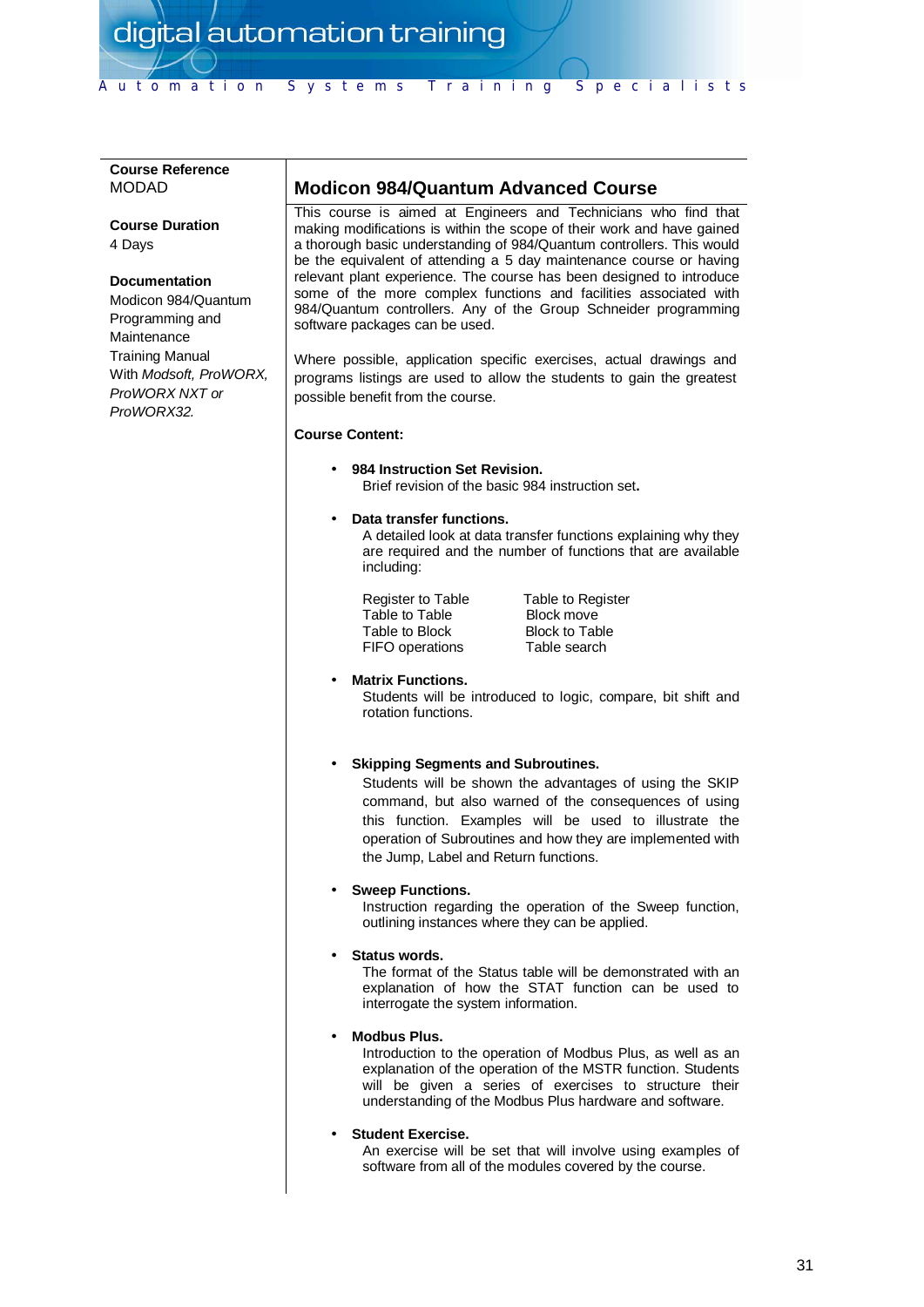#### **Course Reference** MMTMC

**Course Duration** 4 Days

#### **Documentation**

Momentum Programming and Maintenance Training Manual With *ProWORX NXT or ProWORX 32.*

## **Momentum PLC Maintenance Course**

The course has been designed to familiarise Maintenance Engineers and Technicians with the many different aspects associated with the operation and maintenance of Momentum programmable controllers, using the Proworx NXT or 32 programming packages.

Where possible, application specific exercises, actual drawings and programs listings are used to allow the students to gain the greatest possible benefit from the course.

#### **Objectives:**

To introduce students to the concepts and operation of Modicon programmable controllers, including the following areas:

- Locate and replace faulty modules.
- Reload programs.
- I/O Fault finding.
- Communication faults.
- Implement changes to the program.
- Using any the group Schneider programmers to connect online and monitor programs to determine plant problems.

- **The hardware architecture of the Momentum range of controllers and I/O Bases.**
- **I/O Modules and wiring.**
- **Traffic cop configuration and I/O Drops.**
- **Addresses used in the momentum range of controllers.**
- **Program structure, viewing and creating segments.**
- **First steps with the program.**
- **Quick keys used on the programmer.**
- **Creating a Project.**
- **Loading and save projects to the PLC.**
- **Online monitoring, searching, tracing and retracing.**
- **Using and creating program documentation.**
- **Editing and modifying programs.**
- **Instruction set.**
	- **Relay, maths, move, compare and logic functions.**
- **Copying and backing up folders.**
- **Advanced functions.**
- **Extended Maths, move, block moves and compares.**
- **Analogue modules and analogue scaling.**
- **Modbus Plus communications.**
- **Concept of System bits.**
- **Data monitoring using the reference tables.**
- **Forcing facilities.**
- **Diagnosis and resetting faults.**
- **Application exercises on your plant programs.**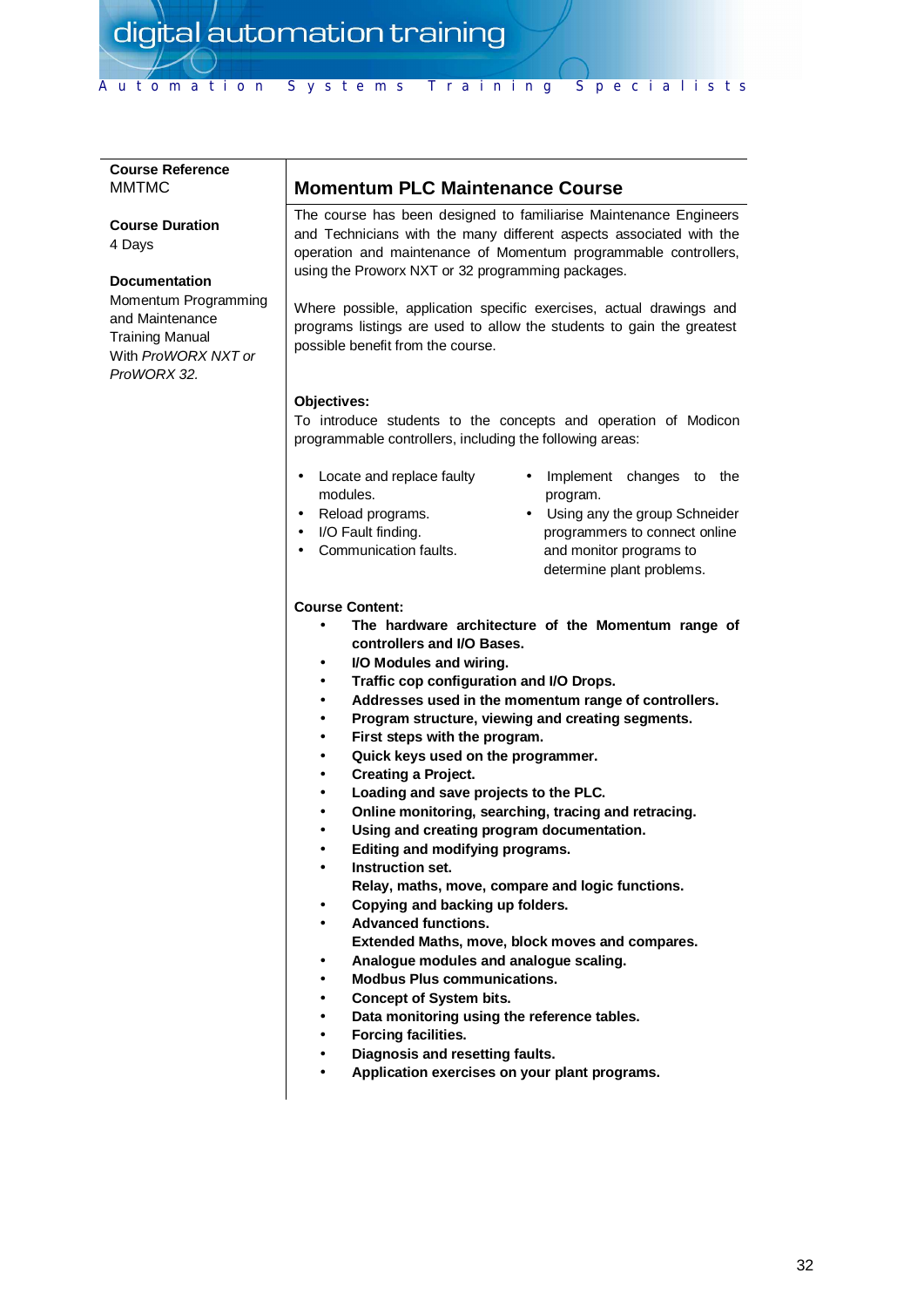#### **Course Reference** MBPC

**Course Duration** 2 Days

#### **Documentation**

Modbus Plus programming and Maintenance Training Manual With *MODSOFT, ProWORX or ProWORX NXT or 32.*

## **Modbus Plus Communications**

This 2 day course has been specifically designed to introduce students to the hardware and software configuration, installation and operation of the Modbus Plus communications network. It is therefore ideally suited for Electricians and Technicians who may be required to diagnose faults associated with Modbus Plus communication networks.

The course will allow students to develop an understanding of Modbus Plus communication networks and what factors to consider when a fault occurs on the network. It will also give Electricians the confidence to discuss faults at a higher technical level. They will gain an understanding of both the hardware equipment and the physical network connections and software usage within the ladder program.

#### **Course Content:**

- **To introduce Modbus Plus network communications.**
- **To familiarise students with the physical network connections.**
- **To demonstrate the ease of hardware configuration.**

An introduction to Modbus Plus communications, system description, performance, network architecture, terminology and general serial communication principles.

- **Modbus Plus System Components.** Description of the equipment that is used to construct a Modbus Plus network. This will include descriptions of the Modbus Plus compatible PLC's, Bridge Plus, Repeater, and Multiplexer units and the Modconnect range of adapter cards.
- **To demonstrate the tasks performed by the MSTR command.** Modbus Plus software configuration using the MSTR Block in ladder logic. Including, the transfer of data using the Read and Write functions and Global data exchange. Using the MSTR to allow both local and remote statistics to be accessed and reset.
- **To highlight fault finding principles, the LED indicators on the network.**

The use of the MBPSTAT programs as an indication of system performance and as a means of fault finding. A description of the Modbus Plus LED indicators and general system fault finding procedures.

- **To demonstrate the operation of the MBPSTAT program as a fault finding tool.**
- **To introduce remote programming and network bridging.**
- **Modbus Plus addressing and hardware configuration.** Physical configuration requirements, Modbus Plus node addressing and cabling, configuring the network connection between devices.
- **MSTR Software the Modbus Master Instruction.**
- **MBPSTAT Modbus Plus Statistics and Fault Identification.**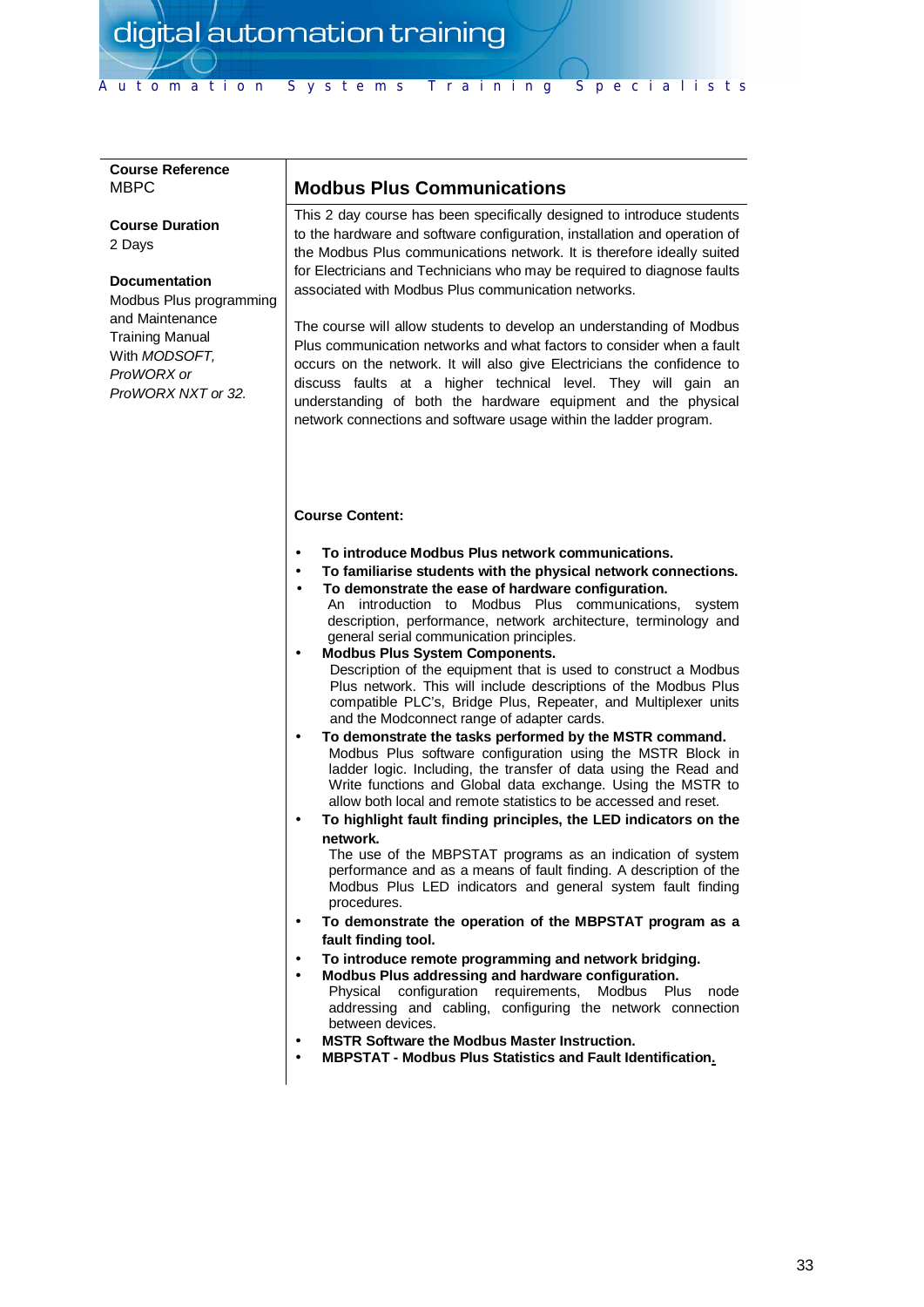#### **Course Reference** S5MNT

**Course Duration** 5 Days

#### **Documentation**

Siemens S5 Programming and **Maintenance** Training Manual.

## **Siemens S5 Maintenance course**

The course has been designed to familiarise Electricians, Technicians and Maintenance Engineers with little or no experience of S5 to the many different aspects associated with the operation and maintenance of Siemens S5 controllers.

Where possible, application specific exercises, actual drawings and programs listings are used to allow the students to gain the greatest possible benefit from the course.

#### **Objectives:**

To introduce students to the concepts and operation of S5 programmable controllers, including the following areas:

program.

Implement changes to the

Using the programmer to connect online and monitor

- Locate and replace faulty modules.
- Reload programs.
- I/O Fault finding.
	- Introduction to communications. programs to determine plant problems.

- **The hardware architecture of a S5 range of controllers.**
- **I/O Modules and wiring.**
- **Addresses used in the S5 range of controllers.**
- **Data Formats.**
- **Data blocks.**
- **Program structure, introduction to blocks; OB's, PB's FB's , SB's and DB's.**
- **Introduction to LAD, CSF and STL programming formats.**
- **Introduction to project settings and file types ST.S5D etc.**
- **First steps with the program.**
- **Loading and save projects to the PLC.**
- **Online monitoring and the cross-reference XRF.**
- **Programming using LAD, CSF and STL.**
- **Editing and modifying programs.**
- **Instruction set.**
- **Relay, maths, move, compare and logic functions.**
- **Using and creating program documentation.**
- **Copying and backing up folders.**
- **Introduction to function blocks and their uses.**
- **Using the assignment list.**
- **Advanced functions.**
- **Load, transfer, Maths and compares.**
- **Analogue modules and analogue scaling.**
- **Concept of ISTACK and BSTACK.**
- **Data monitoring using the Status Variable.**
- **Forcing facilities.**
- **Application exercises on your plant programs.**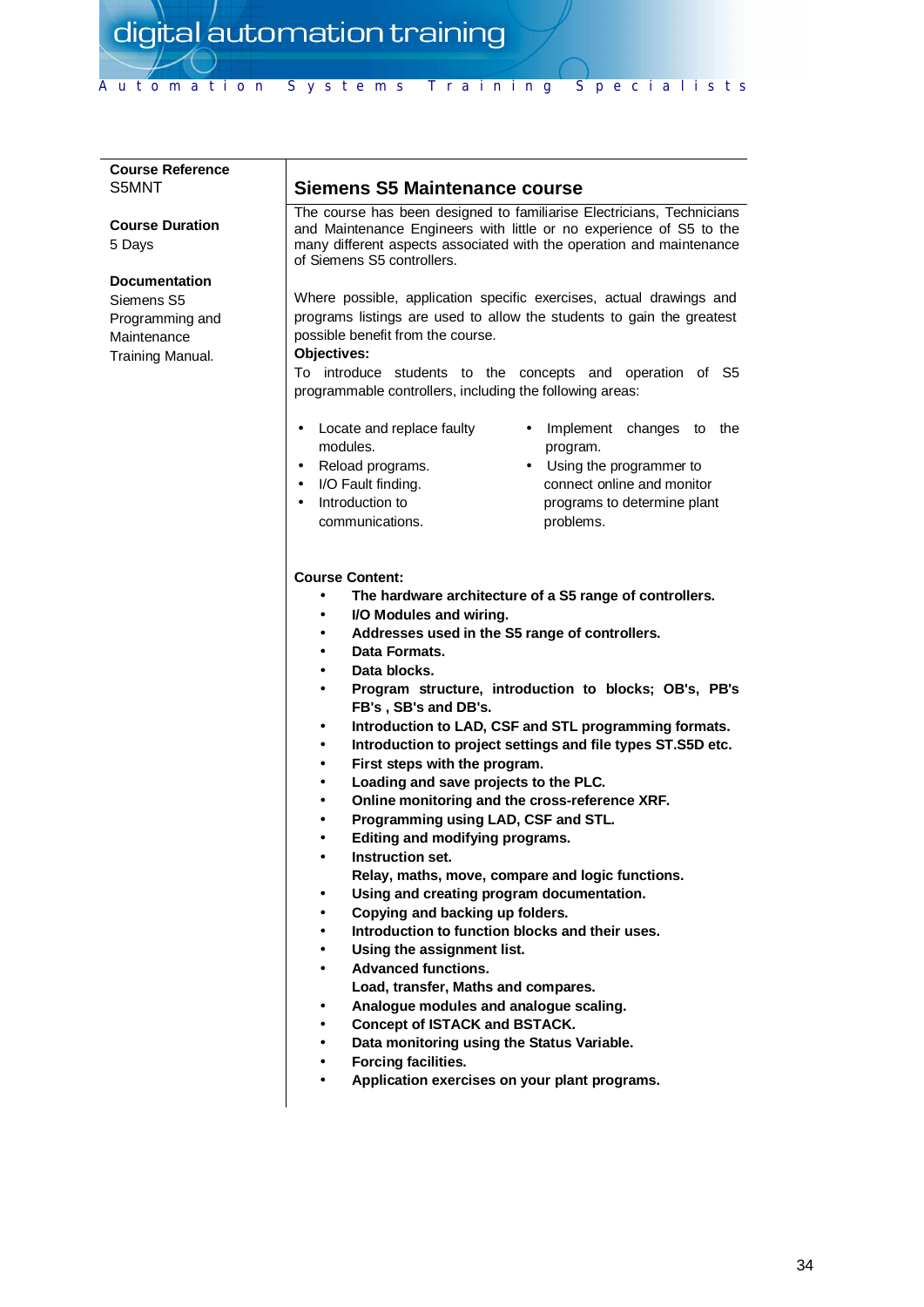#### **Course Reference** S5INT

**Course Duration** 5 Days

#### **Documentation**

Siemens S5 Programming and **Maintenance** Training Manual.

## **Siemens S5 Intermediate Course**

The course has been designed to familiarise Electricians, Technicians and Maintenance Engineers with previous experience of S5 or who have attended the 5 day maintenance course to advanced facilities and functions of the S5.

Where possible, application specific exercises, actual drawings and programs listings are used to allow the students to gain the greatest possible benefit from the course.

#### **Objectives:**

To introduce students to the concepts and operation of S5 programmable controllers, including the following areas:

- Write and understand STL and CSF. • Use and program data moving •
	- Sinec L1 communications.
	- 525 comms module.
	- Program and use FB'S.
	- Understand OB's further.
- Using PID software.

#### **Course Content:**

functions.

- **Brief refresher on the maintenance course topics.**
- **Using and programming STL and CSF.**
- **Creating an assignment list.**
- **Using pre programmed function blocks.**
- **Creating and programming function blocks.**
- **Creating a project and configuring DB1.**
- **Data formats.**
- **Creating data blocks.**
- **Introductions to the special OB's.**
- **PID Control.**
- **Introduction to Sinec L1.**
- **Introduction to the 525 Comms module.**
- **Rewire Functions.**
- **Advanced functions.**
- **Load, transfer, Maths, compares, DO, TIR, LIR functions.**
- **Analogue modules and analogue scaling.**
- **Accessing system data.**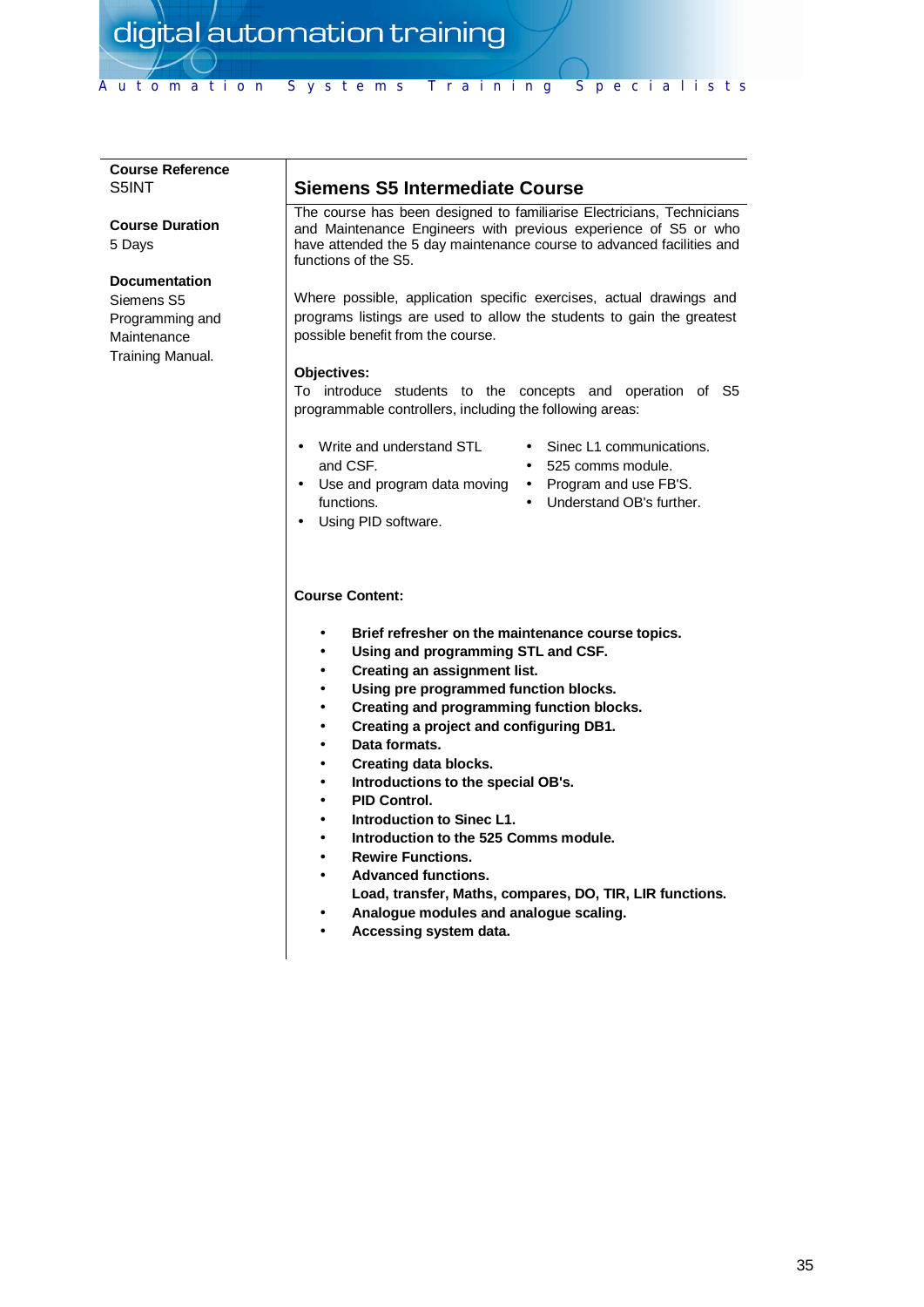#### **Course Reference** S7MNT

**Course Duration** 5 Days

#### **Documentation**

Siemens S7 Programming and Maintenance Training Manual.

## **Siemens S7 300/400 Maintenance Course**

The course has been designed to familiarise Electricians, Technicians and Maintenance Engineers with little or no experience of S7 to the many different aspects associated with the operation and maintenance of Siemens S7 controllers.

Where possible, application specific exercises, actual drawings and programs listings are used to allow the students to gain the greatest possible benefit from the course.

#### **Objectives:**

To introduce students to the concepts and operation of S7 programmable controllers, including the following areas:

- Locate and replace faulty modules.
- Implement changes to the program.
- Reload programs.
- I/O Fault finding.
	- Introduction to communications.
- Using the Simatic S7 programmer to connect online and monitor programs to determine plant problems.

- **The hardware architecture of the S7 range of controllers.**
- **I/O Modules and wiring.**
- **Addresses used in the S7 range of controllers.**
- **Data Formats.**
- **Data blocks.**
- **Program structure, introduction to blocks; OB's, FC's FB's , SFC's, SFB's and DB's.**
- **Introduction to LAD, FDB and STL programming formats.**
- **Introduction to Project Structure.**
- **First steps with the program.**
- **Hardware Configuration.**
- **Downloading projects to the PLC.**
- **Creating an online connection.**
- **Online monitoring and the cross-reference XRF.**
- **Programming using LAD, FDB and STL.**
- **Editing and modifying programs.**
- **Instruction set.**
	- **Relay, maths, move, compare and logic functions.**
- **Using and creating program documentation.**
- **Copying and backing up folders.**
- **Introduction to function blocks and their uses.**
- **Using the symbols list.**
- **Advanced functions.**
- **Load, transfer, maths and compares.**
- **Analogue modules and analogue scaling.**
- **Diagnostic information and module information used for fault finding.**
- **Data monitoring and modifying variables.**
- **Forcing facilities.**
- **Archiving and retrieving projects.**
- **Application exercises on your plant programs.**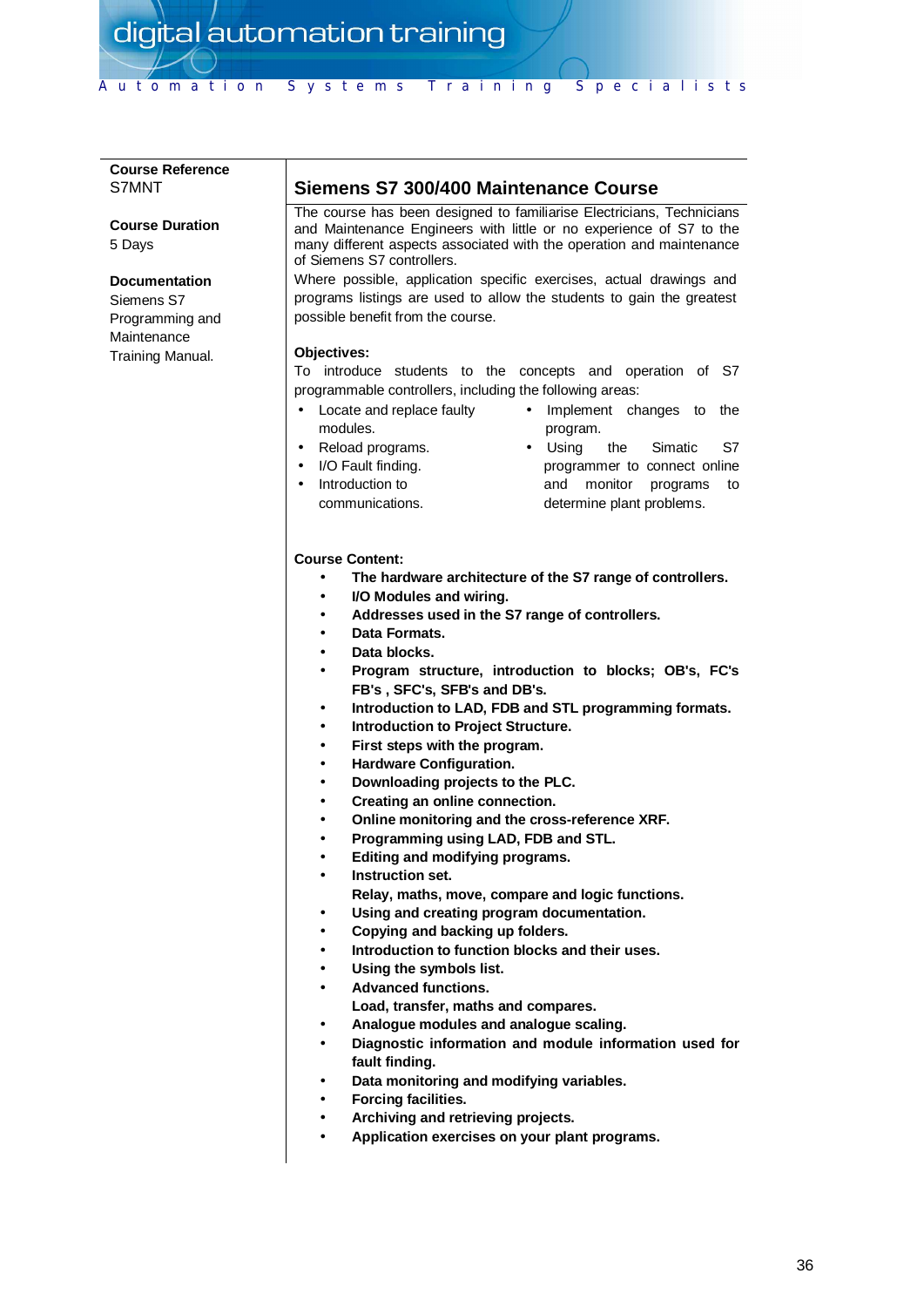#### **Course Reference** S7INT

**Course Duration** 5 Days

#### **Documentation**

Siemens S7 Programming and **Maintenance** Training Manual.

## **Siemens S7 Intermediate Course**

The course has been designed to familiarise Electricians, Technicians and Maintenance Engineers with previous experience of S7 or who have attended the 5 day maintenance course to the advanced facilities and functions of the S7 range of controllers.

Where possible, application specific exercises, actual drawings and programs listings are used to allow the students to gain the greatest possible benefit from the course.

#### **Objectives:**

To introduce students to the concepts and operation of S7 programmable controllers, including the following areas:

- Write and understand STL and FBD. • Use and program data moving •
- MPI communications.
	- Profibus DP communication.
	- Using SFC's and SFB's.
	- Programming and using FB's and FC's.
	- Understand OB's further.

#### **Course Content:**

functions. • Using PID software.

- **Brief refresher on the maintenance course topics.**
- **Using and programming STL and CSF.**
- **Creating an assignment list.**
- **Using pre-programmed function blocks.**
- **Advanced data types.**
- **Create and programming functions and function blocks.**
- **Creating a project and configuring DB1.**
- **Creating data blocks and instance data blocks.**
- **Local bits.**
- **Advanced CPU facilities.**
- **Memory cards.**
- **Introductions to all the special OB's.**
- **PID Control.**
- **MPI Communications.**
- **Profibus DP networks and fault finding.**
- **Advanced functions SFC's and SFB's.**
- **Analogue modules and analogue scaling.**
- **Access system data.**
- **Global data sharing.**
- **Password protection.**
- **Assignments lists.**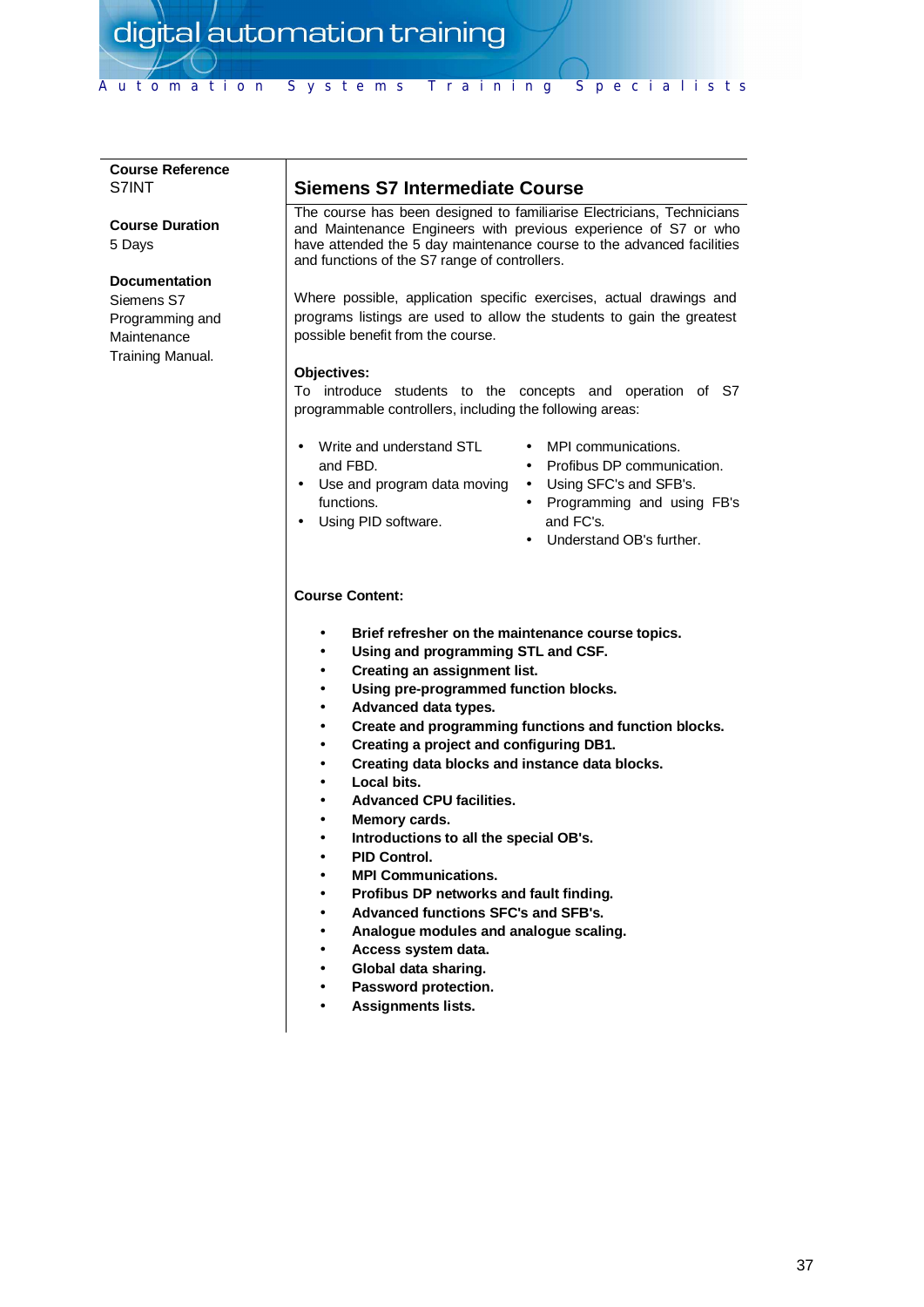#### **Course Reference** S7200MNT

**Course Duration** 3 Days

#### **Documentation**

Siemens S7 Programming and **Maintenance** Training Manual.

## **Siemens S7 200 Maintenance Course**

The course has been designed to familiarise Electricians, Technicians and Maintenance Engineers with no or little experience of PLC's to the many different aspects associated with the operation and maintenance of Siemens S7 200 controllers.

Where possible, application specific exercises, actual drawings and programs listings are used to allow the students to gain the greatest possible benefit from the course.

#### **Objectives:**

To introduce students to the concepts and operation of Siemens S7 200 programmable controllers, including the following areas:

- Locate and replace faulty modules.
- Reload programs.
- I/O Fault finding.
- Introduction to communications.
- Implement changes to the program.
- Using the Simatic S7 200 programmer to connect online and monitor programs to determine plant problems.

- **The hardware architecture of the Siemens S7 200 range of controllers.**
- **I/O Modules and wiring.**
- **Addresses used in the S7 200 range of controllers.**
- **Data Formats.**
- **Data blocks.**
- **Program structure, introduction to blocks; OB's and subroutines.**
- **First steps with the programmer.**
- **Downloading projects to the PLC.**
- **Creating an online connection.**
- **Debug, online monitoring and the cross-reference XRF.**
- **Programming using LAD.**
- **Editing and modifying programs.**
- **Instruction set.**
	- **Relay, maths, move, compare and logic functions.**
- **Using and creating program documentation.**
- **Introduction to function blocks and their uses.**
- **Using the symbols list.**
- **Advanced functions.**
- **Load, transfer, maths and compares.**
- **Analogue modules and analogue scaling.**
- **Diagnostic information and module information used for fault finding.**
- **Data monitoring and modifying variables.**
- **Forcing facilities.**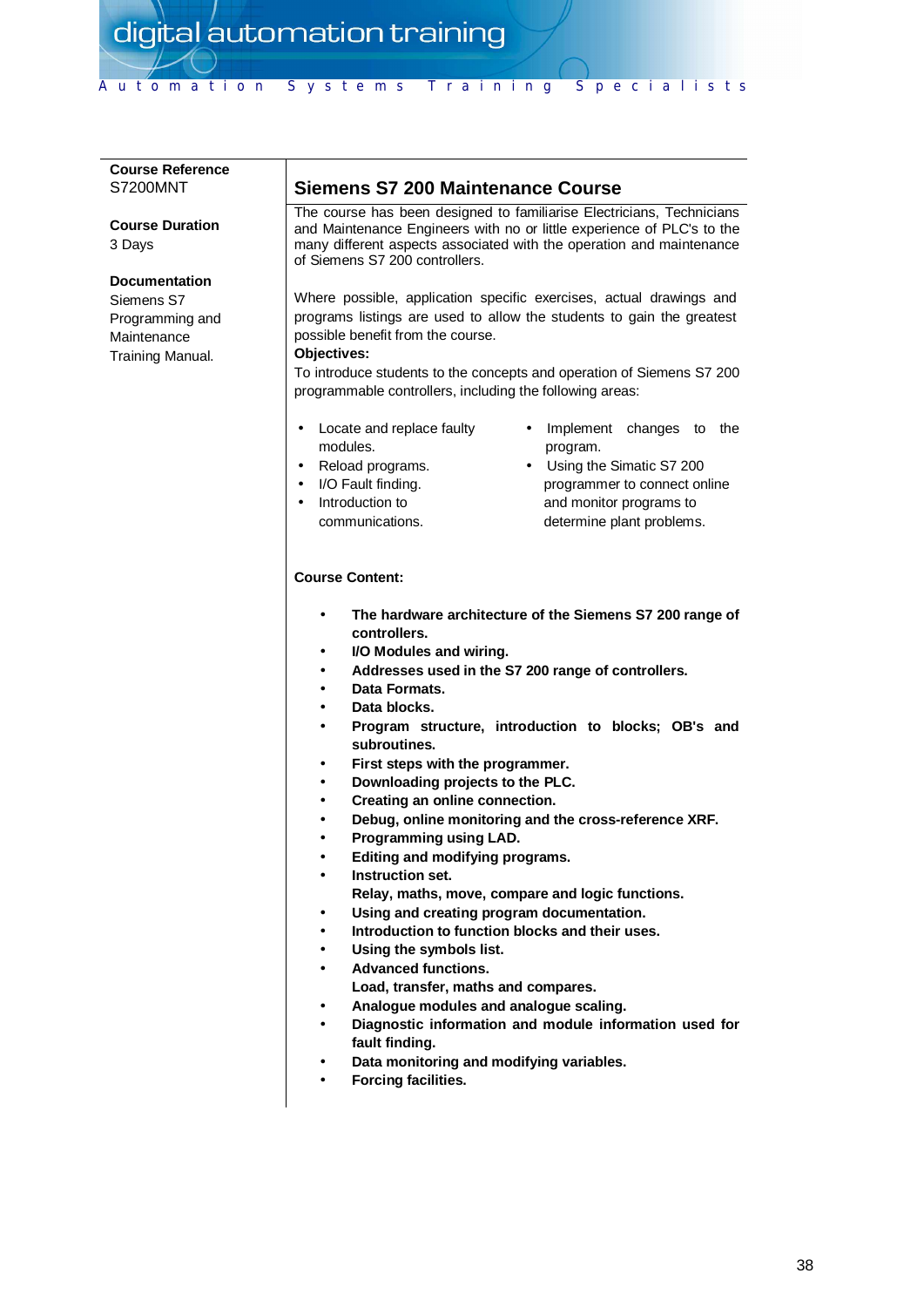#### **Course Reference** TOSTMN

**Course Duration** 4 Days

#### **Documentation**

Toshiba T series Programming and **Maintenance** Training Manual.

## **Toshiba T Series programming & Maintenance Course**

The course has been designed to familiarise Electricians, Technicians and Maintenance Engineers with the many different aspects associated with the operation and maintenance of Toshiba T series controllers.

Where possible, application specific exercises, actual drawings and programs listings are used to allow the students to gain the greatest possible benefit from the course.

#### **Objectives:**

To introduce students to the concepts and operation of T Series programmable controllers, including the following areas:

- Locate and replace faulty modules.
- Reload programs.
- I/O Fault finding.
- Introduction to communications.
- Implement changes to the program.
- Using the TPDS programmer to connect online and monitor programs to determine plant problems.

- **The hardware architecture of the Toshiba T series range of controllers.**
- **Processor LED's and indication.**
- **I/O Modules and wiring including sinking and sourcing.**
- **Addresses used in the T Series range of controllers.**
- **Data Formats.**
- **Program structure, introduction to blocks.**
- **First steps with the program.**
- **Downloading projects to the PLC.**
- **Creating an online connection.**
- **Debug online monitoring and searching.**
- **Editing and modifying programs.**
- **Instruction set.**
- **Relay, maths, move, compare and logic function.**
- **Using and creating program documentation.**
- **Using the symbols list.**
- **Advanced functions.**
- **Load, transfer, maths and compares.**
- **Analogue modules and analogue scaling.**
- **Introduction to S20 and T10 communications.**
- **Introduction to special system devices.**
- **Diagnostic information and fault finding.**
- **Data monitoring and setting variables.**
- **Forcing facilities.**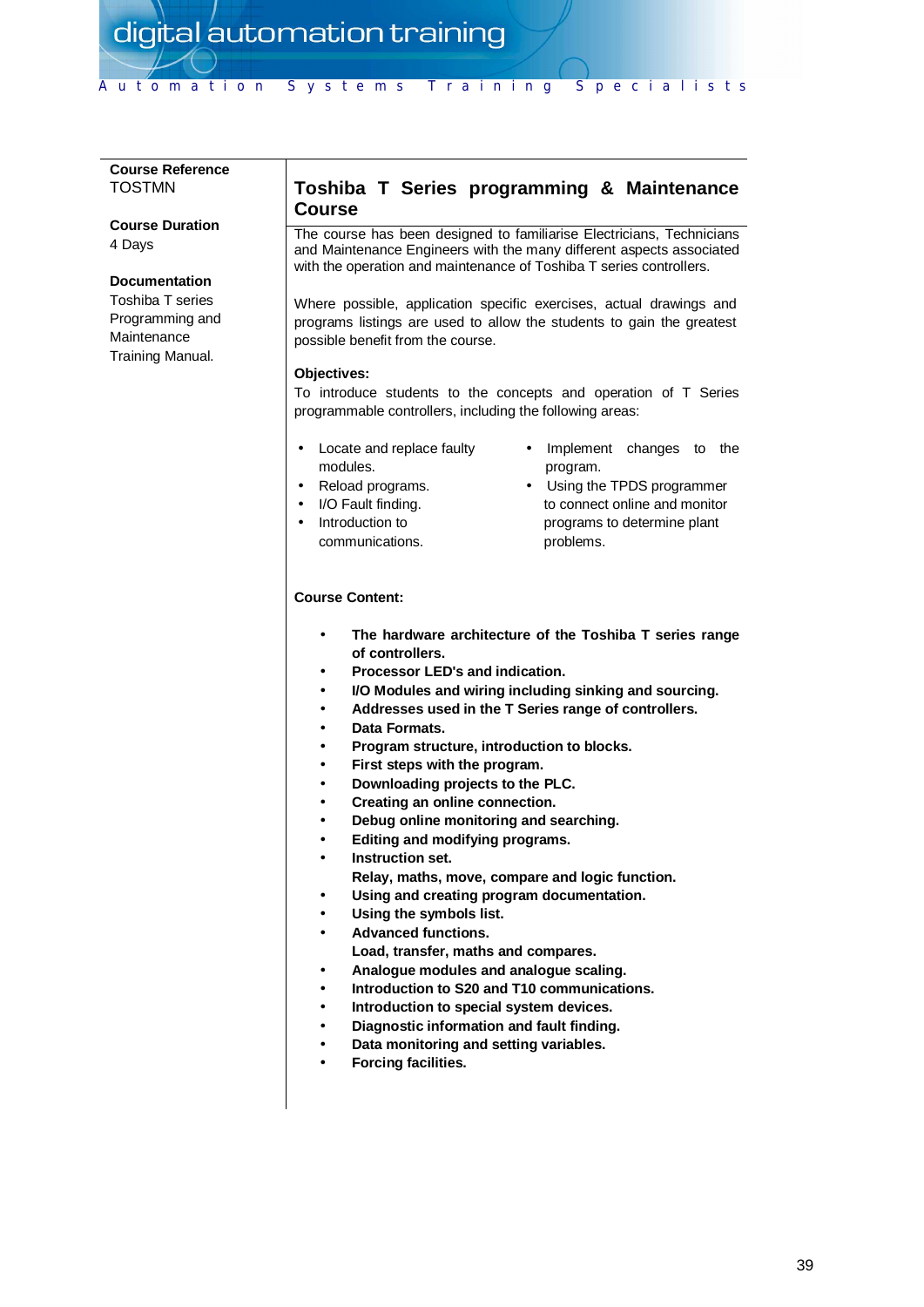#### **Course Reference** SCADAMN

**Course Duration** 4 Days

#### **Documentation**

**SCADA** Programming and Maintenance Training Manual.

## **SCADA Courses**

These 4 day courses have been designed to give Engineers an insight into the configuration and operation of the following SCADA packages:

- **Wonderware Intouch. Intellution Fix / iFIX.**
- **GE-Fanuc Cimplicity.**
	- **Siemens WINCC.**
- **AFE IC2000.**

**Alspa P1200 NT.**

The courses will allow students to develop an understanding of what factors to consider when designing, developing and using SCADA systems in the field. They will gain knowledge of the system, including specific system terminology.

Where possible, application specific mimics, plant related exercises and Window development exercises will be used to allow the students to gain the greatest possible benefit from the course.

- **To gain an insight into the SCADA/HMI System.**
- **Windows and SCADA terminology and standards.**
- **To introduce the development of mimic window creation.**
- **To familiarise students with the basic drawing instructions.**
- **To develop an understanding of animation configuration.**
- **To develop an understanding of drivers and data transfers to a PLC.**
- **To introduce some of the systems advanced features including:**
	- **. Alarms**
		- **Real time trending.**
		- **Historical trending.**
		- **Script development.**
		- **Wizards.**
		- **Log on priorities.**
	- **To introduce the runtime viewer operation.**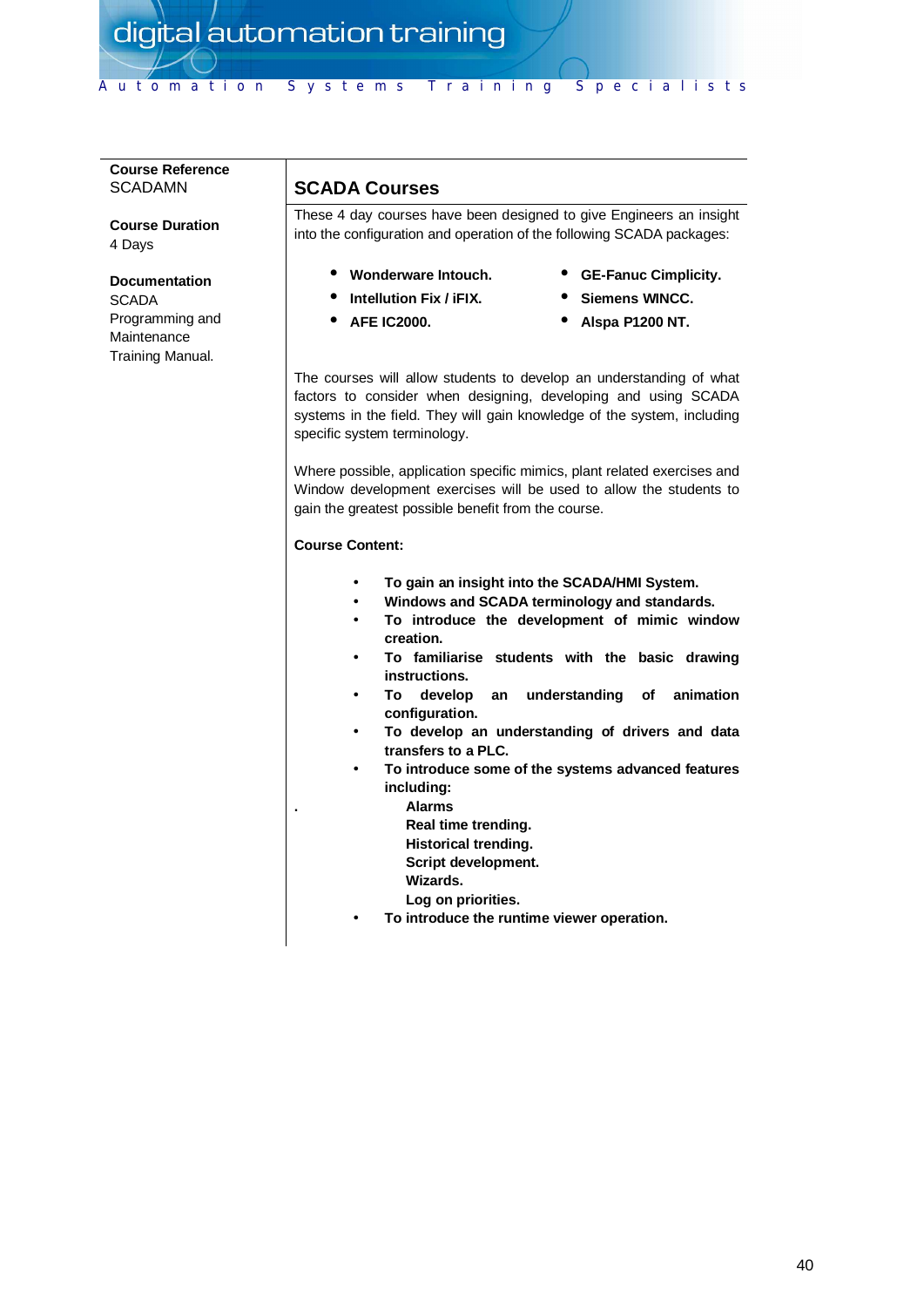# Automation Systems Training Specialists

| <b>Course Reference</b><br><b>INTBUSM</b>                                            | <b>Phoenix Contact INTERBUS Course</b>                                                                                                                                                                                                                                                                                                                                                                                                                                                                                                                                                                                                                                                                           |
|--------------------------------------------------------------------------------------|------------------------------------------------------------------------------------------------------------------------------------------------------------------------------------------------------------------------------------------------------------------------------------------------------------------------------------------------------------------------------------------------------------------------------------------------------------------------------------------------------------------------------------------------------------------------------------------------------------------------------------------------------------------------------------------------------------------|
| <b>Course Duration</b><br>3 Days<br><b>Documentation</b><br>Interbus Training Manual | The course has been designed to familiarise Maintenance Engineers<br>with the many different aspects associated with the operation,<br>maintenance and fault finding of the Interbus field bus system.<br>The interface can be to either of the following PLC manufacturers Allen<br>Bradley PLC-5 or Siemens, others by special request.                                                                                                                                                                                                                                                                                                                                                                        |
|                                                                                      | Where possible, application specific exercises, actual drawings and<br>programs listings are used to allow the students to gain the greatest<br>possible benefit from the course.<br>Objectives:<br>To introduce students to the concepts and operation of Interbus I/O<br>systems, including the following areas:                                                                                                                                                                                                                                                                                                                                                                                               |
|                                                                                      | Locate faulty modules.<br>• Understanding<br>the<br>Interbus<br>modules RT and ST.<br>Reload configuration into the<br>$\bullet$<br>control board.<br>Control board indicators and<br>$\bullet$<br>I/O Fault finding.<br>their meanings.<br>$\bullet$<br>Using the CMD software to<br>$\bullet$<br>configure and fault find.                                                                                                                                                                                                                                                                                                                                                                                     |
|                                                                                      | <b>Course Content:</b>                                                                                                                                                                                                                                                                                                                                                                                                                                                                                                                                                                                                                                                                                           |
|                                                                                      | The hardware architecture of an Interbus system.<br>$\bullet$<br>I/O wiring of RT and ST modules.<br>٠<br>Loop wiring.<br>٠<br>Addressing.<br>$\bullet$<br>The CMD software package.<br>٠<br>The PLC or PC interface control module and indication.<br>٠<br>Configuration of the network with the CMD package.<br>$\bullet$<br>Analogue modules.<br>$\bullet$<br>Monitoring the network with the CMD software.<br>$\bullet$<br>Pre-processing of signals.<br>٠<br>Troubling shooting the Interbus control board, and<br>$\bullet$<br>network.<br>The Interbus configuration and the control board.<br>Transfer functions that are used in the PLC to transfer<br>data to and from the INTERBUS controller board. |
|                                                                                      |                                                                                                                                                                                                                                                                                                                                                                                                                                                                                                                                                                                                                                                                                                                  |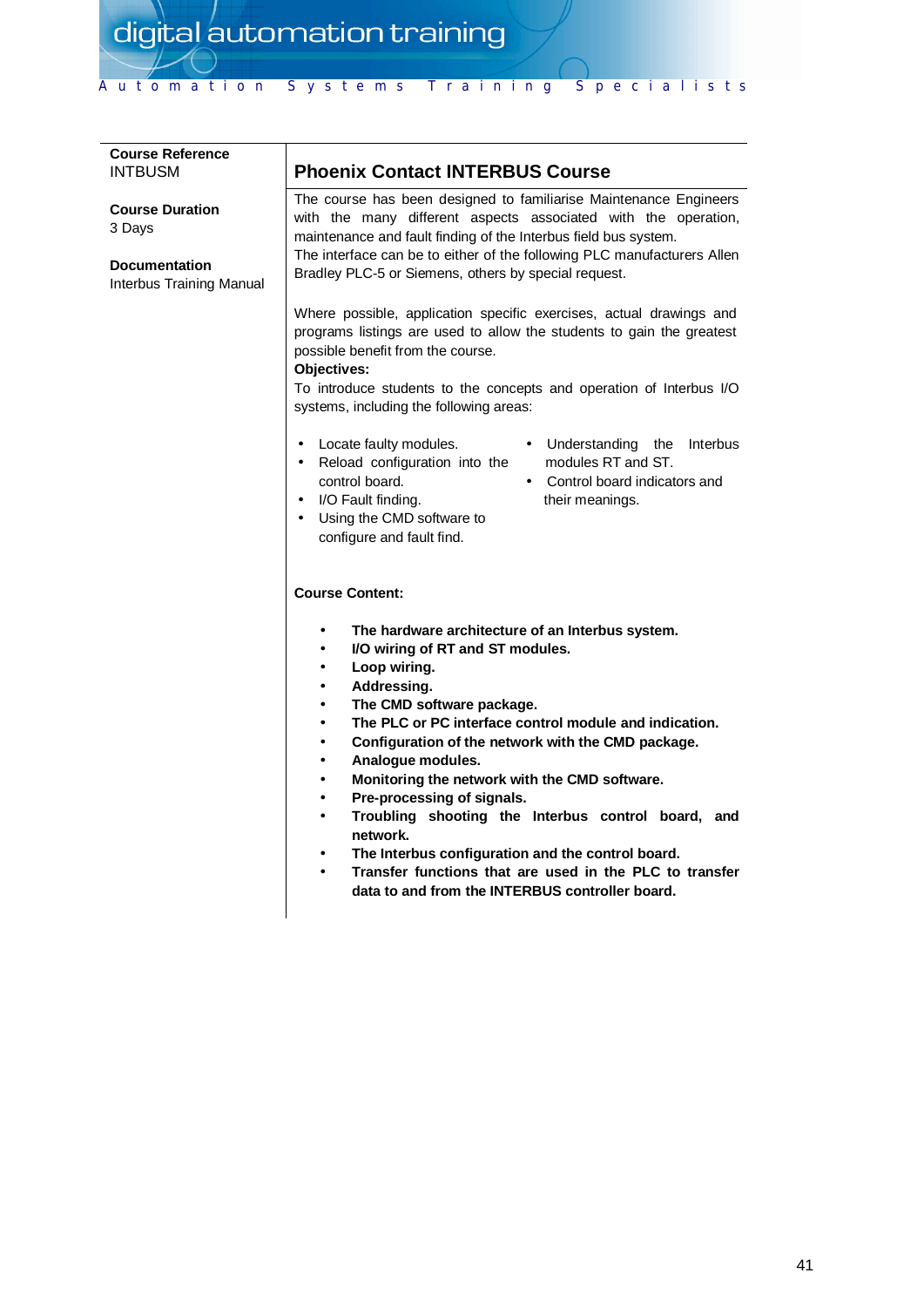| <b>Course Reference</b><br>$Euro590+$           | Eurotherm 590+ DC Drives Course                                                                                                                                                                                                                                                                                                                                                                                                                                                                                                                                                                      |
|-------------------------------------------------|------------------------------------------------------------------------------------------------------------------------------------------------------------------------------------------------------------------------------------------------------------------------------------------------------------------------------------------------------------------------------------------------------------------------------------------------------------------------------------------------------------------------------------------------------------------------------------------------------|
| <b>Course Duration</b><br>2 Days                | The course has been designed to familiarise Electricians, Technicians<br>and Engineers with the many different aspects associated with the<br>operation and maintenance of Eurotherm 590+ Drives.                                                                                                                                                                                                                                                                                                                                                                                                    |
| <b>Documentation</b><br>590+ and ConfigEd Lite. | Where possible, application specific exercises, actual drawings and<br>programs listings are used to allow the students to gain the greatest<br>possible benefit from the course.<br>Objectives:<br>To introduce students to the concepts and operation of 590+ drives,                                                                                                                                                                                                                                                                                                                              |
|                                                 | including the following areas:                                                                                                                                                                                                                                                                                                                                                                                                                                                                                                                                                                       |
|                                                 | Determine the drive fault.<br>• Understanding the<br>Reset the drive.<br>configuration parameters and<br>$\bullet$<br>facilities.<br>• Use the keypad.<br>Use ConfigEd Lite to reload<br>• Understanding the<br>the configuration.<br>connections to the drive.                                                                                                                                                                                                                                                                                                                                      |
|                                                 | <b>Course Content:</b>                                                                                                                                                                                                                                                                                                                                                                                                                                                                                                                                                                               |
|                                                 | • DC motor theory.<br>. Drive connections and inputs and outputs.<br>. Drive commissioning, feedback loops, references and logic.<br>. Investigation of the ramp, speed and current software<br>modules.<br>• Auto tuning.<br>• Creating user logic.<br>• Advanced facilities including diameter calculations.<br>. Monitoring and configuring the drive with the keypad.<br>• Using ConfigEd Lite.<br>. Configuring and monitoring the drive using ConfigEd Lite.<br>• Tuning of the current and speed loop.<br>• Programming exercises.<br>· Fault diagnostics.<br>• Introduction to serial links. |
|                                                 |                                                                                                                                                                                                                                                                                                                                                                                                                                                                                                                                                                                                      |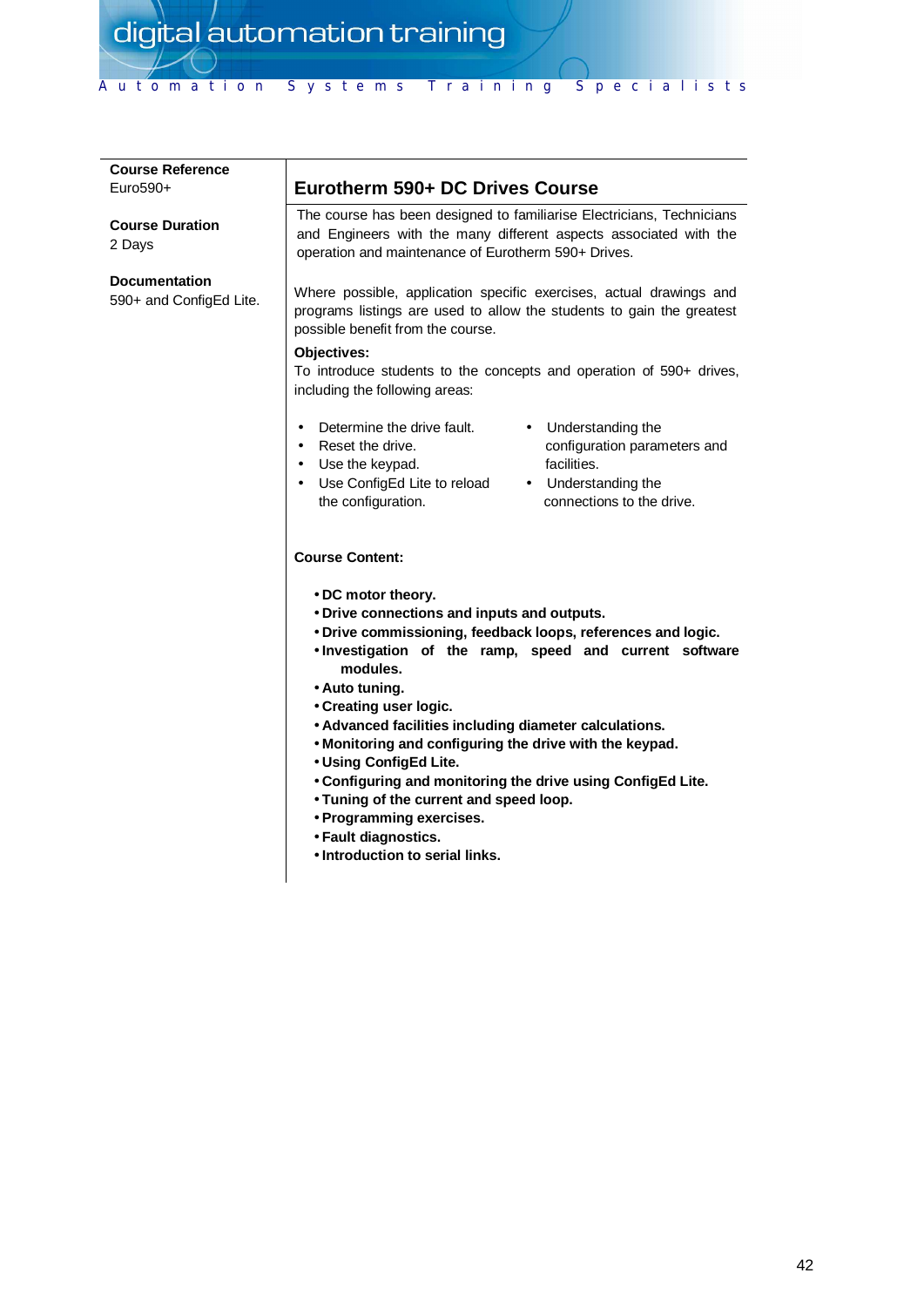| <b>Course Reference</b><br>Euro690+            | Eurotherm 690+ AC Drives Course                                                                                                                                                                                                                                                                                                                                                                                                                                                                                                                                                                                         |
|------------------------------------------------|-------------------------------------------------------------------------------------------------------------------------------------------------------------------------------------------------------------------------------------------------------------------------------------------------------------------------------------------------------------------------------------------------------------------------------------------------------------------------------------------------------------------------------------------------------------------------------------------------------------------------|
| <b>Course Duration</b><br>2 Days               | The course has been designed to familiarise Electricians, Technicians<br>and Engineers with the many different aspects associated with the<br>operation and maintenance of Eurotherm 690+ drives.                                                                                                                                                                                                                                                                                                                                                                                                                       |
| <b>Documentation</b><br>690+ and ConfigEd Lite | Where possible, application specific exercises, actual drawings and<br>programs listings are used to allow the students to gain the greatest<br>possible benefit from the course.<br><b>Objectives:</b><br>To introduce students to the concepts and operation of 690+ Drive,                                                                                                                                                                                                                                                                                                                                           |
|                                                | including the following areas:                                                                                                                                                                                                                                                                                                                                                                                                                                                                                                                                                                                          |
|                                                | Determine the drive fault<br>• Understanding the<br>Reset the drive<br>configuration parameter and<br>$\bullet$<br>facilities.<br>• Use the Keypad<br>Use ConfigEd Lite to reload<br>• Understanding the<br>$\bullet$<br>the configuration.<br>connections to the drive.                                                                                                                                                                                                                                                                                                                                                |
|                                                | <b>Course Content:</b>                                                                                                                                                                                                                                                                                                                                                                                                                                                                                                                                                                                                  |
|                                                | • AC motor theory and vector control.<br>• Drive connections and inputs and outputs.<br>. Drive commissioning, feedback loops, references and logic.<br>. Investigation of the ramp, speed and current software<br>modules.<br>• Auto tuning.<br>• Creating user logic.<br>• Advanced facilities including diameter calculations.<br>. Monitoring and configuring the drive with the keypad.<br>• Using ConfigEd Lite.<br>. Configuring and monitoring the drive using ConfigEd Lite.<br>• Tuning of the current and speed loop.<br>• Programming exercises.<br>∙ Fault diagnostics.<br>• Introduction to serial links. |
|                                                |                                                                                                                                                                                                                                                                                                                                                                                                                                                                                                                                                                                                                         |
|                                                |                                                                                                                                                                                                                                                                                                                                                                                                                                                                                                                                                                                                                         |
|                                                |                                                                                                                                                                                                                                                                                                                                                                                                                                                                                                                                                                                                                         |